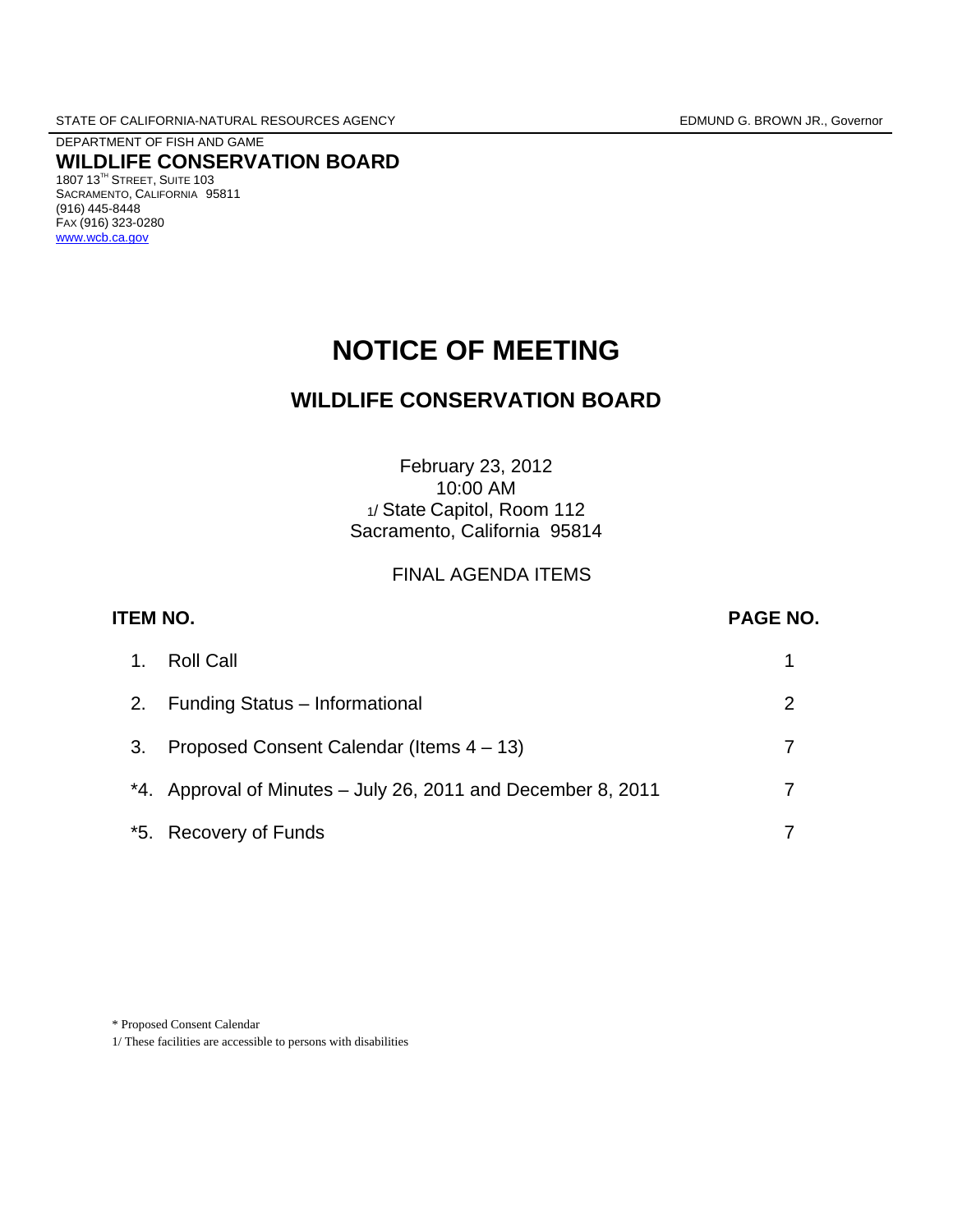**ITEM NO. PAGE NO.**

\*6. Arcata Community Forest Expansion  $$650,000.00$  10 (Schmidbauer) Humboldt County

To consider the allocation for a grant to the City of Arcata for a cooperative project with the Trust for Public Land to acquire fee title in 22± acres of land for the expansion of the City of Arcata's Community Forest, a mixed conifer managed working forest, located adjacent and east of the City of Arcata, in Humboldt County. The project will also protect riparian areas, the upper watersheds of salmonid streams, provide wildlife area linkages and will allow for public access and use. The purposes of this project are consistent with the authorized uses of the proposed funding source, which allows for forest conservation and protection projects in order to promote the ecological integrity and economic stability of California's diverse native forests through forest conservation, preservation and restoration of productive managed forest lands, forest reserve areas, redwood forests and other forest types, including the conservation of water resources and natural habitats for native fish, wildlife and plants found on these lands. [Safe Drinking Water, Water Quality and Supply, Flood Control, River and Coastal Protection Fund of 2006 (Proposition 84), Public Resources Code Section 75055(a)]

\*7. Swiss Ranch Conservation Easement,  $$555,000.00$  13 Expansion 4 Calaveras County

To consider the acquisition of a conservation easement for the Department of Fish and Game over 468± acres of land for protection of critical habitat for the migratory Rail Road Flat deer herd, located in the Sierra foothills west of Summit Level Road and north of Swiss Ranch Road in the Mountain Ranch area of Calaveras County. The purposes of this project are consistent with the authorized uses of the proposed funding source, which allows for the acquisition of habitat, including native oak woodlands, to protect deer and mountain lions. [Habitat Conservation Fund (Proposition 117), Fish and Game Code Section 2786(a)]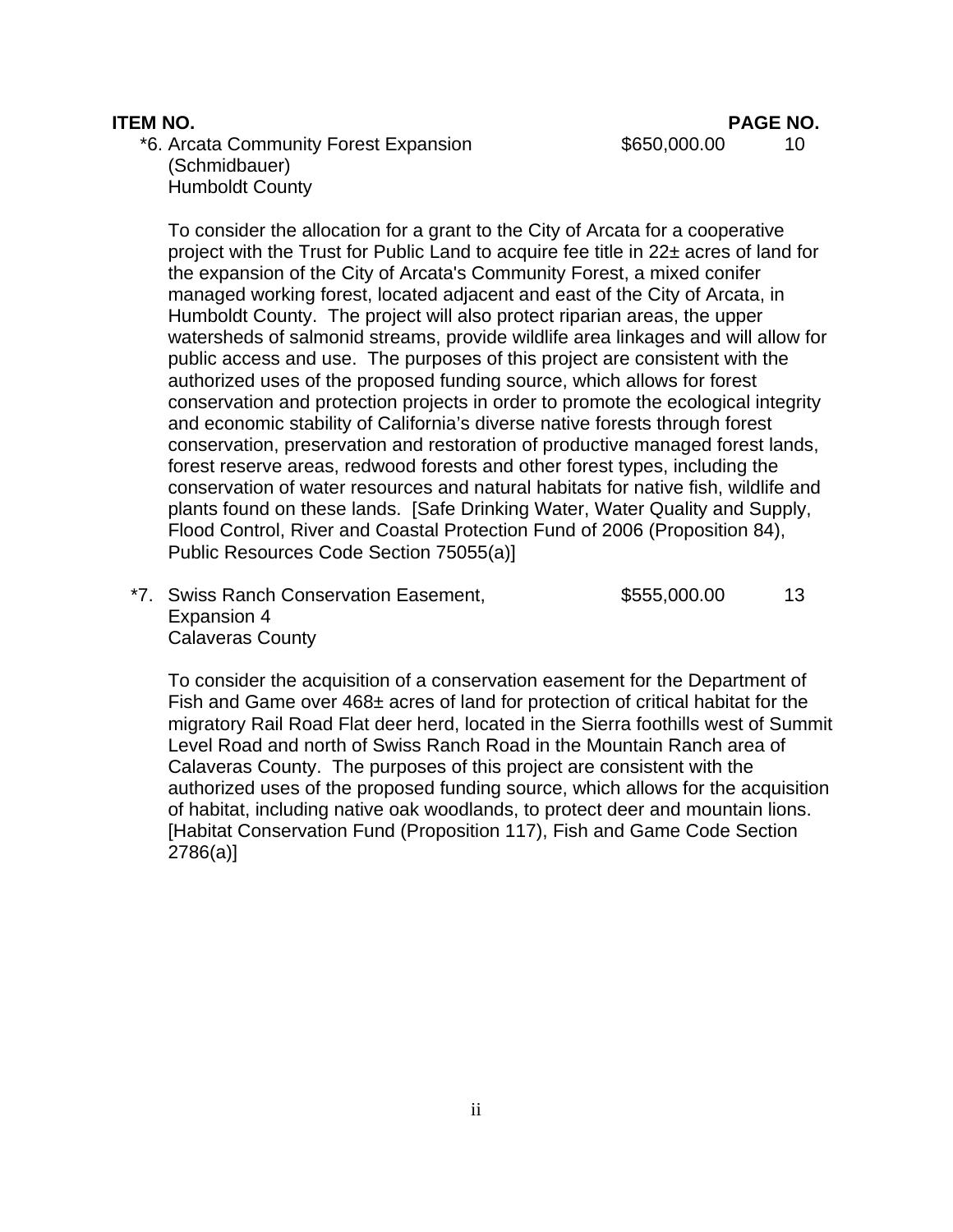\*8. North Grasslands Wildlife Area Habitat Restoration \$327,000.00 16 Merced County

To consider the allocation for a grant to Ducks Unlimited, Inc., for a project to restore approximately 140 acres of wetland, associated upland, and riparian habitat on Department of Fish and Game owned land commonly known as North Grasslands Wildlife Area, Gadwall Unit, located 2 miles east of the City of Los Banos; and to provide dependable water supplies to 1,200± acres of wetland habitat by reinforcing security measures at the pump station at North Grasslands Wildlife Area, China Island Unit, located 3 miles east of the town of Newman, in Merced County. [Habitat Conservation Fund (Proposition 117), Fish and Game Code Section 2786(e/f) (Proposition 1E)]

\*9. Pajaro Valley Riparian Restoration  $$263,000.00$  19 Santa Cruz County

To consider the allocation for a grant to Watsonville Wetlands Watch for a cooperative project with the Department of Fish and Game, the Land Trust of Santa Cruz County, the City of Watsonville and the Santa Cruz Resource Conservation District to restore 6± acres of riparian habitat located along Struve Slough, West Struve Slough and Hanson Slough in Santa Cruz County. The purposes of this project are consistent with the authorized uses of the proposed funding source, which allows for the acquisition, restoration or enhancement of riparian habitat and aquatic habitat for salmonids and trout to protect or enhance a flood protection corridor or bypass. [Habitat Conservation Fund (Proposition 117), Fish and Game Code Section 2786(e/f) (Proposition 1E)]

 \*10. San Joaquin River Parkway, \$200,000.00 23 Lewis S. Eaton Trail River West CEQA, EIR Augmentation Fresno County

To consider the allocation for an augmentation of a previously approved grant to the San Joaquin River Conservancy (Conservancy) for a cooperative project with the City of Fresno to implement environmental review and facilitate public participation for a proposal to extend the Lewis S. Eaton Trail from its terminus in the City of Fresno's Woodward Park through the Conservancy's River West property located immediately west of State Highway 41 in Fresno County. The purposes of this project are consistent with the proposed funding source that allows for the acquisition, development, rehabilitation, restoration and protection of lands located within the boundaries of the San Joaquin River Conservancy. [California Clean Water, Clean Air, Safe Neighborhood Parks, and Coastal Protection Fund (Proposition 40), Public Resources Code Section 5096.650(b)(5)]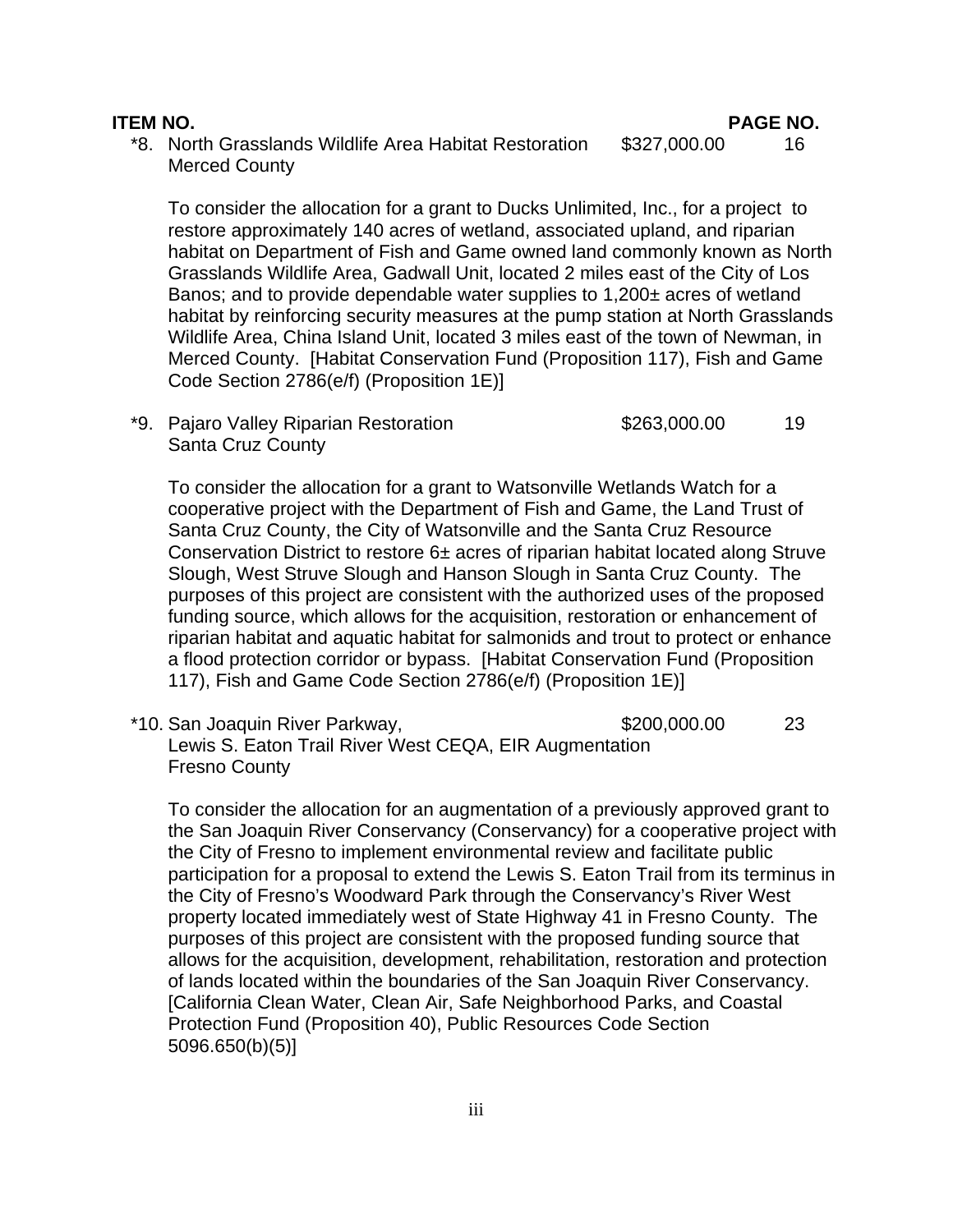**ITEM NO. PAGE NO.**

\*11. DFG Land Management Plans,  $$259,000.00$  26

 Central Coast Region, Phase II, EIR Augmentation San Luis Obispo County

To consider the allocation for an amendment to an existing grant to the California Wildlife Foundation to develop an environmental impact report for the Land Management Plan for the Carrizo Plains Ecological Reserve located in San Luis Obispo County. The proposed funding source allows for the preparation of management plans for DFG lands acquired by WCB. [California Clean Water, Clean Air, Safe Neighborhood Parks and Coastal Protection Fund (P40), Public Resources Code Section 5096.650]

\*12. Santa Rosa Mountains,  $$145,000.00$  29 Expansions 14 and 15 Riverside County

To consider the acquisition in fee of  $30<sub>±</sub>$  acres of land by the Department of Fish and Game (DFG) for a cooperative project with Coachella Valley Mountains Conservancy and U. S. Fish and Wildlife for the protection of Peninsular bighorn sheep habitat and to provide future wildlife oriented public use opportunities, as an expansion to the DFG's Santa Rosa Wildlife Area located south of the City of La Quinta in Riverside County. The purposes of this project are consistent with the authorized uses of the proposed funding source, which provides matching funds for the acquisition, restoration or protection of habitat or habitat corridors that promote the recovery of threatened, endangered, or fully protected species. [Safe Neighborhood Parks, Clean Water, Clean Air and Coastal Protection Bond Fund (Proposition 12), Public Resources Code Section 5096.350(a)(5)]

 \*13. Upper Mission Creek / Big Morongo Canyon \$20,000.00 32 Conservation Area, Expansions 1—4 Riverside County

To consider the acceptance of a U.S. Fish and Wildlife Service Habitat Conservation Planning grant and the approval to subgrant these federal funds to the Coachella Valley Mountains Conservancy to acquire in fee 235± acres of land for the protection of core habitat, linkages, fluvial and aeolian sand transport corridor, alluvial fan habitat, and mountainous habitat important for the Coachella Valley fringe-toed lizard, Peninsular bighorn sheep, and other species addressed in the Coachella Valley Multi-Species Habitat Conservation Plan and provide future wildlife oriented public use opportunities, located north of the City of Palm Springs in Riverside County. The purposes of this project are consistent with the authorized uses of the proposed funding source, which allows for the acquisition and protection of habitat that implements or assists in the establishment of Natural Community Conservation Plans. [Safe Drinking Water, Water Quality and Supply, Flood Control, River and Coastal Protection Fund of 2006 (Proposition 84), Public Resources Code Section 75055(c)]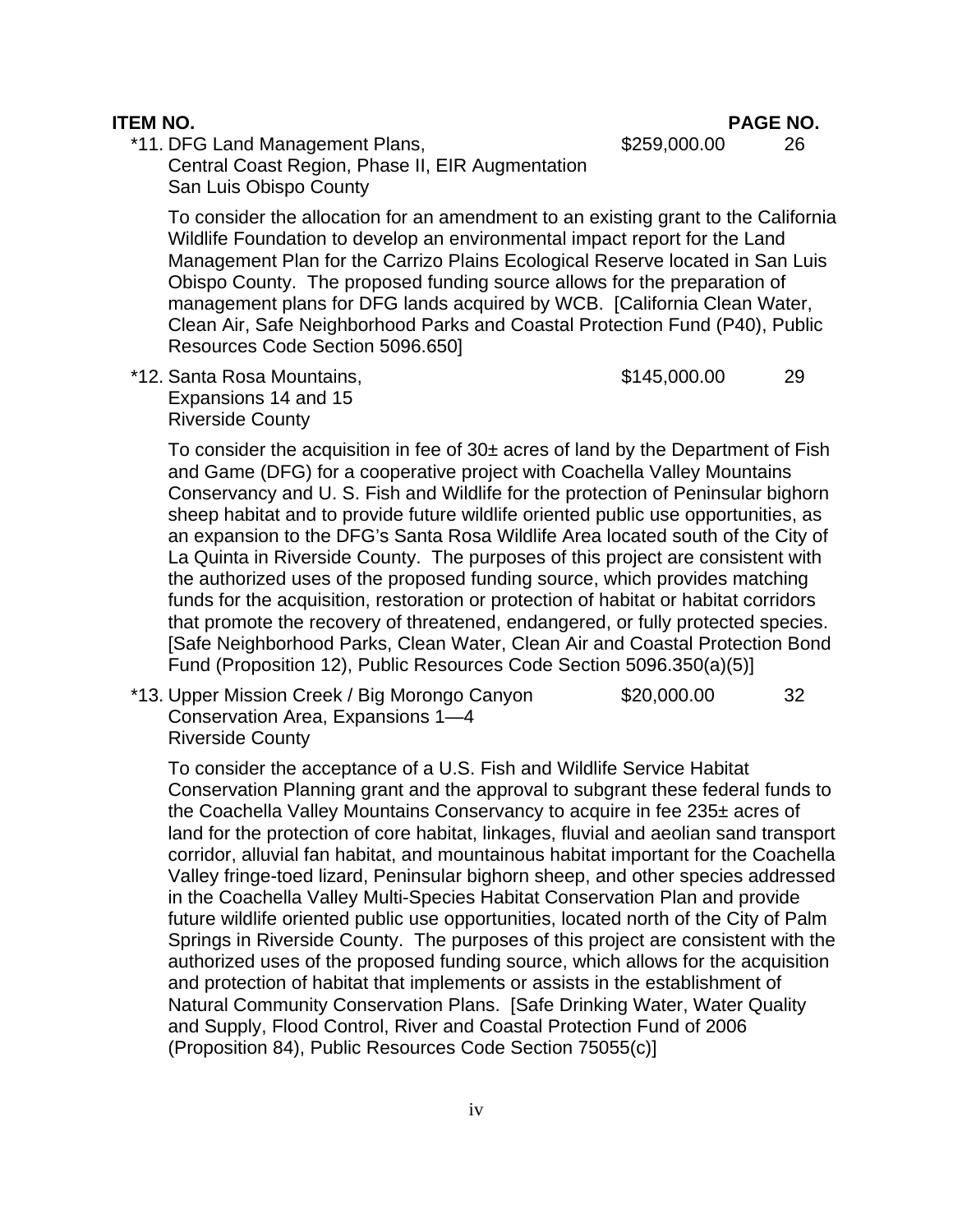14. Ash Creek Wildlife Area Habitat Restoration \$2,450,115.00 36 Modoc and Lassen Counties

To consider the allocation for a grant to the Pit Resource Conservation District for a cooperative project with the Department of Fish and Game (DFG) to restore 1,500± acres, protecting± 1,085 intact wetlands from increased head-cutting, and integrating the water delivery system to meet downstream water rights and management of seasonal wetlands on DFG's Ash Creek Wildlife Area, located in Lassen and Modoc Counties. [Habitat Conservation Fund (Proposition 117), Fish and Game Code Section 2786(e/f) (Proposition 1E)]

Humboldt County

15. Miller Forest 39

To consider the allocation for a grant to the Northcoast Regional Land Trust to acquire a conservation easement over 1,622± acres of land for the protection of the property's diverse native forests and riparian habitat areas, the conservation and protection of managed forest lands and forest reserve areas that include Port Orford cedar and Douglas-fir located and habitat corridor linkages, located within the Willow Creek watershed, a salmonid stream and tributary to the Trinity River, just north of State Route 299, approximately 30 miles east of the City of Arcata, in Humboldt County. The purposes of this project are consistent with the authorized uses of the proposed funding source, which allows for forest conservation and protection projects in order to promote the ecological integrity and economic stability of California's diverse native forests through forest conservation, preservation and restoration of productive managed forest lands, forest reserve areas, redwood forests and other forest types, including the conservation of water resources and natural habitats for native fish, wildlife and plants found on these lands. [Safe Drinking Water, Water Quality and Supply, Flood Control, River and Coastal Protection Fund of 2006 (Proposition 84), Public Resources Code Section 75055(a)]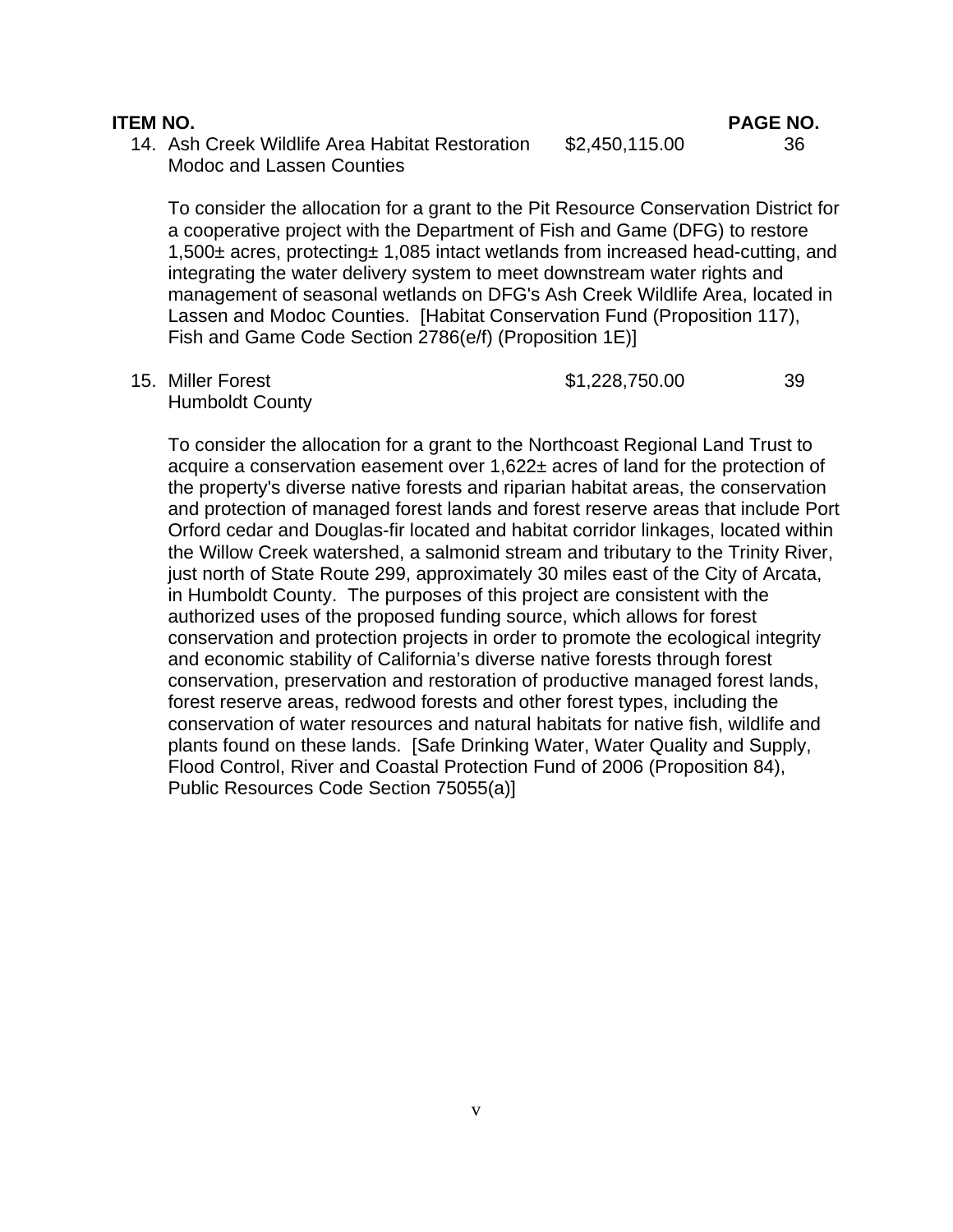16. Noyo River Redwood Conservation Property \$4,010,000.00 43 Mendocino County

To consider the allocation for a grant to the Mendocino Land Trust for a cooperative project with Save the Redwoods League to acquire 428± acres of land located westerly of the City of Willits in Mendocino County. The project will protect significant stands of redwood and Douglas-fir forests as well the riparian corridor of the upper Noyo River and tributaries for the conservation of salmonid and steelhead spawning areas in the upper reaches of the Noyo River. The project will also provide habitat linkages and some limited public access via Mendocino Railway (Skunk Train) with about 6 miles of track through the subject property. The purposes of this project are consistent with the authorized uses of the proposed funding source, which allows for forest conservation and protection projects in order to promote the ecological integrity and economic stability of California's diverse native forests through forest conservation, preservation and restoration of productive managed forest lands, forest reserve areas, redwood forests and other forest types, including the conservation of water resources and natural habitats for native fish, wildlife and plants found on these lands. [Safe Drinking Water, Water Quality and Supply, Flood Control, River and Coastal Protection Fund of 2006 (Proposition 84), Public Resources Code Section 75055(a)]

17. Salmon Falls Reserve,  $$2,365,000.00$  46 Expansion 2 El Dorado County

To consider the allocation for a grant to the American River Conservancy for a cooperative project with the California Natural Resources Agency to acquire 605± acres of oak woodland, chaparral, riparian and grassland habitat to prevent habitat fragmentation, to protect significant natural landscapes and ecosystems and for potential expansion of outdoor recreational uses. The property is located along the north shore of Folsom Lake, near the confluence with south fork of the American River, approximately 10 miles northeast of the town of Folsom in El Dorado County. The purposes of this project are consistent with the authorized uses of the proposed funding source, which allows for the acquisition, development, rehabilitation, restoration and protection of habitat to promote the recovery of threatened and endangered species, to provide corridors linking separate habitat areas to prevent habitat fragmentation, and to protect significant natural landscapes and ecosystems and other significant habitat areas. [California Clean Water, Clean Air, Safe Neighborhood Parks and Coastal Protection Fund (Proposition 40), Public Resources Code Section 5096.650(a)]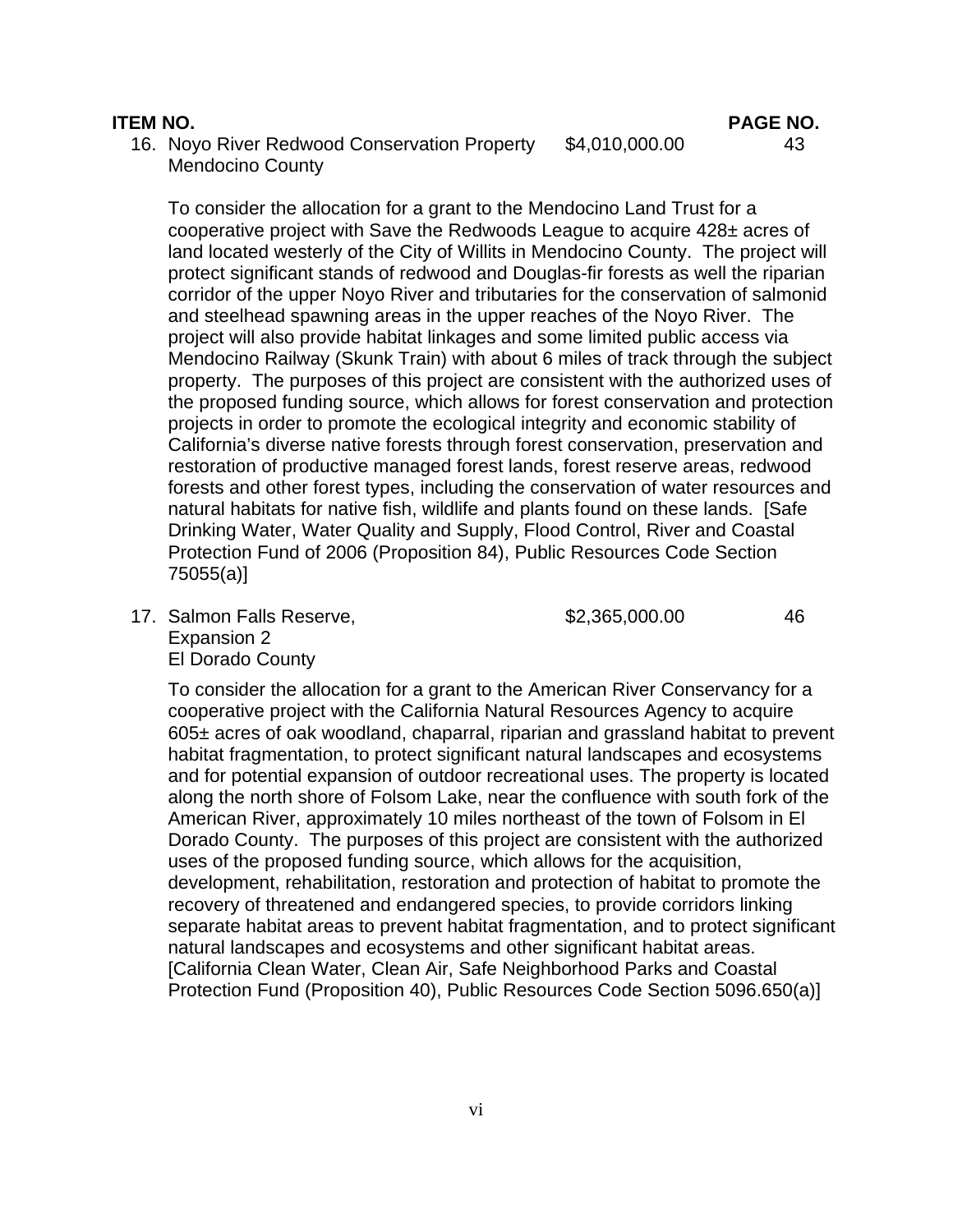18. Dos Rios Ranch \$5,509,000.00 50 Stanislaus County

To consider the allocation for a grant to the River Partners for a cooperative project with California Natural Resources Agency, Department of Water Resources, U.S. Natural Resource Conservation Service, U.S. Fish and Wildlife Service, San Francisco Public Utility Commission, and Tuolumne River Preservation Trust to acquire in fee 1,603± acres of valley floodplain and riverine habitat for protection of special status species habitat including Chinook salmon, steelhead trout and riparian brush rabbits, and to provide future wildlife oriented public use and recreational opportunities. The property is located 20 minutes west of Modesto, south of Paradise Road and west of Shiloh Road. The purposes of this project are consistent with the proposed funding source that allows for the acquisition and protection of habitat to protect rare, endangered, threatened or fully protected species within a floodplain or flood corridor. [Habitat Conservation Fund (Proposition 117), Fish and Game Code Section 2786(b/c)(1E)]

19. Appraisal Review and Disclosure **Informational/Action** 54 **Statewide** 

To consider a new Wildlife Conservation Board (Board) policy governing the review and disclosure of appraisal information and to require an independent, third party review of appraisals for acquisition projects comprised of 5,000 or more acres or for which the Board proposes to allocate five million dollars (\$5,000,000) or more of State funds.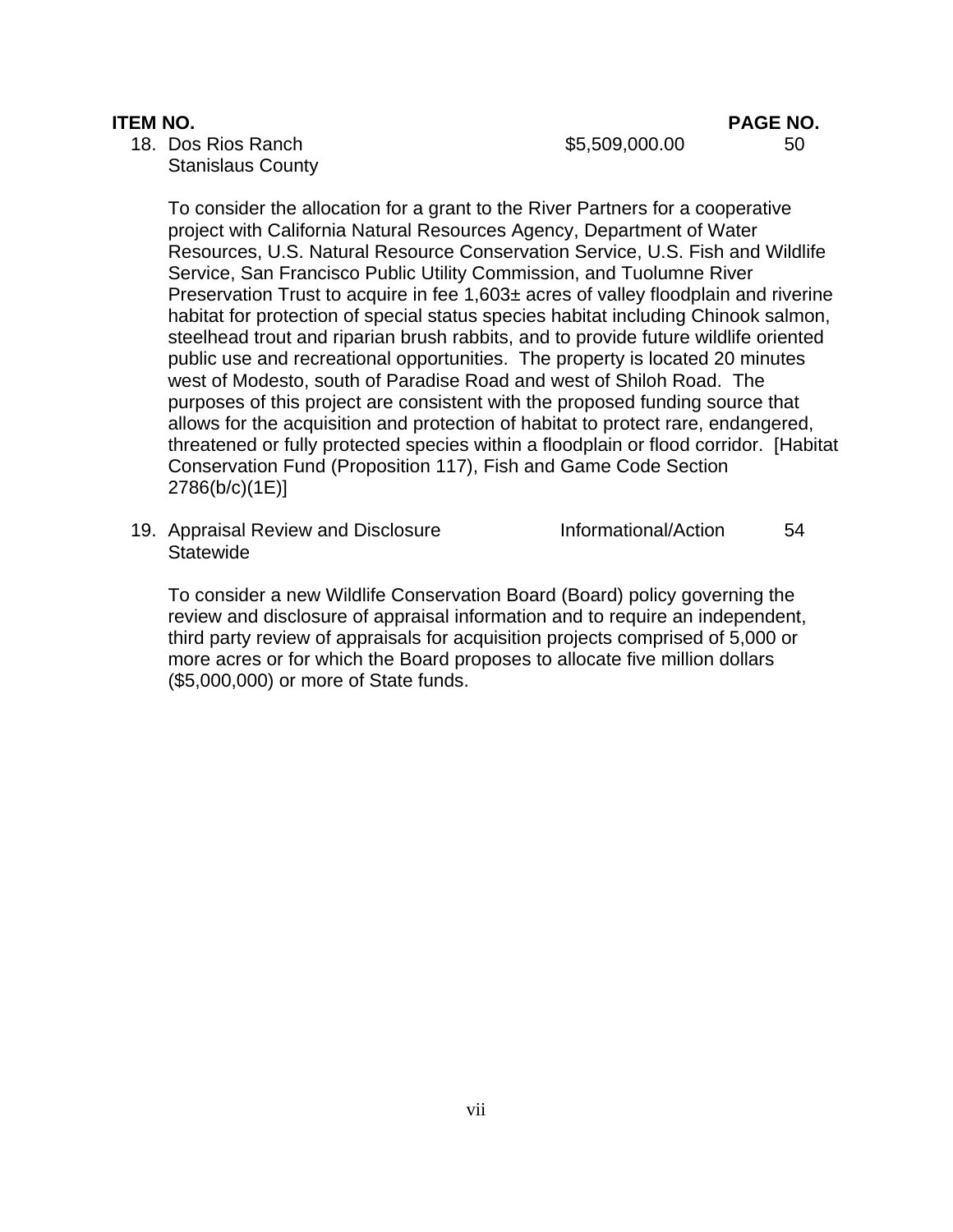DEPARTMENT OF FISH AND GAME **WILDLIFE CONSERVATION BOARD** 1807 13TH STREET, SUITE 103 SACRAMENTO, CALIFORNIA 95811 (916) 445-8448 FAX (916) 323-0280 [www.wcb.ca.gov](http://www.wcb.ca.gov/)

# **WILDLIFE CONSERVATION BOARD**

February 23, 2012 10:00 AM 1/ State Capitol, Room 112 Sacramento, California 95814

1. Roll Call

WILDLIFE CONSERVATION BOARD MEMBERS

 Charlton H. Bonham, Chair Director, Department of Fish and Game

 Ana Matosantos, Member Director, Department of Finance

 Daniel W. Richards, Member President, Fish and Game Commission

JOINT LEGISLATIVE ADVISORY COMMITTEE

 Senator Jean Fuller Senator Fran Pavley Senator Lois Wolk

 Assembly Member Michael Allen Assembly Member Richard Gordon Assembly Member Jared Huffman

EXECUTIVE DIRECTOR

John P. Donnelly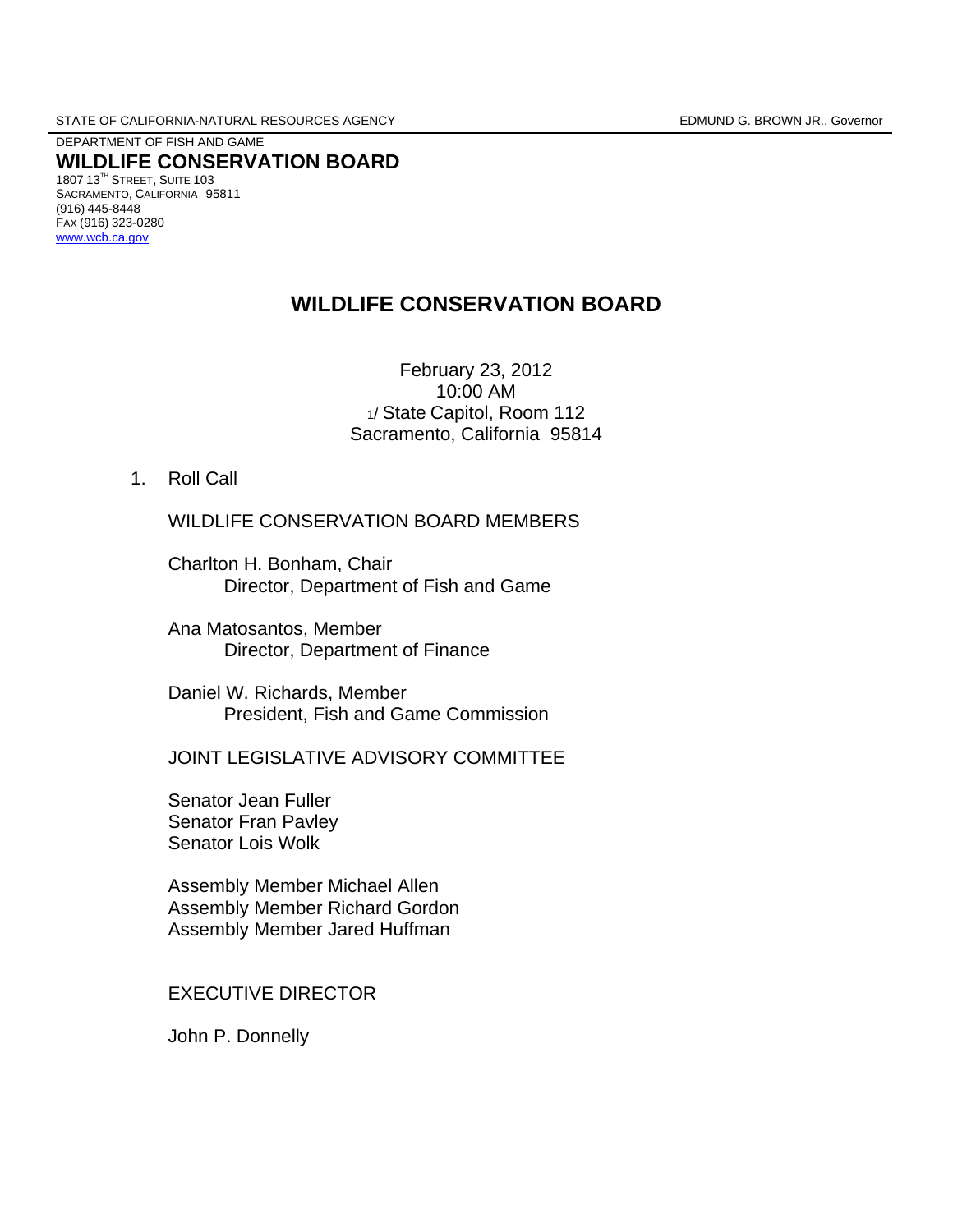2. Funding Status – Informational (a) 2011-12 Wildlife Restoration Fund Capital Outlay Budget Budget Act \$1,000,000.00 Previous Board Allocations<br>
Unallocated Balance<br>
Unallocated Balance Unallocated Balance (b) 2011-12 Habitat Conservation Fund Capital Outlay Budget Budget Act \$20,663,000.00 Previous Board Allocations **Figure 29,000.00** Unallocated Balance \$20,634,000.00 (c) 2010-11 Habitat Conservation Fund Capital Outlay Budget Budget Act \$20,668,000.00 Previous Board Allocations **-2,678,284.00** Unallocated Balance \$17,989,716.00 (d) 2009-10 Habitat Conservation Fund Capital Outlay Budget Budget Act \$20,668,000.00 Previous Board Allocations **Figure 2018** 2014 11,045,759.00 Unallocated Balance \$9,622,241.00 (e) 2007-08 Habitat Conservation Fund Capital Outlay Budget (2011-12 Reappropriation) Budget Act \$20,674,000.00 Previous Board Allocations **Contract Contract Contract Contract Contract Contract Contract Contract Contract Contract Contract Contract Contract Contract Contract Contract Contract Contract Contract Contract Contract Contr** Unallocated Balance \$7,105,693.92 (f) 2006-07 Habitat Conservation Fund Capital Outlay Budget (2009-10 Reappropriation) Budget Act **\$20,699,000.00** Previous Board Allocations **Figure 2018** -12,213,358.30 Unallocated Balance \$8,485,641.70

WCB Final Agenda for February 23, 2012 Board Meeting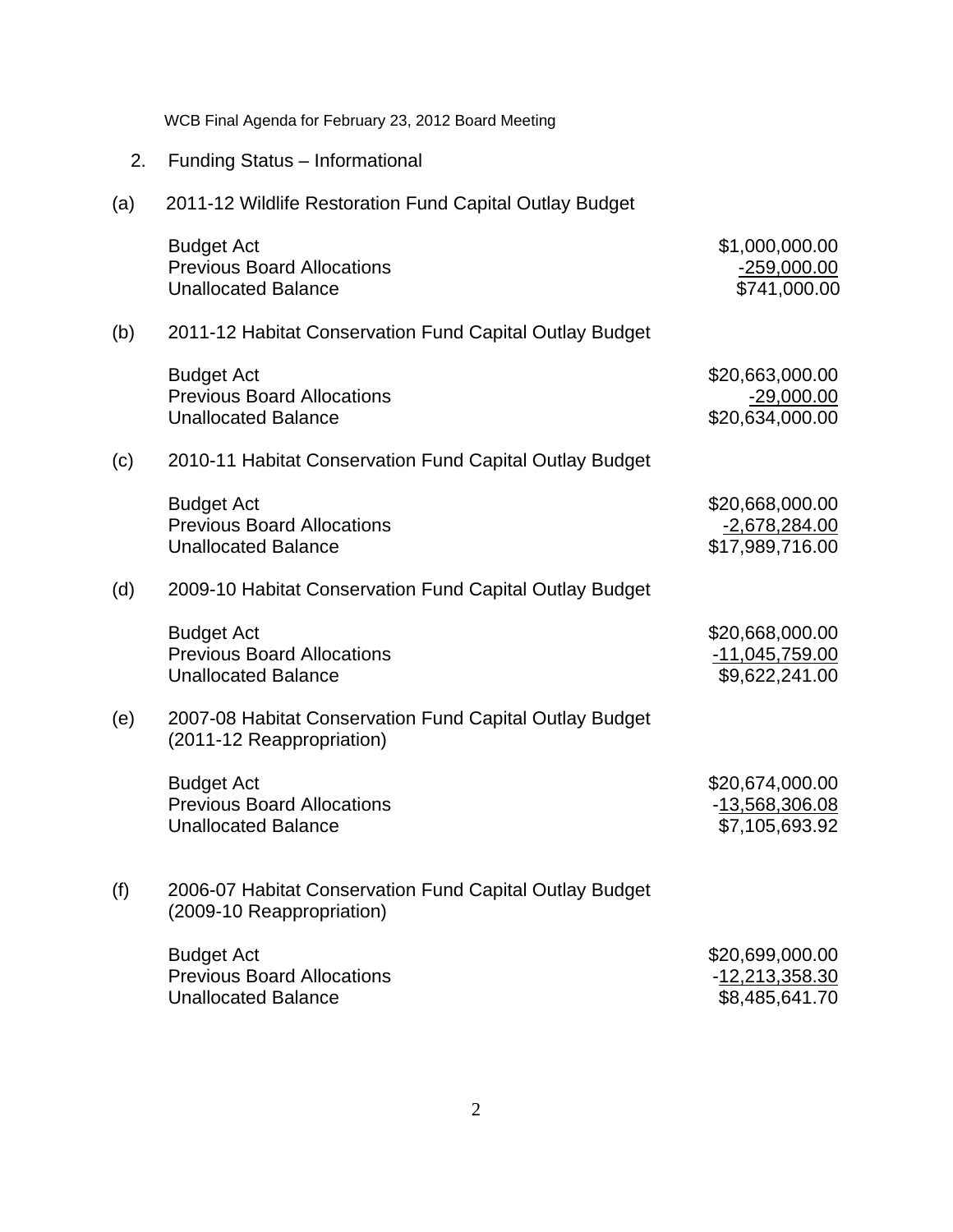(g) 2006-07 Safe Neighborhood Parks, Clean Water, Clean Air, and Coastal Protection Bond Fund Capital Outlay Budget (2010-11 Reappropriation)

| Budget Act                        | \$15,224,000.00 |
|-----------------------------------|-----------------|
| <b>Previous Board Allocations</b> | -12,808,009.00  |
| Unallocated Balance               | \$2,415,991.00  |

(h) 1999-00 Safe Neighborhood Parks, Clean Water, Clean Air, and Coastal Protection Bond Fund Capital Outlay Budget

Continuously Appropriated [Sec. 5096.350 (a)(1), (2), (4) & (7)] \$36,100,000.00 Previous Board Allocations **Figure 2018** -29,797,243.45 Unallocated Balance \$6,302,756.55

(i) 2004-05 California Clean Water, Clean Air, Safe Neighborhood Parks and Coastal Protection Fund Capital Outlay Budget (2010-11 Reappropriation)

| Budget Act (San Joaquin River Conservancy Projects) | \$11,000,000.00 |
|-----------------------------------------------------|-----------------|
| <b>Previous Board Allocations</b>                   | -3,890,302.94   |
| Unallocated Balance                                 | \$7,109,697.06  |

(j) Chapter 983, Statutes of 2002, Oak Woodlands Conservation Act

| Budget Act (2009-10 Reappropriation) | \$4,800,000.00 |
|--------------------------------------|----------------|
| <b>Previous Board Allocations</b>    | -4,586,689.51  |
| <b>Unallocated Balance</b>           | \$213,310.49   |

(k) 2001-02 California Clean Water, Clean Air, Safe Neighborhood Parks and Coastal Protection Fund Capital Outlay Budget

| Continuously Appropriated (Section 5096.650) | \$273,000,000.00 |
|----------------------------------------------|------------------|
| <b>Previous Board Allocations</b>            | -217,270,099.05  |
| Unallocated Balance                          | \$55,729,900.95  |

(l) 2003-04 Water Security, Clean Drinking Water, Coastal and Beach Protection Fund of 2002 Capital Outlay Budget (Section 79568) (2010-11 Reappropriation)

| Budget Act                 | \$32,500,000.00 |
|----------------------------|-----------------|
| Previous Board Allocations | -21,681,299.35  |
| Unallocated Balance        | \$10,818,700.65 |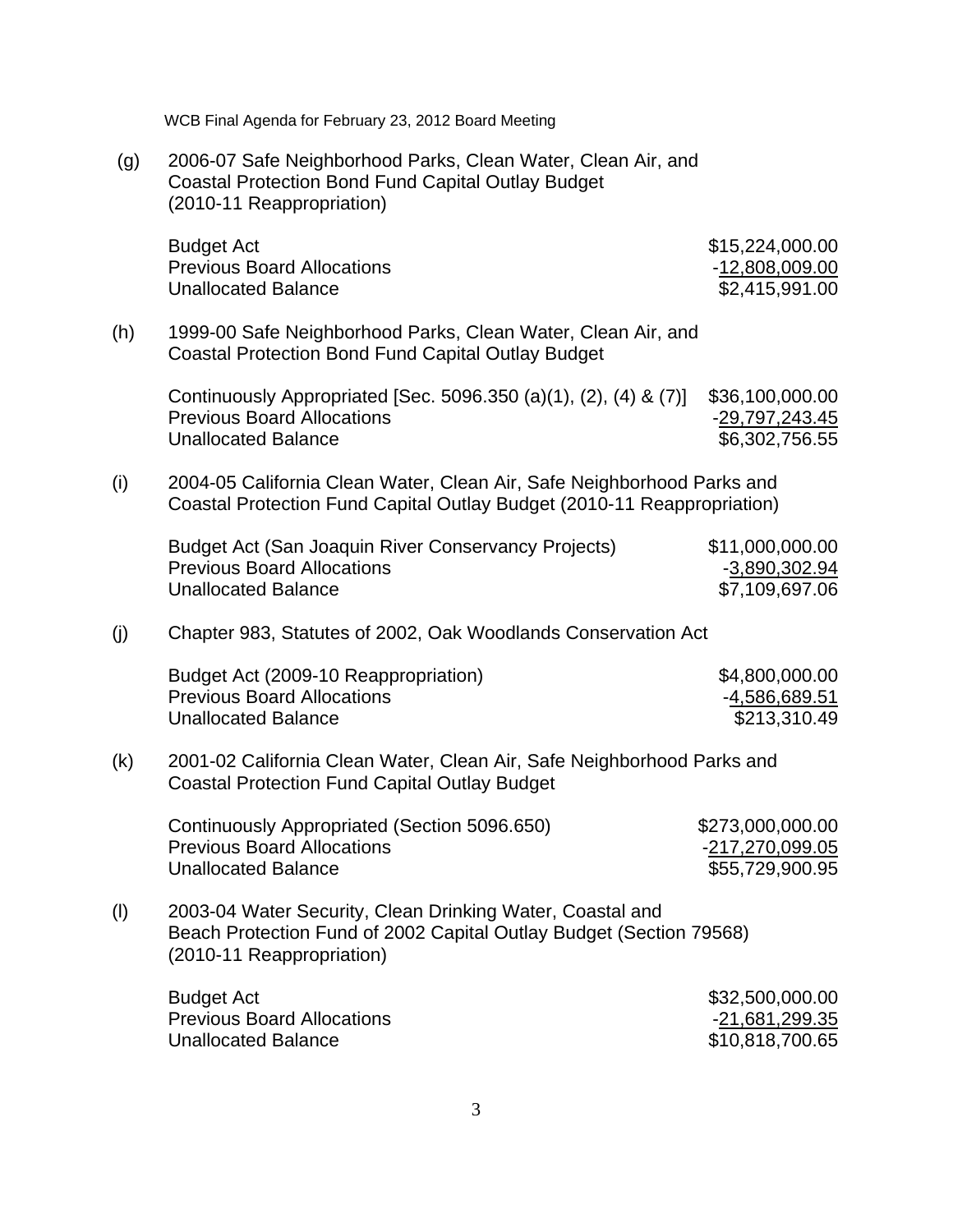(m) 2002-03 Water Security, Clean Drinking Water, Coastal and Beach Protection Fund of 2002 Capital Outlay Budget

Continuously Appropriated (Sections 79565 and 79572), including Chapter 81, Statutes of 2005 \$814,350,000.00 2003-04 Budget Act Transfer to HCF from Section 79565 -21,000,000.00 2004-05 Budget Act Transfer to HCF from Section 79565 -21,000,000.00 2005-06 Budget Act Transfer to HCF from Section 79565  $-4,000,000,00$ 2005-06 Budget Act Transfer to HCF from Section 79572 -3,100,000.00 2006-07 Budget Act Transfer to HCF from Section 79572 -17,688,000.00 2007-08 Budget Act Transfer to HCF from Section 79572 -5,150,000.00 2008-09 Budget Act Transfer to HCF from Section 79572 -1,000,000.00 Previous Board Allocations -660,530,654.65 Unallocated Balance \$80,881,345.35

(n) 2010-11 Safe Drinking Water, Water Quality and Supply, Flood Control, River and Coastal Protection Fund of 2006 Capital Outlay Budget

| Budget Act (San Joaquin River Conservancy Projects) | \$3,380,000.00 |
|-----------------------------------------------------|----------------|
| <b>Previous Board Allocations</b>                   | -0.00          |
| Unallocated Balance                                 | \$3,380,000.00 |

(o) 2009-10 Safe Drinking Water, Water Quality and Supply, Flood Control, River and Coastal Protection Fund of 2006 Capital Outlay Budget

Budget Act (San Joaquin River Conservancy Projects) \$10,000,000.00 Previous Board Allocations **Figure 2018** -0.00 Unallocated Balance \$10,000,000.00

(p) 2007-08 Safe Drinking Water, Water Quality and Supply, Flood Control, River and Coastal Protection Fund of 2006 Capital Outlay Budget (2010-11 Reappropriation)

| Budget Act (San Joaquin River Conservancy Projects) | \$10,000,000.00 |
|-----------------------------------------------------|-----------------|
| <b>Previous Board Allocations</b>                   | $-2,666,000.00$ |
| Unallocated Balance                                 | \$7,334,000.00  |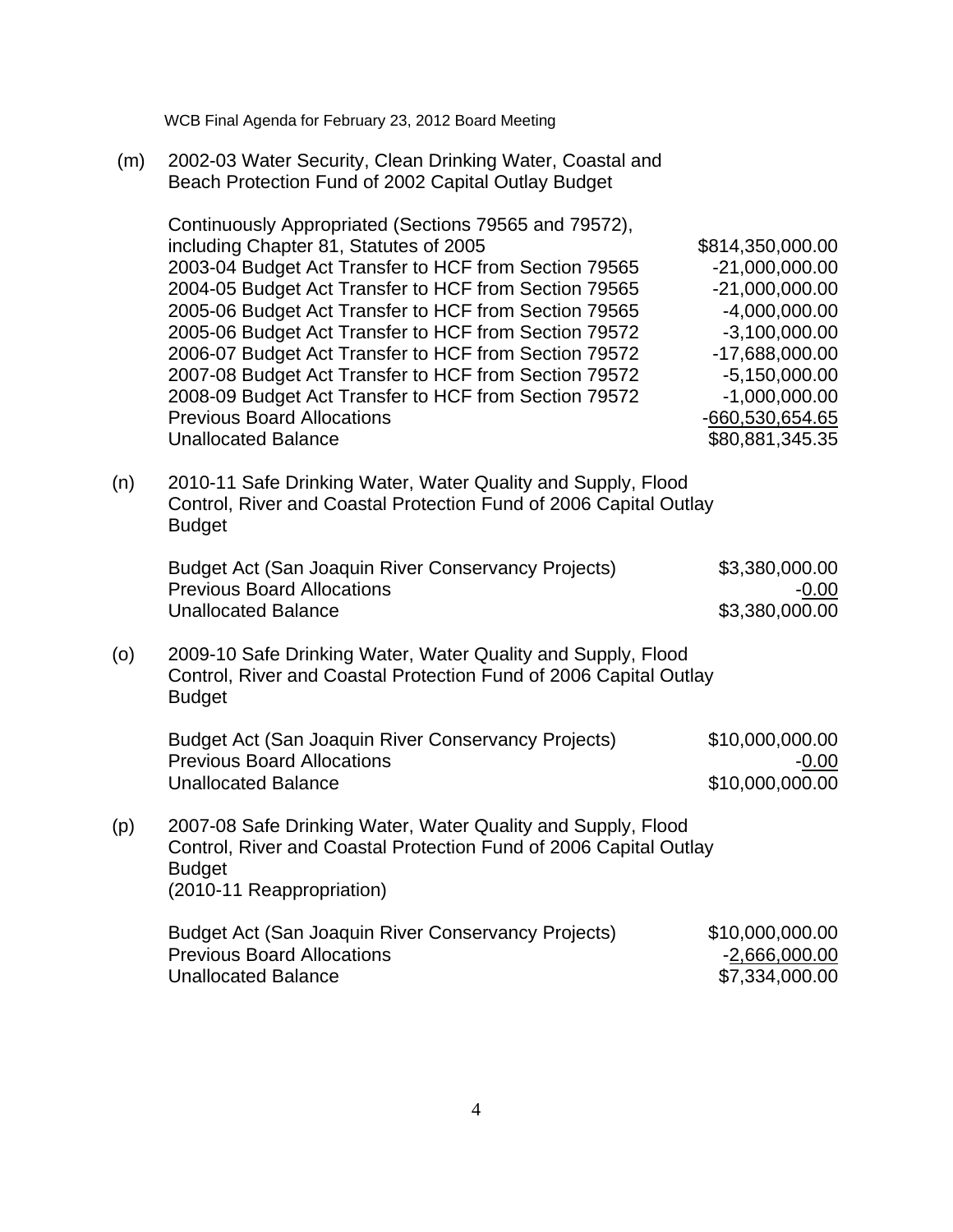(q) 2009-10 Safe Drinking Water, Water Quality and Supply, Flood Control, River and Coastal Protection Fund of 2006 Capital Outlay Budget

Budget Act (NCCP Section 75055(c)) \$10,000,000.00 2010-11 Budget Act Reversion  $-3,000,000.00$ Previous Board Allocations **Figure 2018** -7,000,000.00 Unallocated Balance **\$0.000 \$0.000 \$0.000 \$0.000 \$0.000 \$0.000 \$0.000 \$0.000 \$0.000 \$0.000 \$0.000 \$0.000 \$0.000** 

(r) 2009-10 Safe Drinking Water, Water Quality and Supply, Flood Control, River and Coastal Protection Fund of 2006 Capital Outlay **Budget** 

Chapter 2, Statutes of 2009 (SB 8)  $$24,000,000.00$ Previous Board Allocations **Figure 2018** -4,097,646.00 Unallocated Balance \$19,902,354.00

(s) 2008-09 Safe Drinking Water, Water Quality and Supply, Flood Control, River and Coastal Protection Fund of 2006 Capital Outlay Budget (2011-12 Reappropriation)

> Budget Act (NCCP Section 75055(c)) \$25,000,000.000.00 Previous Board Allocations **Contract Contract Contract Contract Contract Contract Contract Contract Contract Contract Contract Contract Contract Contract Contract Contract Contract Contract Contract Contract Contract Contr** Unallocated Balance \$16,891,386.00

(t) 2007-08 Safe Drinking Water, Water Quality and Supply, Flood Control, River and Coastal Protection Fund of 2006 Capital Outlay Budget (2010-11 Reappropriation)

Budget Act (NCCP Section 75055(c)) \$25,000,000.00 Previous Board Allocations **Figure 2018** - 14,043,156.00 Unallocated Balance \$10,956,844.00

(u) 2007-08 Safe Drinking Water, Water Quality and Supply, Flood Control, River and Coastal Protection Fund of 2006 Capital Outlay Budget (2010-11 Reappropriation)

| Budget Act (Section 75055(d)(1)), | \$14,293,000.00 |
|-----------------------------------|-----------------|
| <b>Previous Board Allocations</b> | -11,682,786.00  |
| Unallocated Balance               | \$2,610,214.00  |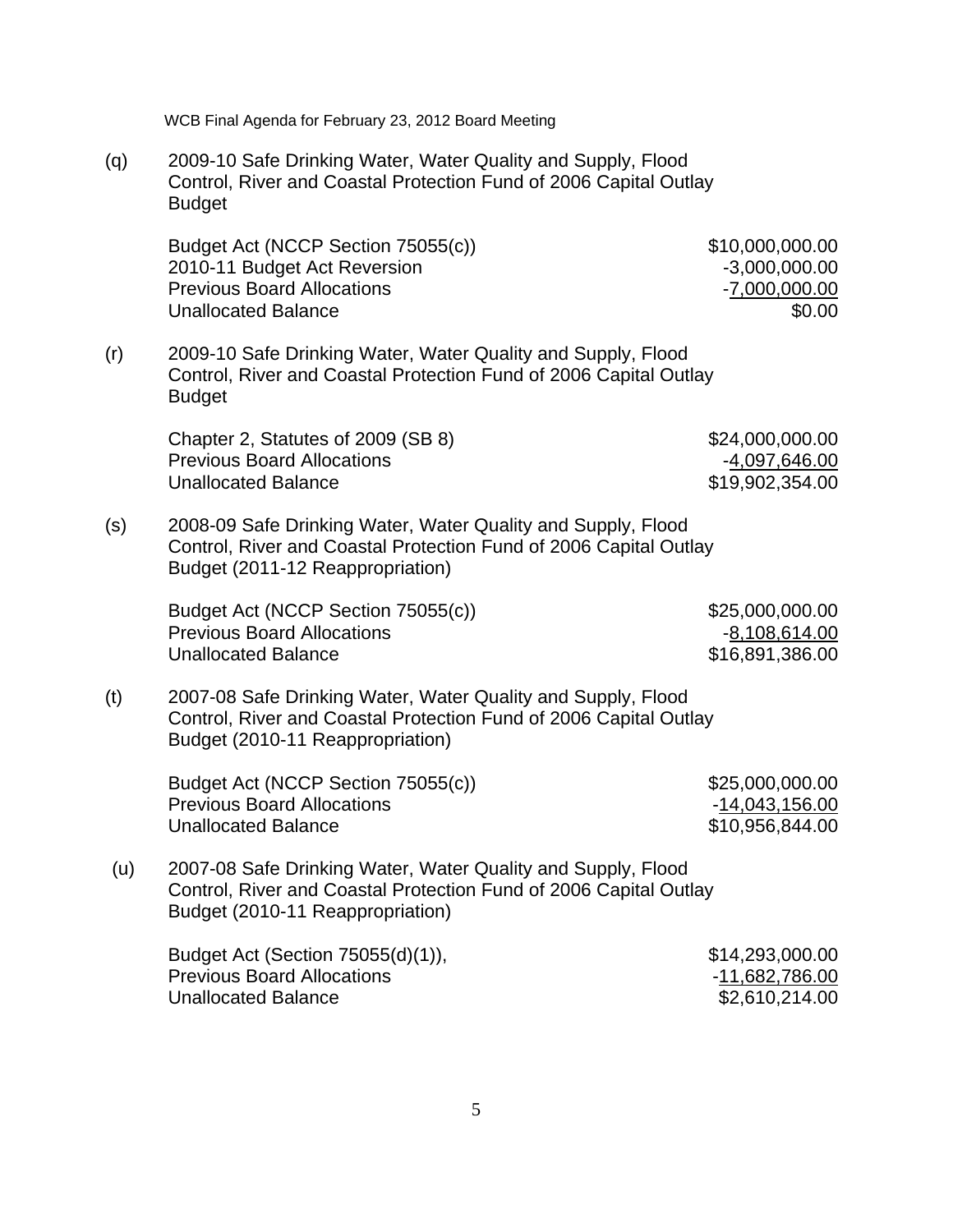| WCB Final Agenda for February 23, 2012 Board Meeting |  |  |  |  |  |  |
|------------------------------------------------------|--|--|--|--|--|--|
|------------------------------------------------------|--|--|--|--|--|--|

(v) 2007-08 Safe Drinking Water, Water Quality and Supply, Flood Control, River and Coastal Protection Fund of 2006 Capital Outlay Budget (2010-11 Reappropriation)

Budget Act (Section 75055(d)(2)), \$14,293,000.00 Previous Board Allocations **Figure 2018** -11,628,437.48 Unallocated Balance \$2,664,562.52

(w) 2007-08 Safe Drinking Water, Water Quality and Supply, Flood Control, River and Coastal Protection Fund of 2006 Capital Outlay Budget (2010-11 Reappropriation)

Budget Act (Section 75055(d)(4)) \$4,762,000.00 Previous Board Allocations **-2,585,339.78** Unallocated Balance \$2,176,660.22

(x) 2006-07 Safe Drinking Water, Water Quality and Supply, Flood Control, River and Coastal Protection Fund of 2006 Capital Outlay Budget

| Continuously Appropriated (Section 75055a)   | \$164,700,000.00 |
|----------------------------------------------|------------------|
| <b>Previous Board Allocations</b>            | $-68,316,000.00$ |
| <b>Unallocated Balance</b>                   | \$96,384,000.00  |
| Continuously Appropriated (Section 75055(b)) | \$123,525,000.00 |
| <b>Previous Board Allocations</b>            | -78,344,544.53   |
| <b>Unallocated Balance</b>                   | \$45,180,455.47  |

#### **RECAP OF FUND BALANCES**

| Wildlife Restoration Fund (a)                                 | \$741,000.00     |
|---------------------------------------------------------------|------------------|
| Habitat Conservation Fund (b), (c), (d), (e)and (f)           | \$63,837,312.62  |
| Safe Neighborhood Parks, Clean Water, Clean Air, and Coastal  |                  |
| Protection Bond Fund (g) and (h)                              | \$8,718,747.55   |
| California Clean Water, Clean Air, Safe Neighborhood Parks    |                  |
| and Coastal Protection Bond Fund (i), (j) and (k)             | \$63,052,908.50  |
| Water Security, Clean Drinking Water, Coastal and             |                  |
| Beach Protection Fund of 2002 (I) and (m)                     | \$91,700,046.00  |
| Safe Drinking Water, Water Quality and Supply, Flood Control, |                  |
| River and Coastal Protection Fund of 2006 (n), (o), (p), (q), |                  |
| $(r), (s), (t), (u), (v), (w)$ and $(x)$                      | \$217,480,476.21 |
|                                                               |                  |

#### **TOTAL – ALL FUNDS \$445,530,490.88**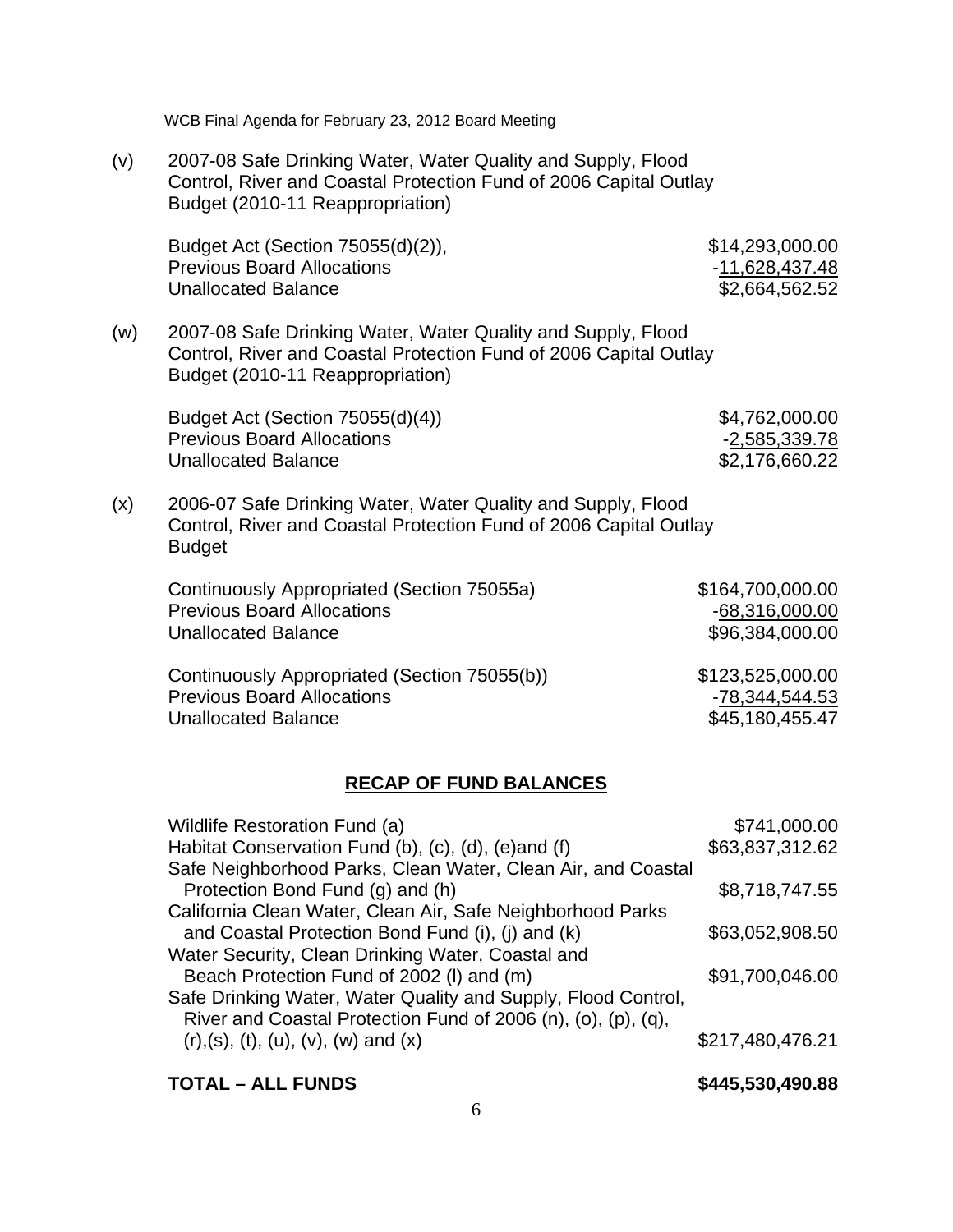### **RECAP OF NATURAL HERITAGE PRESERVATION TAX CREDIT ACT OF 2000**

Chapter 113, Statutes of 2000 and Chapter 715, Statutes of 2004 Tax credits awarded through June 30, 2008 6 6 648,598,734.00 Chapter 220, Statutes of 2009 (effective January 1, 2010) Tax credits awarded  $\sim$  50.000  $\sim$  50.000  $\sim$  50.000  $\sim$  50.000  $\sim$  50.000  $\sim$  50.000  $\sim$  50.000  $\sim$  50.000  $\sim$  50.000  $\sim$  50.000  $\sim$  50.000  $\sim$  50.000  $\sim$  50.000  $\sim$  50.000  $\sim$  50.000  $\sim$  50.000  $\sim$  50.00

# **SUMMARY OF BOND CASH PROCEEDS**

The following summary provides the status of the up-front general obligation bond sale proceeds that the Wildlife Conservation Board has received since the spring of 2009.

| <b>Bond Fund</b> | <b>Authorized GO</b><br><b>Bond Proceeds</b> | <b>Expenditures</b><br>through 01/24/12 | <b>Encumbrances</b><br>through 12/31/11 | <b>Cash Balances</b><br><b>Includes</b><br><b>Encumbrances</b> |
|------------------|----------------------------------------------|-----------------------------------------|-----------------------------------------|----------------------------------------------------------------|
| Proposition 12   | \$7,833,444.42                               | \$7,206,201.67                          | \$209,692.97                            | \$417,549.78                                                   |
| Proposition 40   | \$52,763,470.74                              | \$36,032,568.35                         | \$30,412,480.10                         | (\$13,681,577.71)                                              |
| Proposition 50   | \$99,161,920.79                              | \$38,472,155.55                         | \$39,257,548.68                         | \$21,432,216.56                                                |
| Proposition 84   | \$185,719,637.97                             | \$166,682,247.99                        | \$39,320,557.48                         | (\$20, 283, 167.50)                                            |
| Proposition 1E   | \$37,485,238.22                              | \$14,414,973.30                         | \$20,904,447.32                         | \$2,165,817.60                                                 |
| Totals           | \$382,963,712.14                             | \$262,808,146.86                        | \$130,104,726.55                        | (\$9,949,161.27)                                               |

- 3. Proposed Consent Calendar (Items 4 13)
- \*4. Approval of Minutes July 26, 2011 and December 8, 2011
- \*5. Recovery of Funds

The following projects previously authorized by the Board are now completed, and some have balances of funds that can be recovered and returned to their respective funds. It is recommended that the following totals be recovered and that the projects be closed.

> **\$9,960.00** to the **Safe Neighborhood Parks, Clean Water, Clean Air, and Coastal Protection Bond Fund**

**\$25,257.00** to the **California Clean Water, Clean Air, Safe**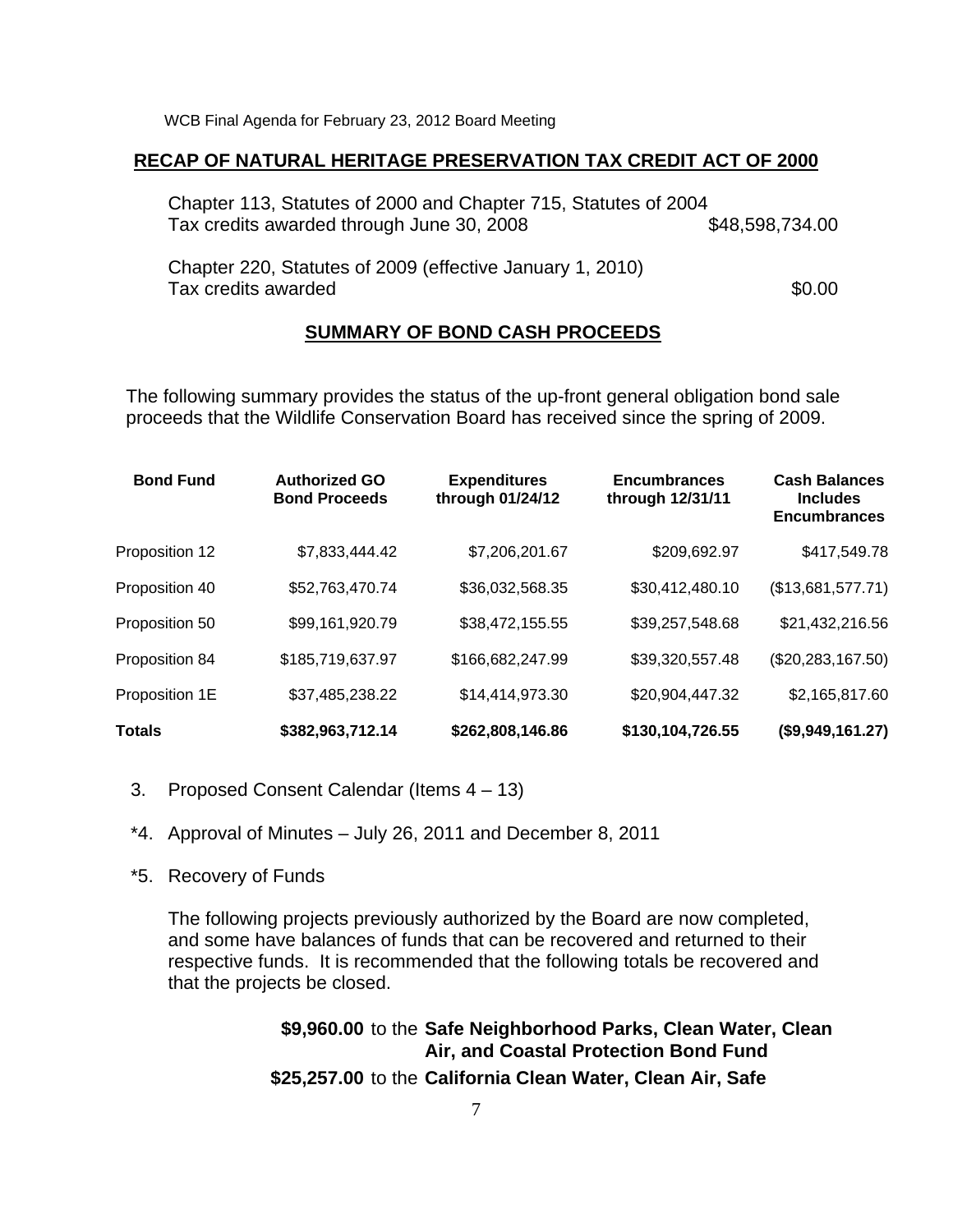# **Neighborhood Parks, and Coastal Protection Fund \$140,504.50** to the **Safe Drinking Water, Water Quality and Supply, Flood Control, River and Coastal Protection Fund of 2006**

# **SAFE NEIGHBORHOOD PARKS, CLEAN WATER, CLEAN AIR, AND COASTAL PROTECTION BOND FUND**

Baxter Ranch, Sonoma County

| Allocated                   | \$2,360,242.00 |
|-----------------------------|----------------|
| Expended                    | -2,350,282.00  |
| <b>Balance for Recovery</b> | \$9,960.00     |

**Total Safe Neighborhood Parks, Clean Water, Clean \$9,960.00 Air, and Coastal Protection Bond Fund**

# **CALIFORNIA CLEAN WATER, CLEAN AIR, SAFE NEIGHBORHOOD PARKS, AND COASTAL PROTECTION FUND**

Elkhorn Slough Ecological Reserve, Expansion 18, Monterey County

| Allocated                   | \$220,000.00 |
|-----------------------------|--------------|
| Expended                    | -205,522.00  |
| <b>Balance for Recovery</b> | \$14,478.00  |

Santa Cruz Long-Toed Salamander, Larkin Valley, Santa Cruz County

| Allocated                   | \$60,000.00 |
|-----------------------------|-------------|
| Expended                    | -49,221.00  |
| <b>Balance for Recovery</b> | \$10,779.00 |

**Total California Clean Water, Clean Air, Safe \$25,257.00 Neighborhood Parks, and Coastal Protection Fund**

# **SAFE DRINKING WATER, WATER QUALITY AND SUPPLY, FLOOD CONTROL, RIVER AND COASTAL PROTECTION FUND OF 2006**

Arcata Community Forest Expansion ( Morris), Humboldt County

| Allocated                   | \$1,956,000.00 |
|-----------------------------|----------------|
| Expended                    | -1,952,328.50  |
| <b>Balance for Recovery</b> | \$3,671.50     |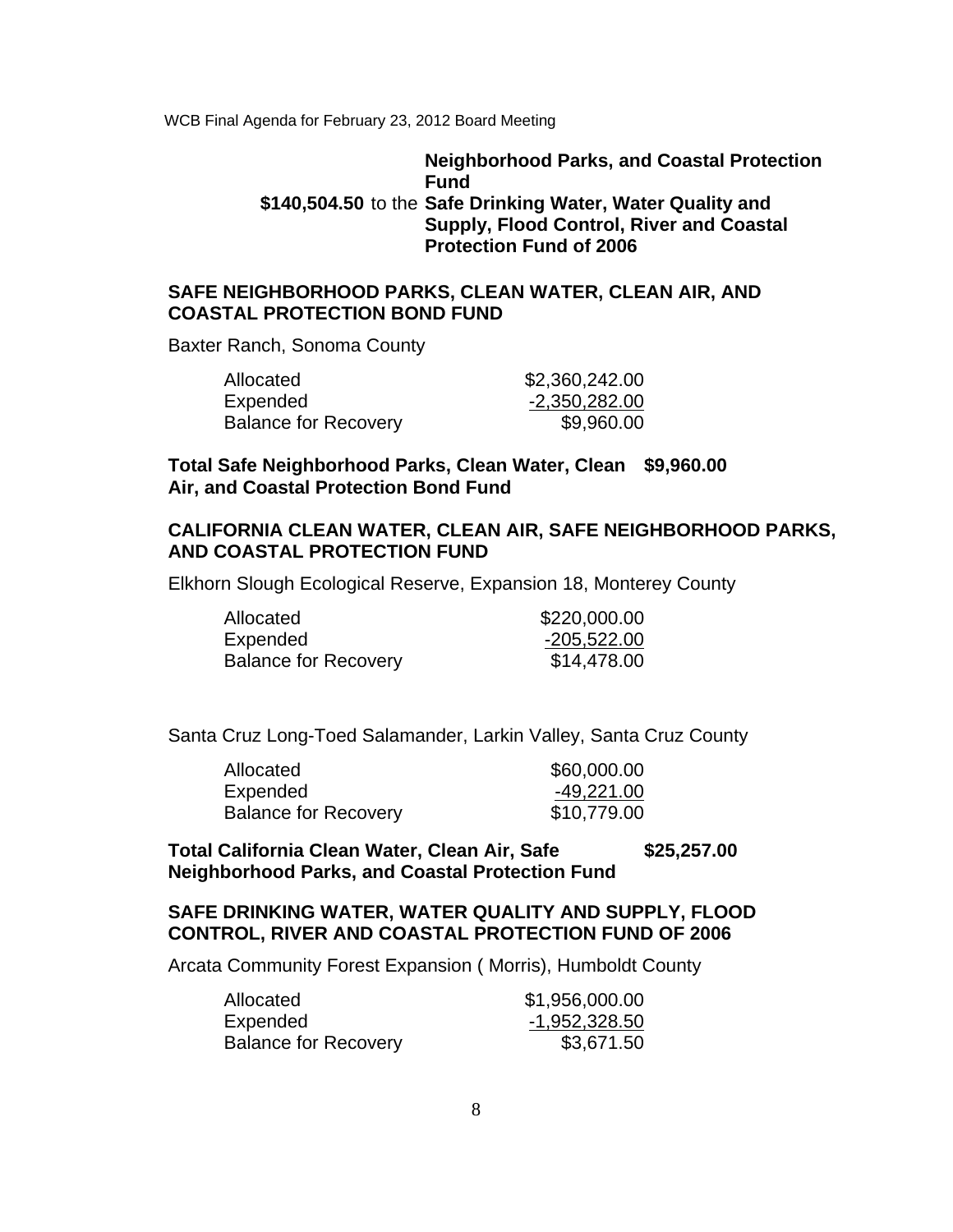Carlsbad/Northwest San Diego County MHCP HCPLA/NCCP 2010 (Perkins), San Diego County

| Allocated                   | \$1,256,250.00 |
|-----------------------------|----------------|
| Expended                    | -1,251,250.00  |
| <b>Balance for Recovery</b> | \$5,000.00     |

 Santa Rosa Plateau Ecological Reserve, Tenaja Corridor, Expansion 1-10 Riverside County

| Allocated                   | \$145,000.00 |
|-----------------------------|--------------|
| Expended                    | -23,167.00   |
| <b>Balance for Recovery</b> | \$121,833.00 |

Southern Sierra Nevada Mountains, Rudnick Ranch, Kern County

| Allocated                   | \$5,010,000.00  |
|-----------------------------|-----------------|
| Expended                    | $-5,000,000.00$ |
| <b>Balance for Recovery</b> | \$10,000.00     |

**Total Safe Drinking Water, Water Quality and Supply, \$140,504.50 Flood Control, River and Coastal Protection Fund of 2006**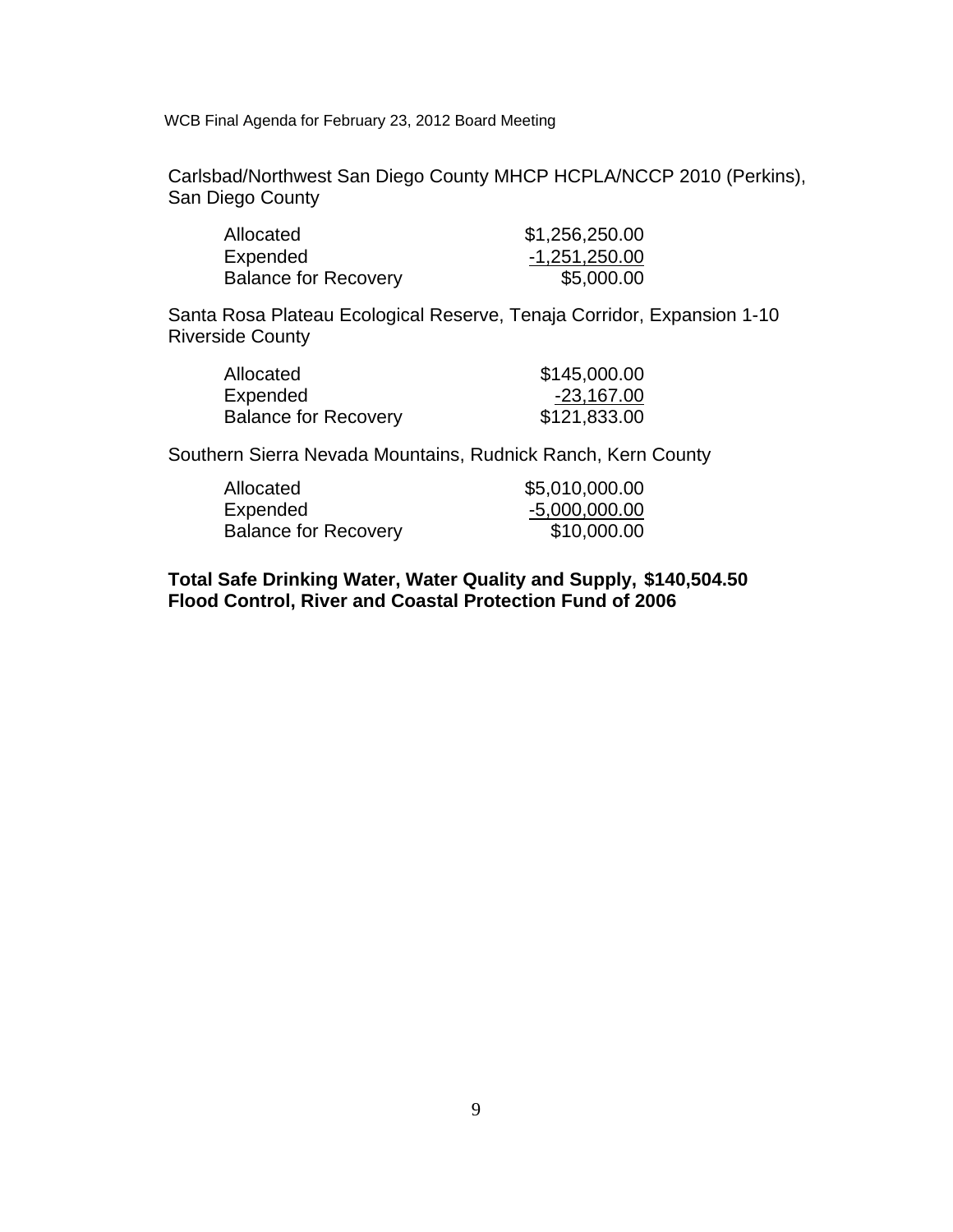# \*6. Arcata Community Forest Expansion  $$650,000.00$  (Schmidbauer) Humboldt County

This proposal is to consider the allocation for a grant to the City of Arcata for a cooperative project with the Trust for Public Land (TPL) to acquire in fee  $22<sub>±</sub>$ acres of land for the expansion of the Arcata Community Forest, a mixed conifer working forest. The project will also protect riparian areas, the upper watersheds of salmonid streams, preserve wildlife area linkages and offer potential future opportunities to develop and expand wildlife oriented public uses in the area.

## LOCATION AND SURROUNDING USES

The subject property (Property) is located east of the City of Arcata (City) in close proximity to and accessible from Fickle Hill Road. North of the Property is the Arcata Community Forest (Community Forest), a 793-acre protected working forest and park area managed by the City. To the south is the 175-acre Sunny Brae forest property that the City purchased in August of 2007, funded in part by a grant allocation from the Wildlife Conservation Board (WCB/Board) and a donation under the WCB's Natural Heritage Tax Credit Program. Acquisition of the Property will help link the Sunny Brae Forest with the Community Forest and provide a potential future opportunity to expand public access and connection between these two protected areas. Further south is the Jacoby Creek watershed, a major salmonid stream and tributary into Humboldt Bay. The WCB has made a number of grants to the City and the Jacoby Creek Land Trust for acquisitions within the Jacoby Creek watershed.

The land use near the subject property has been slowly undergoing a change from working forests to subdivision and development of single family residences on small acreage parcels. More intensive residential and commercial development has occurred to the west of the Property, which eventually merges with the City.

#### PROJECT DESCRIPTION

The Property is irregularly shaped and consists of two assessor parcels totaling 22± acres in size. The Property has high quality coastal redwood, Douglas fir, aquatic and riparian habitat and contains portions of the headwaters of both Beith and Grotzman Creeks. It has historically been a working forest as have most of the surrounding properties. Currently the Property and streams are threatened by degradation through a number of potential uses, including intensive logging, subdivision and conversion to residential use. The proposed acquisition of the Property will address these threats through the permanent protection of the property.

These practices will help preserve coastal redwood habitat and reduce the degradation of streams and watersheds fed by the Property, providing additional downstream benefits to the tributaries and eventually Humboldt Bay. Improved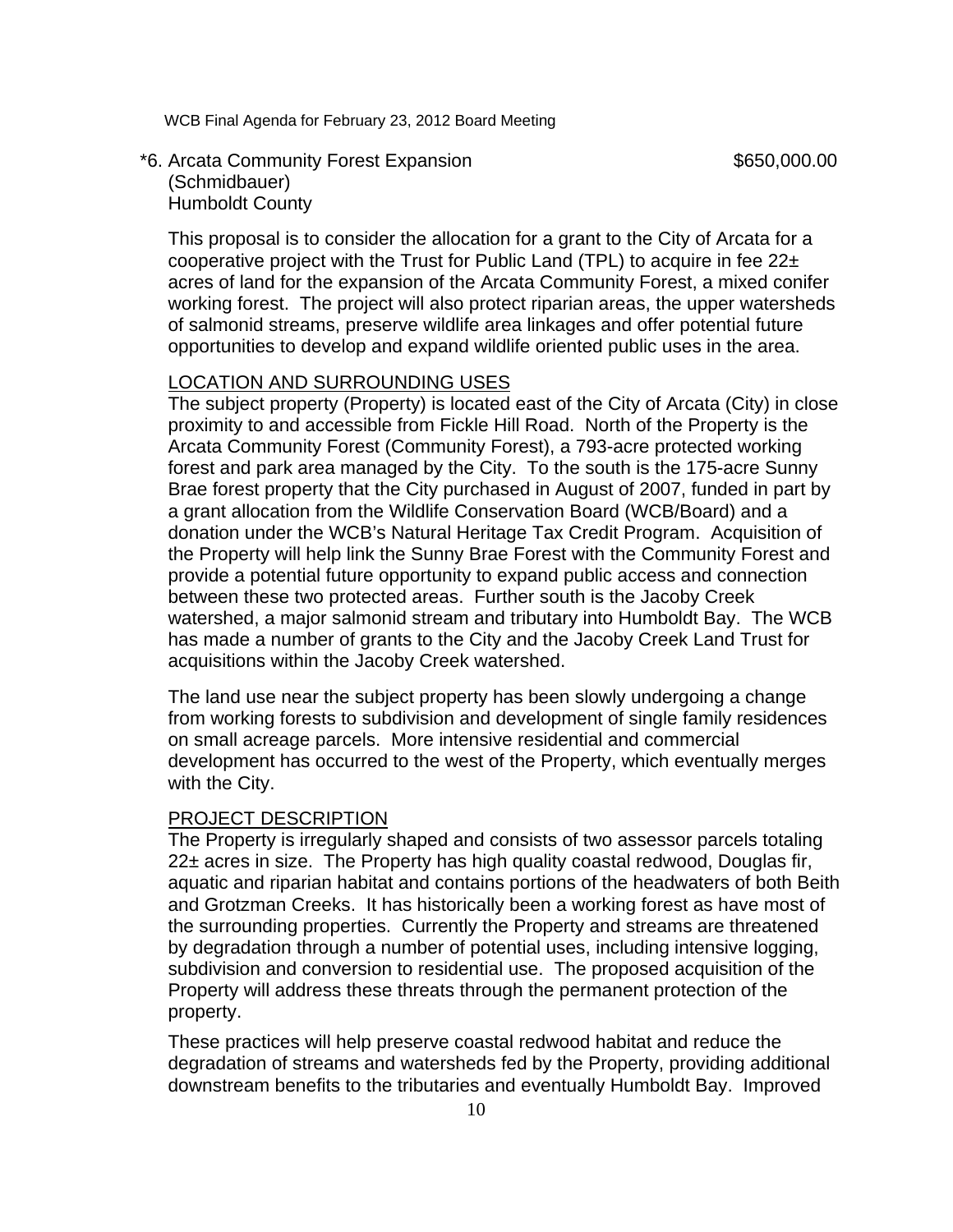water quality will provide species benefits to salmonids, including Coho and Chinook salmon and steelhead, as well as other aquatic species within the tributary streams and Humboldt Bay. Acquisition of the site will also protect habitat for a number of species that are common to the area including the red tree vole, a California species of special concern (CSSC), northern spotted owl (CSSC), Del Norte salamander (CSSC), red-legged frog (a State threatened species), Cooper's hawk (CSSC), sharp-shinned hawk (CSSC), Pacific fisher (CSSC), and ring-tailed cat.

#### WCB PROGRAM

The proposed grant for this project is being considered under the WCB's Forest Conservation Program (Program). Program grant proposals are evaluated and selected for funding by WCB staff based on established criteria approved by the Board on November 17, 2007, utilizing a peer review process involving biological and forestry expertise, and input from the Department of Fish and Game (DFG). The Program seeks to promote the ecological integrity and economic stability of California's diverse native forests through conserving, preserving, and restoring productive managed forest lands, forest reserve areas, redwood forests and other forest types, including the conservation of water resources and natural habitats for native fish and wildlife and plants found on these lands. One of the primary objectives of the Program is the protection and conservation of working forests and productive managed forest lands. Selected projects promote the restoration and/or maintenance of the ecological integrity and economic stability of the property in the context of the surrounding landscape and regional economy.

# MANAGEMENT OBJECTIVES AND NEEDS

If approved, the Property will be managed as an expansion to the City's Community Forest. Management objectives include harvesting timber on a sustainable basis, maintaining and enhancing the integrity of the watershed, preserve wildlife, fisheries, and plant resources, and providing potential future recreation and educational opportunities for the community. The sustainable timber harvesting will provide revenue to assist in the development of parkland and recreational facilities in the City. Potential future public access opportunities include linking the Property to trail systems already established on other adjoining Arcata Community Forest properties.

#### TERMS

The property owners have agreed to sell the Property at the Department of General Services (DGS) approved appraised value of \$630,000.00. Under the terms of the grant, WCB staff is responsible for review of all acquisition-related documents prior to disbursement of grant funds. The terms and conditions of the proposed WCB grant to City provide that staff of the WCB must review and approve all title documents, preliminary title reports, documents for purchase and sale, escrow instructions and instruments of conveyance prior to disbursement of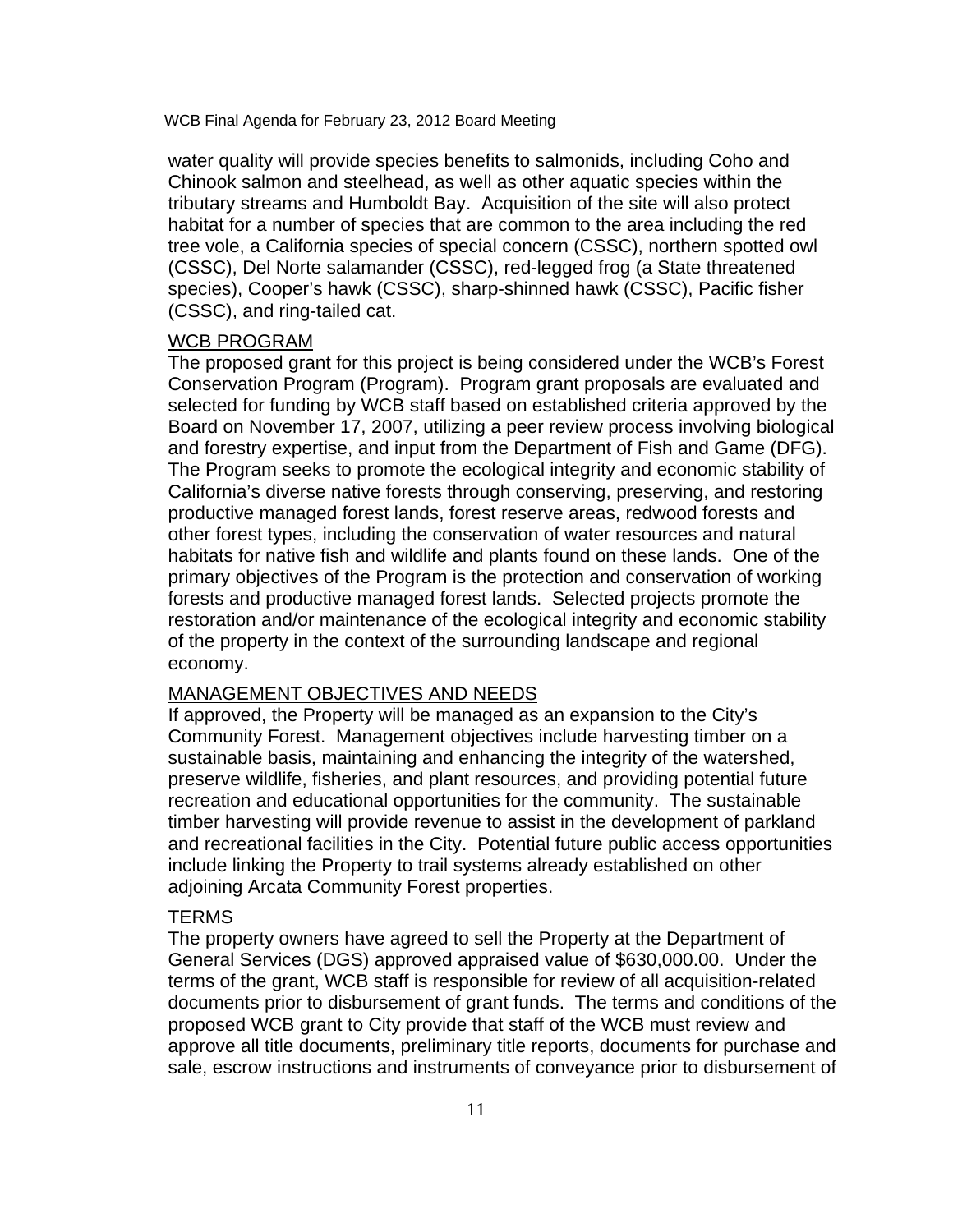funds directly into the escrow account established for the acquisition. In the event of a breach of the grant terms, the WCB can require the grantee to encumber the property with a conservation easement in favor of the State or another entity approved by the State and seek reimbursement of funds.

### PROJECT FUNDING

The proposed funding breakdown for the project is as follows:

| <b>Wildlife Conservation Board</b> | \$630,000.00 |
|------------------------------------|--------------|
| <b>Other Project-Related Costs</b> | \$20,000.00  |
| <b>TOTAL WCB ALLOCATION</b>        | \$650,000.00 |

It is estimated that an additional \$20,000.00 will be needed to cover projectrelated administrative costs, including DGS appraisal review. The City and project proponent will fund the environmental assessment, appraisal, escrow, and title insurance costs.

#### FUNDING SOURCE

The purposes of this project are consistent with the authorized uses of the proposed funding source, the Safe Drinking Water, Water Quality and Supply, Flood Control, River and Coastal Protection Fund of 2006 (Proposition 84), Public Resources Code Section 75055(a), which allows for forest conservation and protection projects in order to promote the ecological integrity and economic stability of California's diverse native forests through forest conservation, preservation and restoration of productive managed forest lands, forest reserve areas, redwood forests and other forest types, including the conservation of water resources and natural habitats for native fish, wildlife and plants found on these lands.

# ENVIRONMENTAL COMPLIANCE

The acquisition has been reviewed pursuant to the California Environmental Quality Act (CEQA) and is proposed as exempt under CEQA Guidelines Section 15313, Class 13, as an acquisition of lands for preservation of fish and wildlife habitat, and Section 15325, Class 25, as a transfer of an ownership interest in lands to preserve open space and existing natural conditions, including plant or animal habitats. Subject to authorization by the WCB, a Notice of Exemption will be filed with the State Clearinghouse.

# STAFF RECOMMENDATION

Staff recommends that the Wildlife Conservation Board approve this project as proposed; allocate \$650,000.00 from the Safe Drinking Water, Water Quality and Supply, Flood Control, River and Coastal Protection Fund of 2006 (Proposition 84), Public Resources Code Section 75055(a*)* for the grant and to cover internal project-related expenses; authorize staff to enter into appropriate agreements necessary to accomplish this project; and authorize staff to proceed substantially as planned.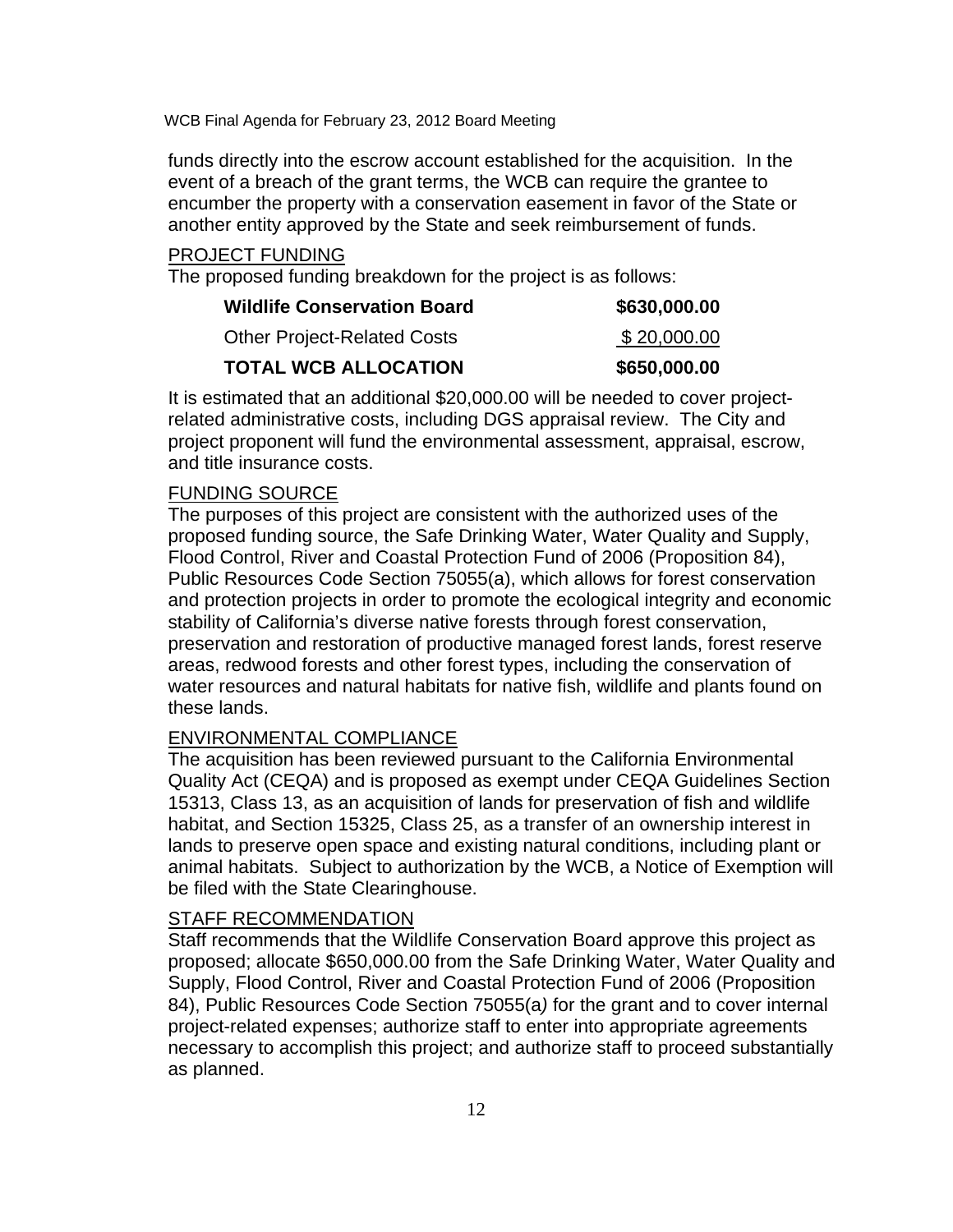# \*7. Swiss Ranch Conservation Easement, the state of the state state state state state state state state state state state state state state state state state state state state state state state state state state state stat Expansion 4 Calaveras County

This proposal is to consider the acquisition on behalf of the Department of Fish and Game (DFG) of a conservation easement (Easement) over 468± acres of private land to prevent fragmentation of and protect important habitat for the migratory Rail Road Flat deer herd. The Easement will also conserve and help protect oak woodland, hardwood-conifer, mixed chaparral, and riparian habitats and contribute to habitat linkages and corridors connecting upper and lower Sierra mountain and foothill areas. The DFG will hold and monitor the Easement.

# LOCATION AND SURROUNDING USES

This privately owned property is located in central Calaveras County, west of Summit Level Road and north of Swiss Ranch Road, approximately 18± miles northeast of San Andreas between the communities of Mountain House and Rail Road Flat. The property is within the approved Railroad Flat Deer Winter Range Conceptual Area Protection Plan (CAPP) and contains the headwaters for Esperanza Creek. The Wildlife Conservation Board (WCB/Board) allocated funding in 1985, 1988, 1998 and 2010, for the purpose of acquiring approximately 2,350 acres of conservation easements on lands immediately south and west of the subject property. Acquisition of this conservation easement will help to complete the linkage between the Eagle Ridge and Swiss Ranch protected areas to the immediate west with federal forest and Bureau of Land Management (BLM) land to the immediate east. The BLM land extends to federal forest land to its east and south with DFG managed Sheep Ranch Wildlife Area. Non-contiguous, but in close proximity, are the Calaveras Big Trees State Park and other protected federal forest land located further east and southeast of the subject property.

#### PROJECT DESCRIPTION

The subject property is essentially vacant, undeveloped, mountainous to hilly land, containing a variety of different habitats such as oak woodland, hardwoodconifer, mixed chaparral, and riparian. Protection of the land will help establish habitat corridors and connectivity between adjacent protected lands. The key species benefiting from this proposed Easement is the migrant California mule deer, with the entire property providing winter foraging habitat for large numbers of migrating mule deer. According to the DFG's Railroad Flat deer herd management plan, 75 percent of the winter range of this herd is located on privately owned lands. Private land uses in the area are gradually changing from large acreage cattle ranches to small acreage ranchettes. This change in use is fragmenting and reducing the size of these once large deer migration corridors and foraging areas, making public protection of these areas critical to maintaining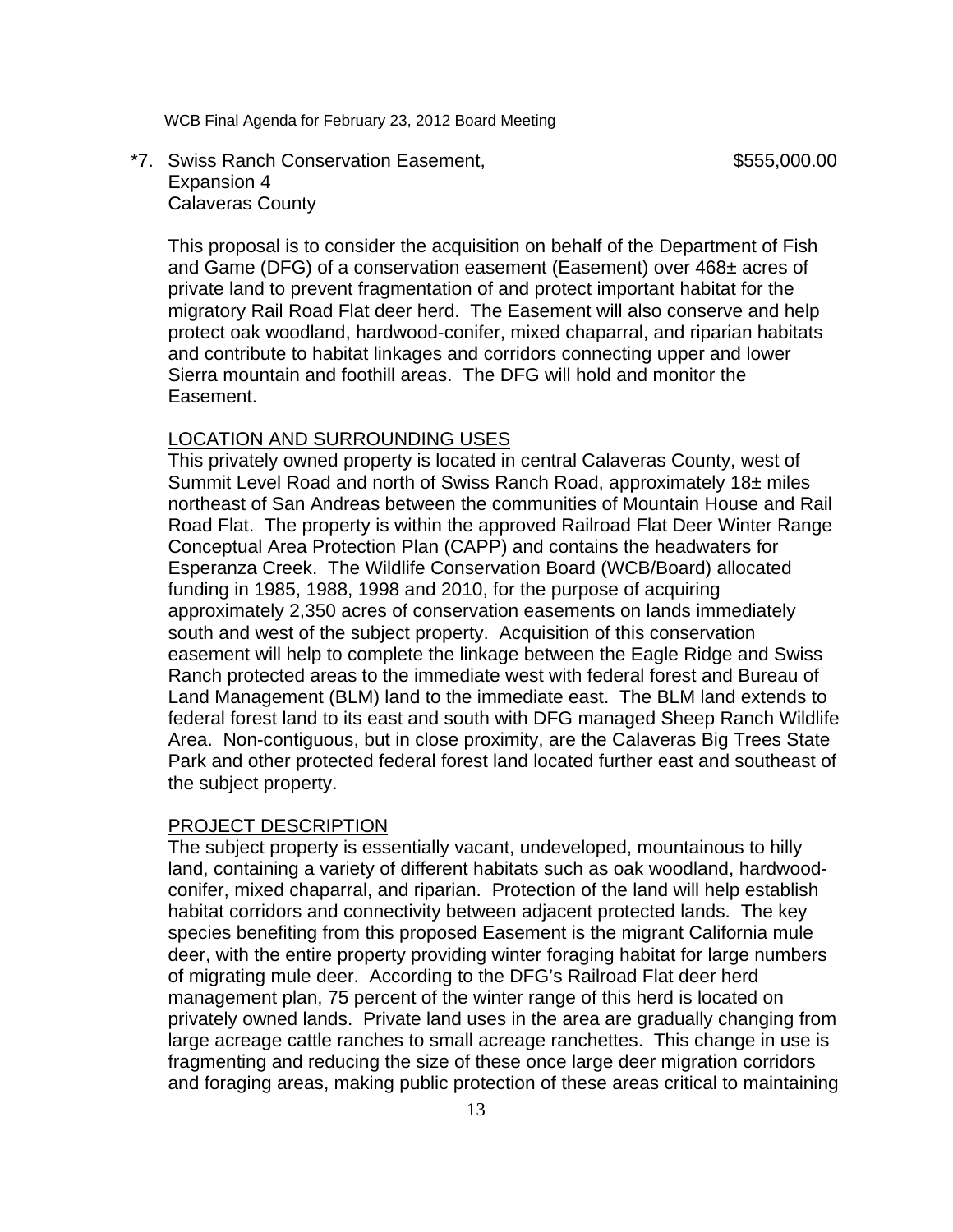viable deer herd populations. The ranch also supports a variety of other wildlife, including black bear, mountain lion, bobcat, coyote, and California quail and will also provide benefits to ringtail cats and golden eagles that have been observed in and around the property.

#### WCB PROGRAM

The proposed acquisition is being considered under the WCB's Land Acquisition Program. The Land Acquisition Program is administered pursuant to the Board's original enabling legislation, "The Wildlife Conservation Law of 1947" (Fish and Game Section 1300, et seq.) authorizing the WCB to acquire real property or rights in real property on behalf of the DFG, grant funds to other governmental entities or nonprofit organizations to acquire real property or rights in real property and accept federal funds to facilitate acquisitions or subgrant these federal funds to assist with acquisitions of properties. Under the program the WCB acquires lands and interests in land that can successfully sustain or be restored to support wildlife and when practicable provide for suitable wildlife oriented recreation opportunities. These activities are carried out in conjunction with the DFG, which evaluates the biological values of property through development of a Land Acquisition Evaluation (LAE)/Conceptual Area Protection Plan (CAPP). The LAE/CAPP is then submitted to DFG's Regional Operations Committee (ROC) for review and, if approved, later transmitted to the WCB with a recommendation to fund.

#### MANAGEMENT OBJECTIVES AND NEEDS

This project provides the DFG with an opportunity to protect important habitat, benefiting a host of wildlife species, while incurring very little management costs. The Easement will be held by DFG and monitored in conjunction with its existing Swiss Ranch and Eagle Ridge conservation easements. DFG estimates that 1-2 person days per year would be needed to conduct an onsite inspection to monitor the conservation easement area. DFG will hold title to the Easement and will monitor the property on an annual basis to ensure that conservation easement conditions are being met.

#### TERMS

The Easement has been appraised as having a fair market value of \$540,000.00. The appraisal has been reviewed by WCB staff and reviewed and approved by the Department of General Services (DGS). The property owner has agreed to sell the conservation easement to the DFG for the DGS approved appraised fair market value of \$540,000.00. The terms and conditions of the proposed property acquisition agreement provide that staff of the WCB will review and approve all title documents, appraisals, preliminary title reports, documents for purchase and sale, escrow instructions and instruments of conveyance prior to disbursement of funds directly into the escrow account established for the acquisition.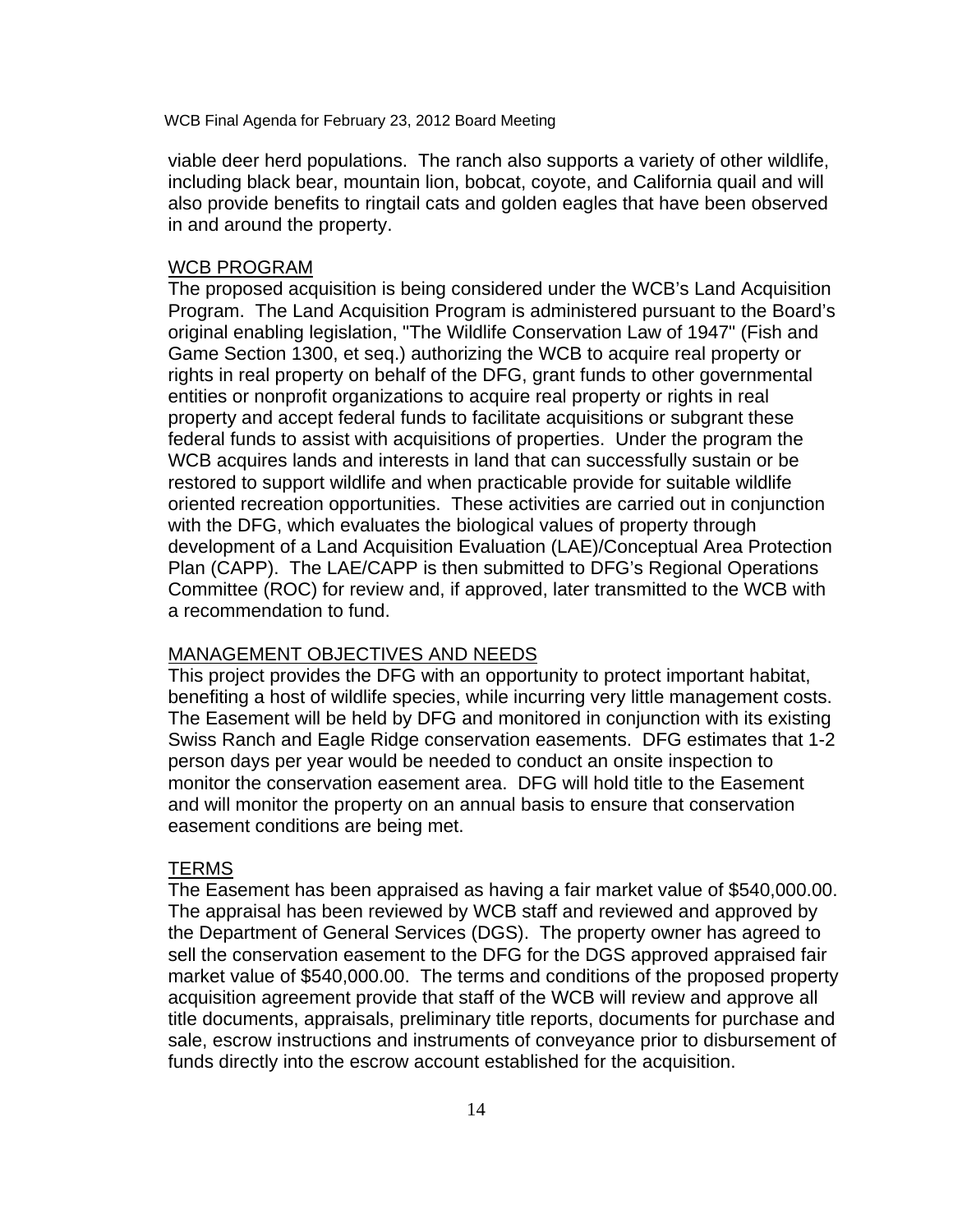# PROJECT FUNDING

The WCB will fund the entire purchase price of the Easement, which is \$540,000.00. It is estimated that an additional \$15,000.00 will be needed to cover project-related expenses, including appraisal costs, DGS review costs and escrow fees, bringing the total recommended allocation for this proposal to \$555,000.00.

The proposed funding breakdown for the project is as follows

| <b>Wildlife Conservation Board</b> | \$540,000.00 |
|------------------------------------|--------------|
| <b>Other Project-Related Costs</b> | \$15,000.00  |
| <b>TOTAL WCB Allocation</b>        | \$555,000.00 |

# FUNDING SOURCE

The proposed funding source for this project is the Habitat Conservation Fund, Fish and Game Code Section 2786(a) that provides funding for protection of deer, mountain lion, and oak habitats and is consistent with the objectives of this project.

# ENVIRONMENTAL COMPLIANCE

The acquisition has been reviewed for compliance with the California Environmental Quality Act (CEQA) requirements and is proposed as exempt under CEQA Guidelines Section 15313, Class 13, as an acquisition of land for wildlife conservation purposes, and Section 15325, Class 25, as a transfer of an ownership interest in land to preserve open space. Subject to authorization by the WCB, a Notice of Exemption will be filed with the State Clearinghouse.

### STAFF RECOMMENDATION

Staff recommends that the Wildlife Conservation Board approve this project as proposed; allocate \$555,000.00 from the Habitat Conservation Fund, Fish and Game Code Section 2786(a), to cover the acquisition and internal project-related expenses; authorize staff to enter into appropriate agreements necessary to accomplish this project; and authorize staff and the Department of Fish and Game to proceed substantially as planned.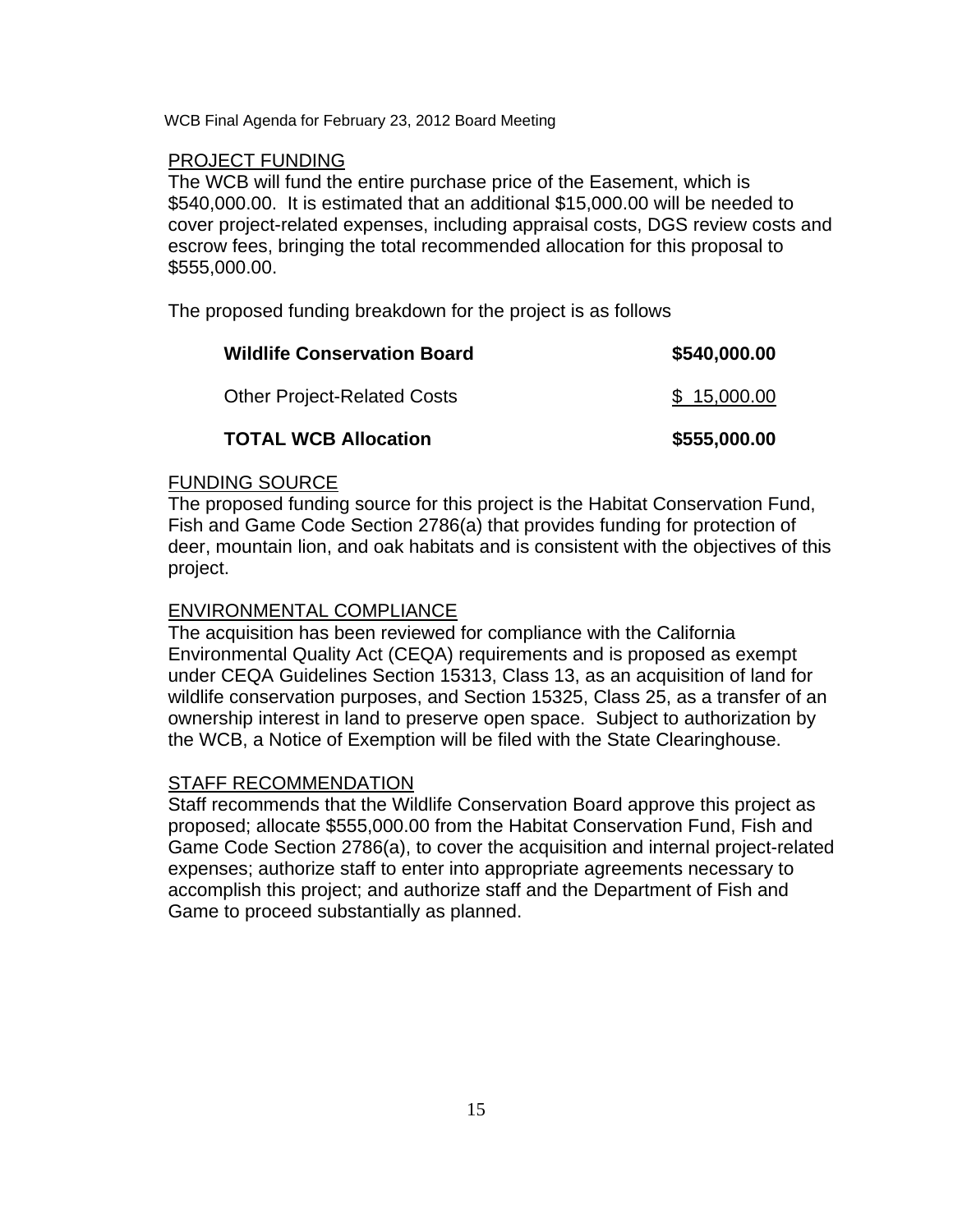\*8. North Grasslands Wildlife Area Habitat Restoration \$327,000.00 Merced County

This proposal is to consider the allocation for a grant to Ducks Unlimited, Inc., for a project to restore approximately 140± acres of wetland, associated upland, and riparian habitat on Department of Fish and Game (DFG) owned land commonly known as North Grasslands Wildlife Area, Gadwall Unit, located 2 miles east of the City of Los Banos; and to ensure dependable water supplies to approximately 1,200± acres of wetland habitat by reinforcing security measures at the pump station at North Grasslands Wildlife Area, China Island Unit, located 3 miles east of the town of Newman, in Merced County.

### LOCATION AND SURROUNDING USES

This project is located on DFG's North Grasslands Wildlife Area, Gadwall Unit and China Island Unit. The properties lie in western Merced County and are part of the Grasslands Ecological Area (GEA). The GEA encompasses over 160,000 acres of wetlands and associated grasslands. The GEA typically winters about twenty percent of the waterfowl in the Pacific Flyway. The restoration project will help further the completion of the Central Valley Joint Venture's goal to protect or restore about 200,000 acres of wetlands in the Central Valley. Historically, the property was leveled and farmed. More recently the property has been idle, and for the last few years this unmanaged property has grown only weeds. Traditionally, the property, like most properties within the GEA, has been hunted for waterfowl.

# PROJECT DESCRIPTION

The project will restore approximately 140 acres of wetland, upland, and riparian habitats at the Gadwall Unit, as well as secure dependable water supplies to approximately 1,200 acres of existing wetland habitat by reinforcing security measures at the China Island Unit pump station. At the Gadwall Unit, the project will restore wetland topography, install water control structures, restore native grasses, install riparian vegetation, and install public access infrastructure in the form of hunting blinds, gravel access trails, and fencing. At the China Island Unit, the project will install security caging around a pump station to prevent further vandalization and allow the pump station to continue to provide water to wetland habitat for wintering migratory species.

The project will benefit waterfowl and other wetland dependent wildlife by providing wintering and migratory wetland habitat. The project will also benefit adjacent landowners by controlling noxious weeds and providing habitat connectivity. Lastly, the project will also benefit the general public by providing a linkage corridor of habitat with the surrounding landscape for migratory species and it will allow access to a portion of the property during the waterfowl hunting season.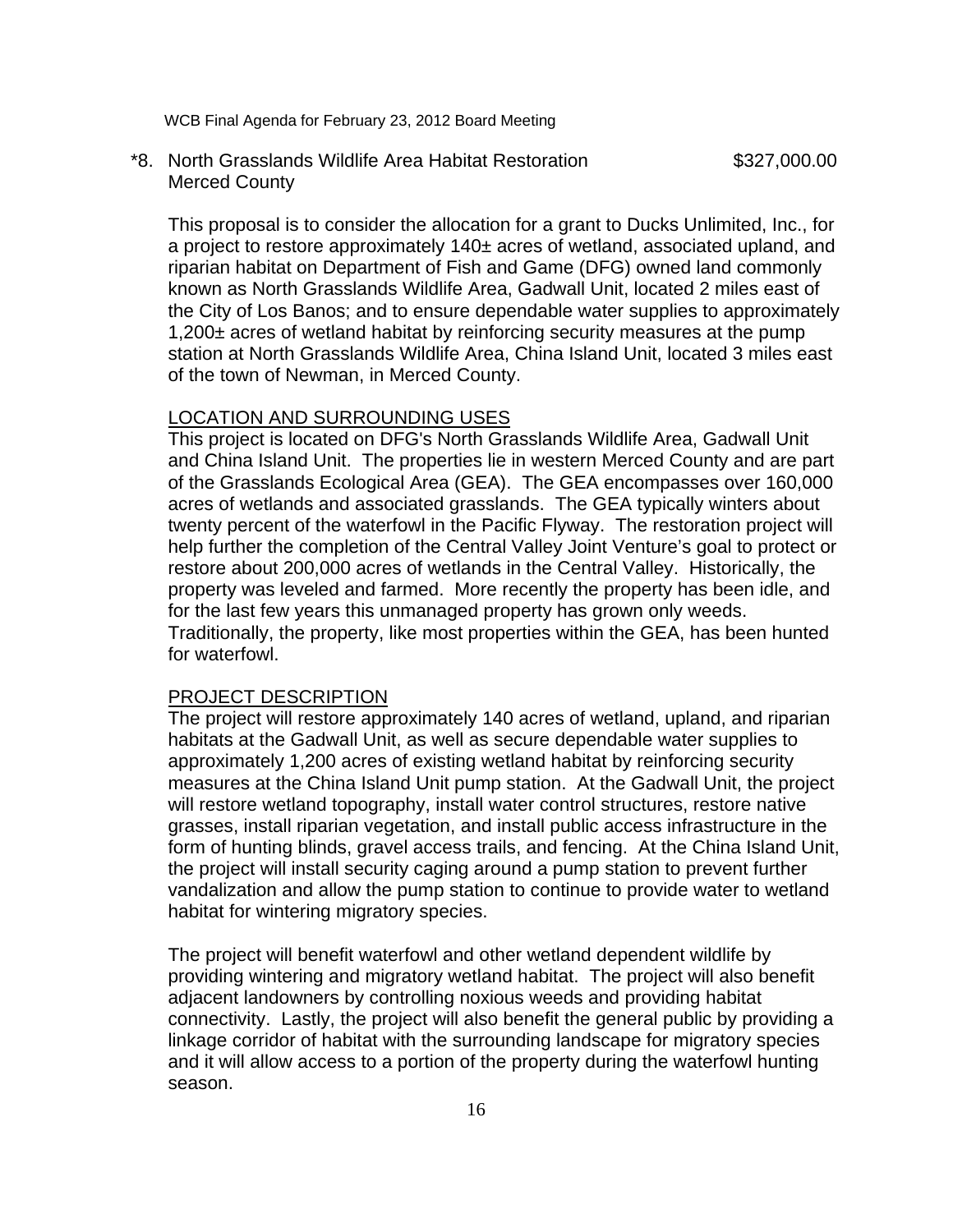Waterfowl, shorebirds and other water birds will greatly benefit from the restoration of seasonal wetland habitat on the subject property. In addition, the property floods naturally during flood events, and once restored, will provide additional flood storage capacity.

## WCB PROGRAM

The proposed project will be funded through the Inland Wetland Conservation Program and meets the program's goal of assisting the Central Valley Joint Venture's mission to protect, restore, and enhance wetlands and associated habitats.

# MANAGEMENT OBJECTIVES AND NEEDS

The project will be on a portion of DFG's North Grasslands Wildlife Area, Gadwall Unit and China Island Unit, and management of this project will be incorporated into the existing management of North Grasslands Wildlife Area. The project will result in a modest increase in management cost and staff time for the DFG. Annual maintenance costs include habitat manipulations by DFG staff and the acquisition of water for the habitat. The multiple benefits of the project, including public access, the removal of weeds that could invade adjacent landowners' properties and habitat for the diverse wetland wildlife species in the area outweigh the additional management costs.

#### PROJECT FUNDING

The proposed funding breakdown for the project is as follows:

| <b>Wildlife Conservation Board</b> | \$327,000.00 |
|------------------------------------|--------------|
| Ducks Unlimited, Inc.              | 5.440.00     |
| TOTAL                              | \$332,440.00 |

Project costs will be for earthwork, water control infrastructure, public access infrastructure, vegetation restoration, and project management and administration.

#### FUNDING SOURCE

The proposed funding source for this project is the Habitat Conservation Fund (Proposition 117), Fish and Game Code Section 2786(d)(Proposition 1E), Inland Wetlands Conservation Program. This funding allows for the acquisition, enhancement or restoration of wetlands within a floodplain or flood corridor in the Central Valley, and is consistent with the objective of this project.

# ENVIRONMENTAL COMPLIANCE AND STATE RECOMMENDATION

This project is exempt from the California Environmental Quality Act (CEQA) under Class 4 of Categorical Exemptions, California Code of Regulations, Title 14, Section 15304 as a minor alteration to land. Subject to approval by the WCB,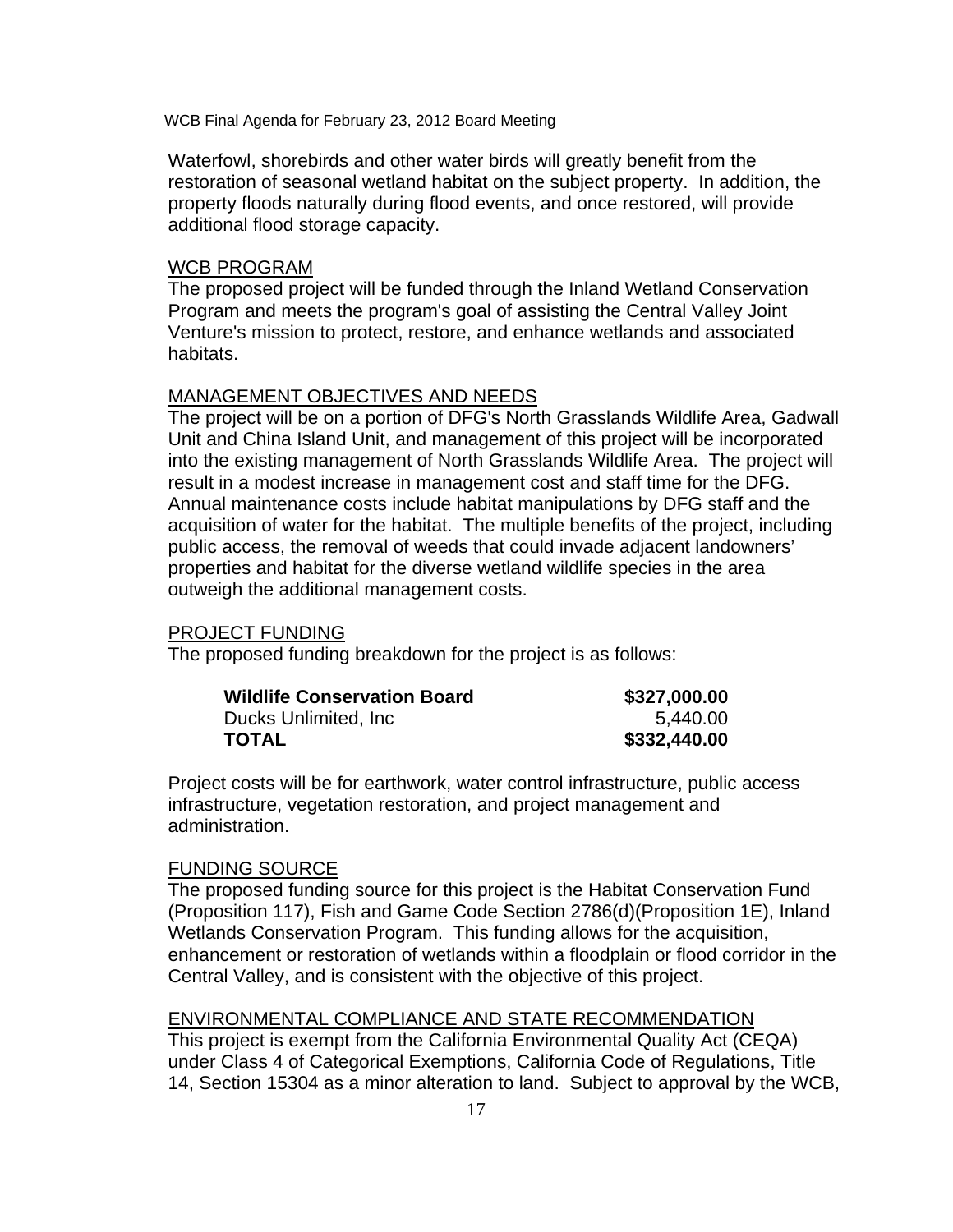the appropriate Notice of Exemption will be filed with the State Clearinghouse. The DFG has reviewed this proposal and recommends it for funding by the WCB.

# STAFF RECOMMENDATION

Staff recommends that the Wildlife Conservation Board approve this project as proposed; allocate \$327,000.00 from the Habitat Conservation Fund (Proposition 117), Fish and Game Code Section 2786(d)(Proposition 1E), Inland Wetlands Conservation Program; authorize staff and the Department of Fish and Game to enter into appropriate agreements necessary to accomplish this project; and authorize staff and the Department of Fish and Game to proceed substantially as planned.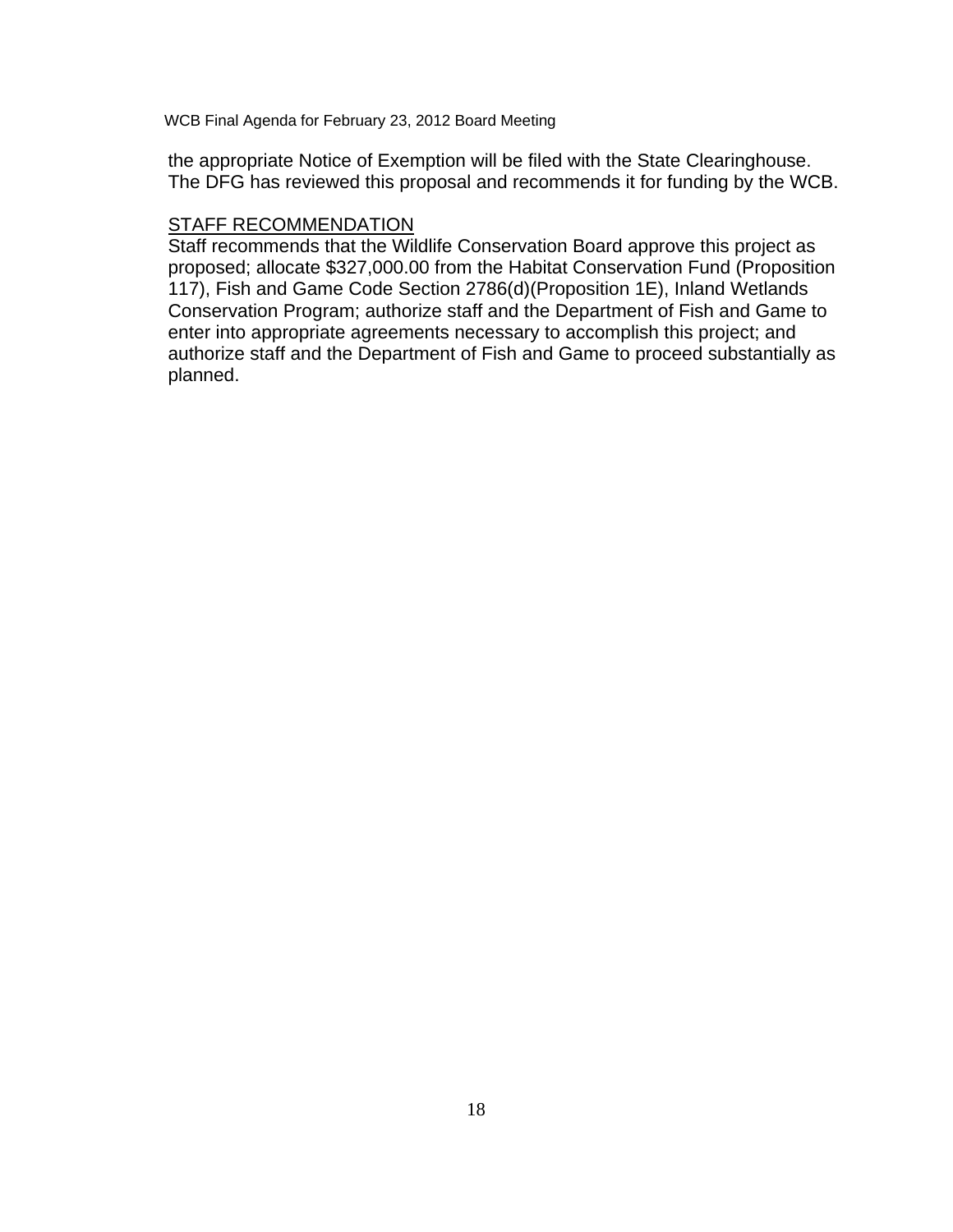\*9. Pajaro Valley Riparian Restoration **\$263,000.00** \$263,000.00 Santa Cruz County

This proposal is to consider the allocation for a grant to Watsonville Wetlands Watch (WWW) for a cooperative project with the Department of Fish and Game (DFG), the Land Trust of Santa Cruz County, the City of Watsonville and the Santa Cruz Resource Conservation District to restore 6± acres of riparian habitat located along Struve Slough, West Struve Slough and Hanson Slough in Santa Cruz County.

## LOCATION AND SURROUNDING USES

The project is located in the lowlands of the Pajaro River Valley in southern Santa Cruz County both inside and just outside the City of Watsonville on three sites owned by four landowners: the DFG (Watsonville Slough Ecological Reserve Complex), WWW and the City of Watsonville (Tarplant Hill), and the Land Trust of Santa Cruz County (Watsonville Slough Farms). All three sites border one or more of the six fingers of the Watsonville Sloughs system and are on land protected by City, County and State zoning designations as open space and/or agriculture. Wildlife Conservation Board (WCB) was a funding partner in the acquisitions of all three properties.

The Watsonville Sloughs system is recognized as the largest wetland system on the California Coast between the Elkhorn Slough watershed and the Pescadero Marsh, and is one of the largest freshwater wetland systems on the California Coast. This unique complex of sloughs is comprised of 800 acres of seasonal wetlands, open water marsh, mudflats, brackish marsh, and adjoining wet meadow and seep spring habitats. The Sloughs system supports 279 known bird species and serves as foraging, dispersal, and breeding habitats for five federally-listed and sixteen State-listed species of special concern. The sloughs provide a critical fall and spring migratory stop as well as summer and winter habitat for a diversity of bird species. In total, 27 of the State's list of bird Species of Special Concern utilize the Watsonville wetlands, including northern harrier, short-eared owl, burrowing owl, and loggerhead shrike. Several bird species nest in the Watsonville Sloughs and the associated marsh and riparian habitats that are local species of concern, including savannah sparrow, horned lark, American avocet, and yellow warbler.

#### PROJECT DESCRIPTION

Historically, nearly the entire Watsonville Sloughs system, which originally formed a wide floodplain on the lower portion of several coastal streams and was an overflow area of the Pajaro River, was drained and farmed, resulting in a significant loss of wetlands and their associated riparian and upland habitats. As a result of decades of this draining and farming, as well as relatively recent high urban growth rates, the remaining riparian areas have been greatly degraded.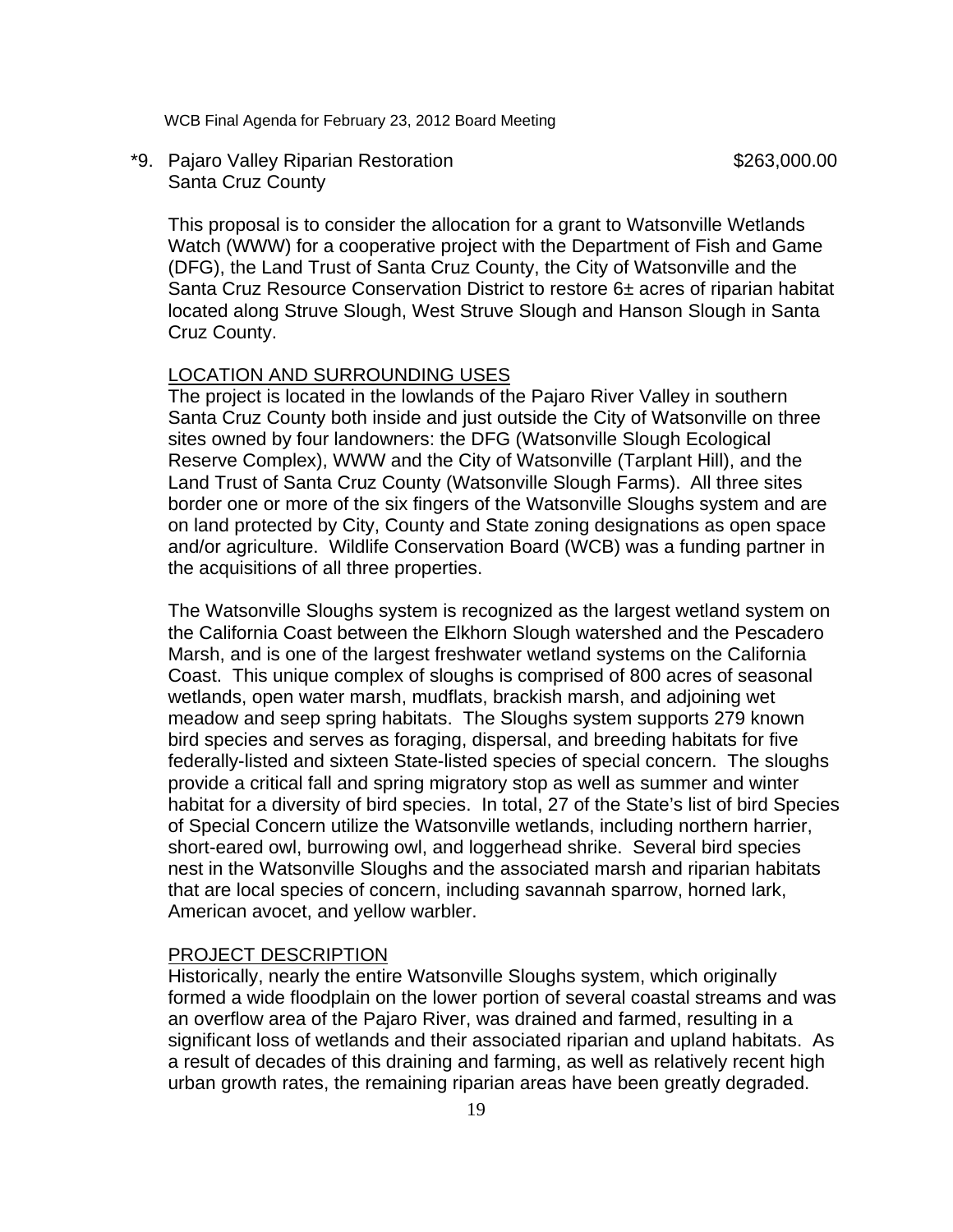These areas, once teeming with wildlife, are now largely comprised of invasive plant species and lacking in both structural and plant diversity. While the sloughs continue to provide important habitat areas for wildlife species, changes to the adjacent riparian habitats have resulted in declines of many species, in particular nesting birds of special concern.

The proposed project will restore 6.31 acres of native riparian habitat in three locations along Struve Slough (Tarplant Hill), West Struve Slough (Watsonville Slough Ecological Reserve) and Hanson, Struve, Watsonville and Harkins Sloughs (Watsonville Slough Farms) with the goal of restoring lost wildlife habitat and enhancing the existing biological communities of the Watsonville Sloughs. Riparian habitat restoration on these properties will create important habitat linkages and compliment ongoing and previous riparian habitat restoration and enhancement projects within the Watsonville Sloughs system.

Currently the riparian areas to be restored on the Watsonville Slough Ecological Reserve and Tarplant Hill properties are a monoculture of the invasive weed poison hemlock. Restoration will remove the hemlock and replace it with a diverse assemblage of native plants, resulting in greatly improved habitat with diversified structure and flowering plant species. The project at Watsonville Slough Farms will involve pulling agricultural fields and farm roads away from the Hanson Slough riparian corridor and restoring native riparian vegetation before hemlock establishes.

The proposed restoration methods have been used successfully over the last five years in the Watsonville Sloughs system and have been shown to be highly effective in restoring riparian habitats. This technique involves removal of existing stands of hemlock in the fall, roto-tilling the soil to remove remaining tap roots, long term suppression of hemlock seedlings with the application of a thick wood chip mulch layer, and installation of a diversity of native plants once the winter rains saturate the soil. Native plants will be installed in order to create a multi-storied riparian canopy, a diverse understory, and low stature wet meadow habitat. Species will include native sedges, rushes, grasses and flowering herbaceous plants such as marsh goldenrod and Pacific oenanthe, as well as a variety of trees and shrubs such as willow, cottonwood, elderberry, and snowberry. The project will utilize community volunteers, students from local schools, local job training programs, and the California Conservation Corps, serving to increase community support and education in the process. This is a three-year project in order to accommodate the time needed for site preparation, native plant installation and maintenance (weed control and watering) during the establishment period.

Approximately 200 acres of protected habitat areas will be indirectly enhanced through the work of this project, with a wider benefit to over 1,000 acres of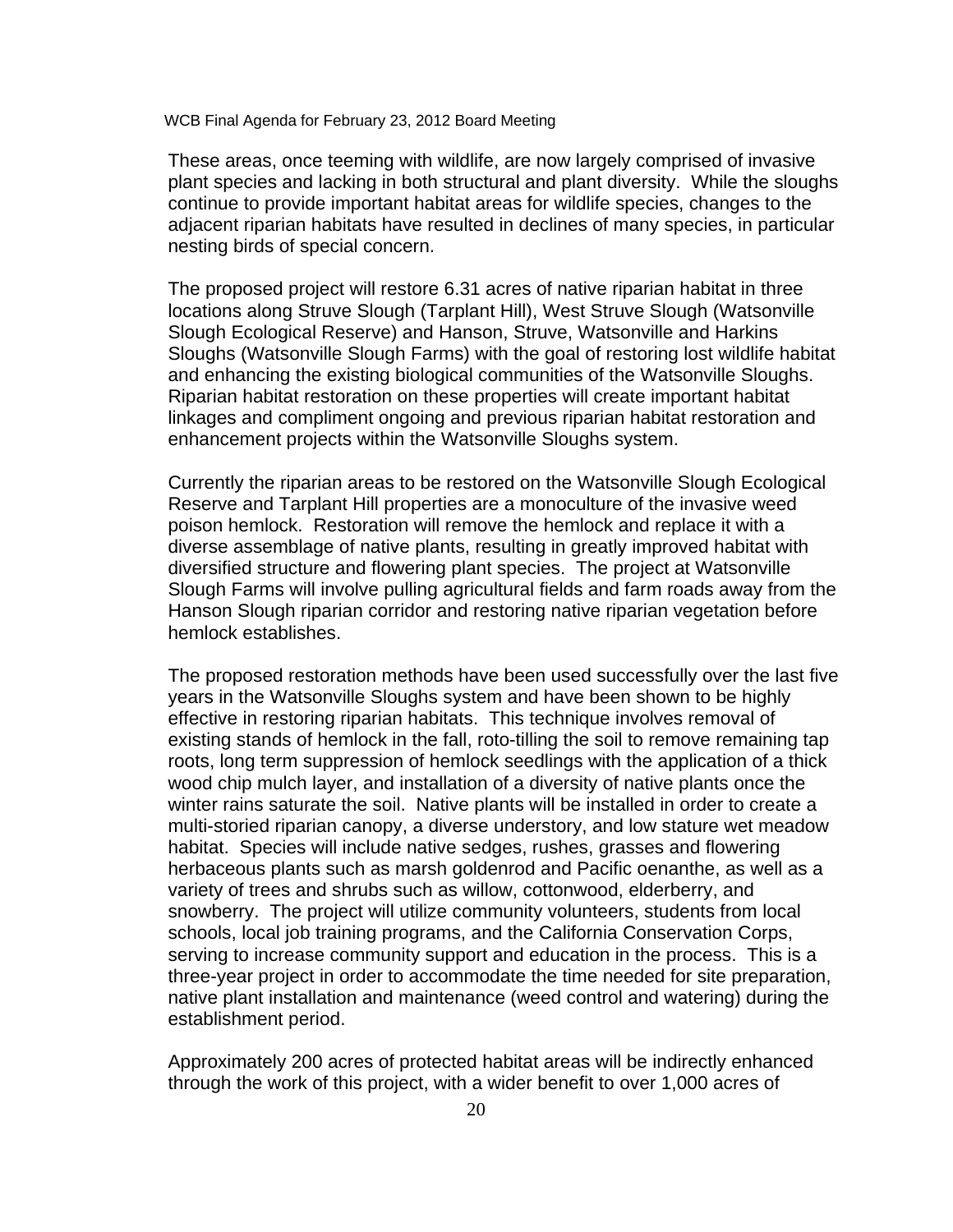freshwater wetlands, grasslands, and riparian corridors within the Watsonville Sloughs watershed and their associated wildlife species. Species that will directly benefit from the project include the California red-legged frog, tricolored blackbird, northern harrier, loggerhead shrike, savannah sparrow, grasshopper sparrow, and a diversity of other raptors and songbirds that utilize the riparian areas for nesting, forage, and wintering habitat.

The three sites were identified in the *Watsonville Sloughs Resource Conservation and Enhancement Plan* (2002) as regionally important areas for conservation. They are currently being actively managed and restored under existing or nearly completed management plans, which outline threats and proposed management strategies. This project is one of several restoration and public access projects that have been completed recently, are underway or being considered pursuant to these plans. Watershed-wide objectives that are reflected in the work on these properties include replacing exotic, invasive vegetation with native vegetation and increasing public access and educational opportunities. This project will help relieve environmental stressors, restore riparian habitat, buffer wetlands and sensitive areas from land use impacts, and further the restoration of ecosystem functions within the Watsonville Sloughs. The primary benefit of this project is the restored and enhanced riparian and associated wetland habitats. Additional project benefits include water quality improvement and protection of aquatic habitats. In addition, the project provides for and promotes regional collaboration.

## WCB PROGRAM

The proposed project will be funded through the California Riparian Habitat Conservation Program and meets the program's goal of increasing riparian habitat across California by implementing riparian habitat restoration and enhancement projects.

# MANAGEMENT OBJECTIVES AND NEEDS

All three project sites were acquired for the purpose of conserving, restoring and enhancing natural resources. The Grant Agreement has been signed by all the landowners and requires them to protect the habitat improvements for 25 years. WWW, the Grantee, will perform regular maintenance and monitoring over that period, controlling weeds and any other factors that could jeopardize the restored habitat. If at any time during the life of the project, the landowners or WWW do not manage and maintain the project improvements, the Grant Agreement requires WWW to refund to the State of California an amortized amount of funds based on the number of years left on the project life.

WWW sits on the Watsonville Sloughs Critical Coastal Areas Regional Group that meets regularly to discuss protection, conservation, and enhancement of the Watsonville Sloughs and identifies projects that support water quality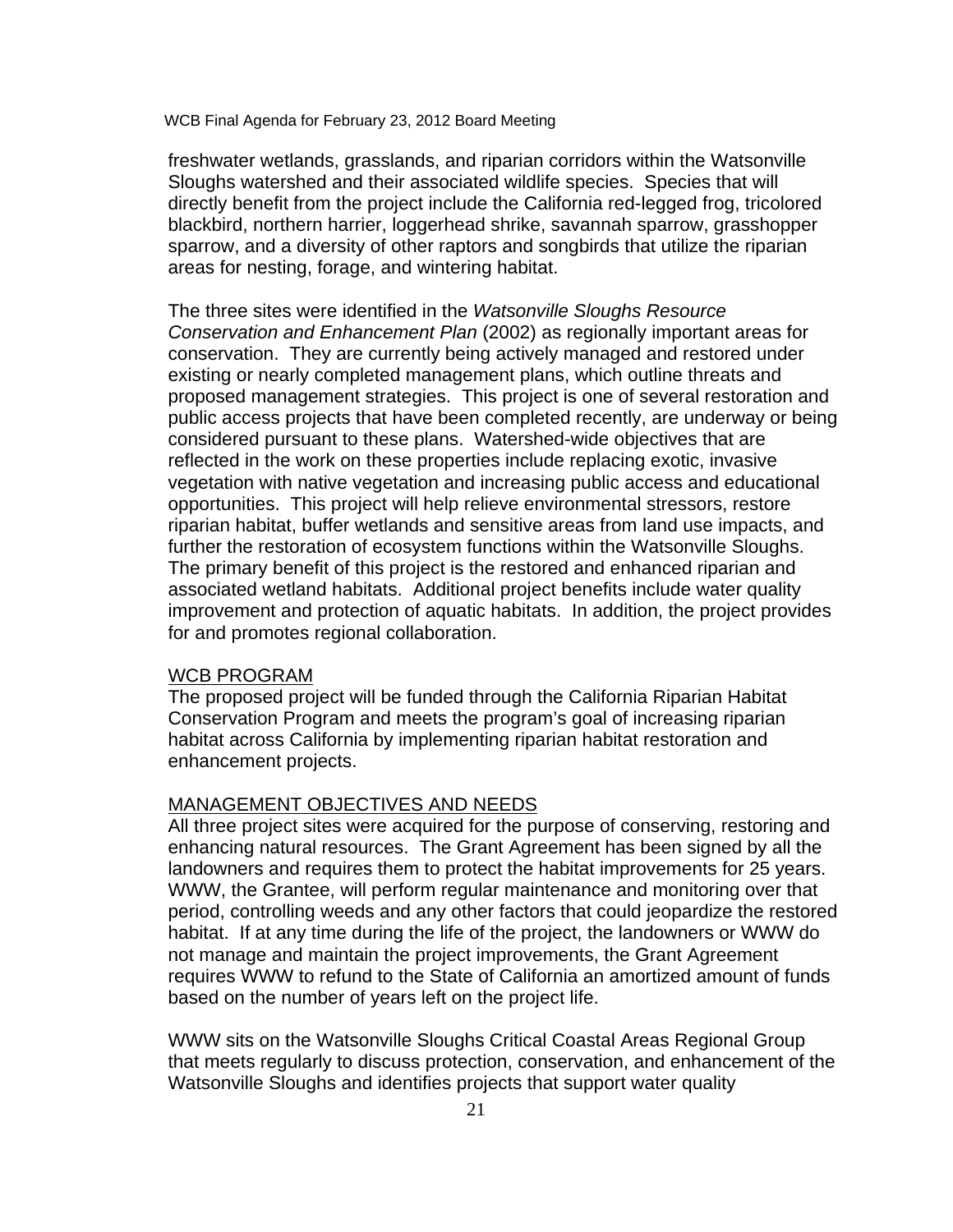improvement. *The Watsonville Sloughs Conservation and Enhancement Plan* lists both Tarplant Hill and the Watsonville Sloughs Ecological Reserve as restoration priorities.

### PROJECT FUNDING

The proposed funding breakdown for the project is as follows:

| \$263,000.00 |
|--------------|
| 96,193.00    |
| 26,411.00    |
| 36,100.00    |
| 600.00       |
|              |

**TOTAL \$422,304.00** 

Project costs will be for materials; nursery and nursery contracts; installation of a sign; contract services; contingencies; and project administration.

### FUNDING SOURCE

The proposed funding sources for this project the Habitat Conservation Fund (Proposition 117), Fish and Game Code Section 2786(e/f)(Proposition 1E). This source provides funding for the acquisition, restoration or enhancement of riparian habitat statewide to protect or enhance a flood protection corridor or bypass and is consistent with the objectives of this project.

### ENVIRONMENTAL COMPLIANCE AND STATE RECOMMENDATION

The DFG has reviewed this proposal and recommends it for funding by the WCB. The project is categorically exempt from the California Environmental Quality Act (CEQA) pursuant to the State CEQA Guidelines (California Code of Regulations, Title 14, Chapter 3), Section 15304, Class 4, as a minor alteration to land which does not involve the removal of healthy, mature, scenic trees. Subject to approval of this proposal by the WCB, the appropriate Notice of Exemption will be filed with the State Clearinghouse.

#### STAFF RECOMMENDATION

Staff recommends that the Wildlife Conservation Board approve this project as proposed; allocate \$263,000.00 from the Habitat Conservation Fund (Proposition 117), Fish and Game Code Section 2786(e/f)(Proposition 1E); authorize staff and the Department of Fish and Game to enter into appropriate agreements necessary to accomplish this project; and authorize staff and the Department of Fish and Game to proceed substantially as planned.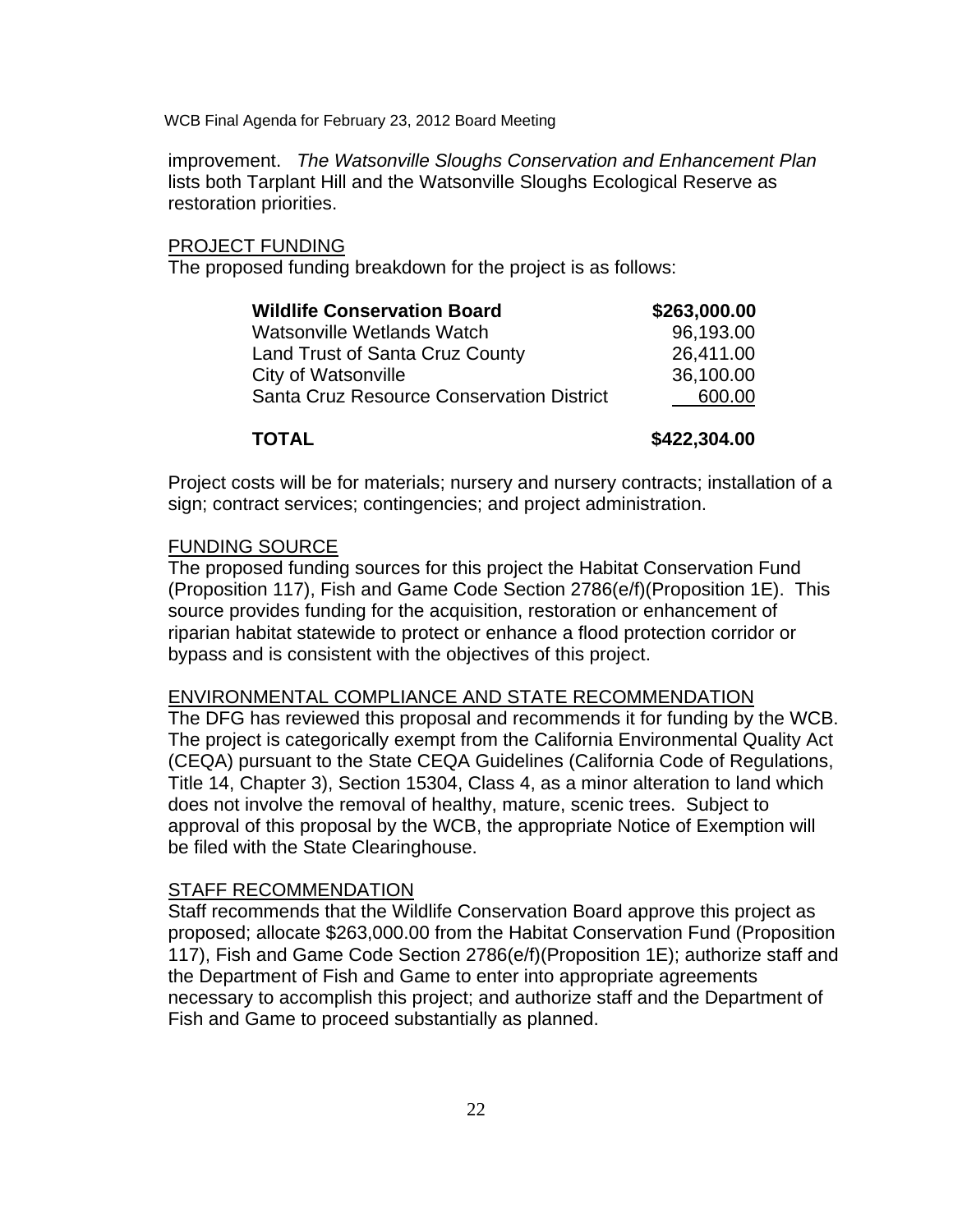\*10. San Joaquin River Parkway,  $$200,000.00$ 

 Lewis S. Eaton Trail River West CEQA, EIR Augmentation Fresno County

This proposal is to consider the allocation for an amendment to an existing grant to the San Joaquin River Conservancy (SJRC) for a cooperative project with the City of Fresno to implement environmental review and facilitate public participation for a proposal to extend the Lewis S. Eaton Trail from its terminus in the City of Fresno's Woodward Park through the Conservancy's River West property located immediately west of State Highway 41 in Fresno County.

# LOCATION AND SURROUNDING USES

The Parkway is defined in State Legislation as approximately 5,900 acres on both sides of a twenty-two mile long reach of the San Joaquin River between Friant Dam in the east and State Route 99 to the west, in Fresno and Madera Counties. The SJRC was created in 1992 to preserve and enhance the San Joaquin River's extraordinary biological diversity, protect its valued cultural and natural resources and provide educational and recreational opportunities to the local communities. The SJRC's mission includes both public access and habitat restoration within the Parkway.

The proposed project is within the  $360\pm$  acre River West property (Property), located within the San Joaquin River Parkway, west of Highway 41 and Woodward Park, south of the San Joaquin River. The Wildlife Conservation Board (WCB) approved the purchase of the Property at its August 2001 Board meeting. The Property was purchased for preservation, restoration and enhancement of habitat and to provide appropriate public recreational and educational opportunities.

#### PROJECT DESCRIPTION

The project calls for an amendment to an existing grant to expand the scope of work in order to complete an Environmental Impact Report (EIR) for the proposed extension of the Lewis S. Eaton Trail from its terminus in the City of Fresno's Woodward Park through the SJRC Spano property pursuant to the California Environmental Quality Act (CEQA). The original project was authorized by the SJRC Board on May 10, 2007, and by the WCB on August 23, 2007. The SJRC entered into an agreement with the City of Fresno (City) to perform the project in February 2008. By late 2008, the City and its consultants had completed the resources assessment of the site, developed a conceptual plan, and held a well-attended public workshop. In December 2008, however, the project was suspended due to the State freeze on bond fund expenditures and awards.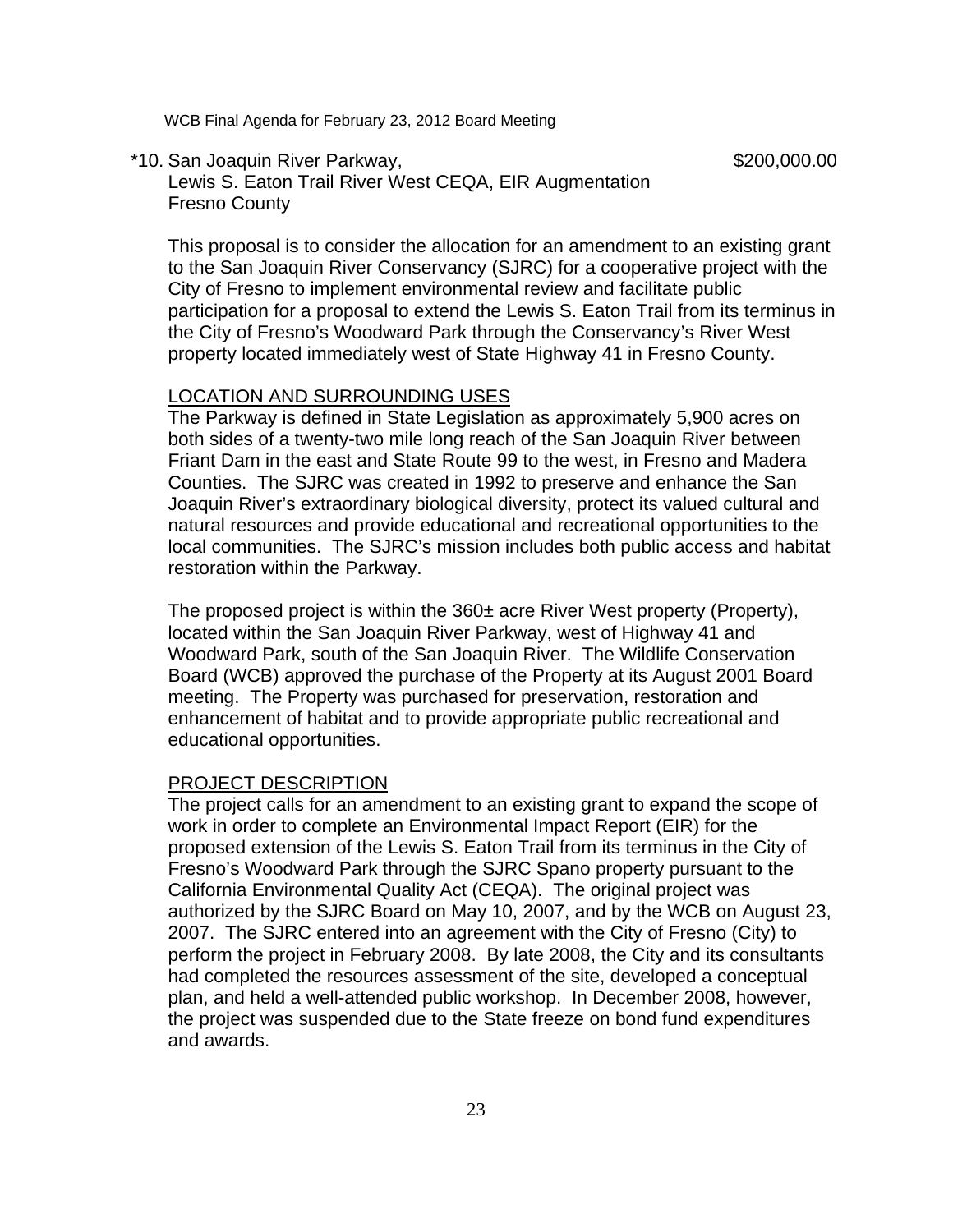The City and the SJRC began to reinitiate the project in mid 2010. A series of agreement time extensions, a City Council reappropriation, and other administrative processes were necessary before City staff and consultants could re-assess the project, its scope of work and budget.

In June 2010, at the request of the SJRC, the WCB authorized an additional \$40,000.00 in funds for the project to provide for Planning Department Review, additional public meetings, and reassessment of the biological resources of the project site, since the previous assessment was considered out of date and potentially invalid. Once the new potential impacts were begun to be assessed, it became clear that an EIR would be the appropriate level of environmental review for the project.

The SJRC and City project management staff have discussed the project with City elected officials and developed revisions in the project proposal to address concerns raised by the public. The amended agreements with the City and the WCB will include a time extension to December 31, 2013, to complete the project.

### WCB PROGRAM

The WCB's Habitat Enhancement and Restoration Program and Public Access Program provide the basis for WCB's ability to restore habitat and provide public access statewide. In addition, funds were allocated to the WCB within California Clean Water, Clean Air, Safe Neighborhood Parks and Coastal Protection Fund (Proposition 40), Public Resources Code Section 5096.650(b)(5), to be provided to the SJRC for the acquisition, development, rehabilitation, restoration and protection of land and water resources.

# MANAGEMENT OBJECTIVES AND NEEDS

The EIR that results from this project will identify all management objectives and needs, and the City of Fresno has agreed to manage and maintain the site once it is constructed.

#### PROJECT FUNDING

The proposed funding breakdown for the project is as follows:

# **Wildlife Conservation Board \$200,000.00**

Project costs will be an augmentation of \$200,000.00 for an existing project to expand the scope of work in order to complete an EIR pursuant to CEQA for extension of the Lewis S. Eaton Trail south through the SJRC's River West property. The augmentation will bring the total amended budget to \$400,000.00.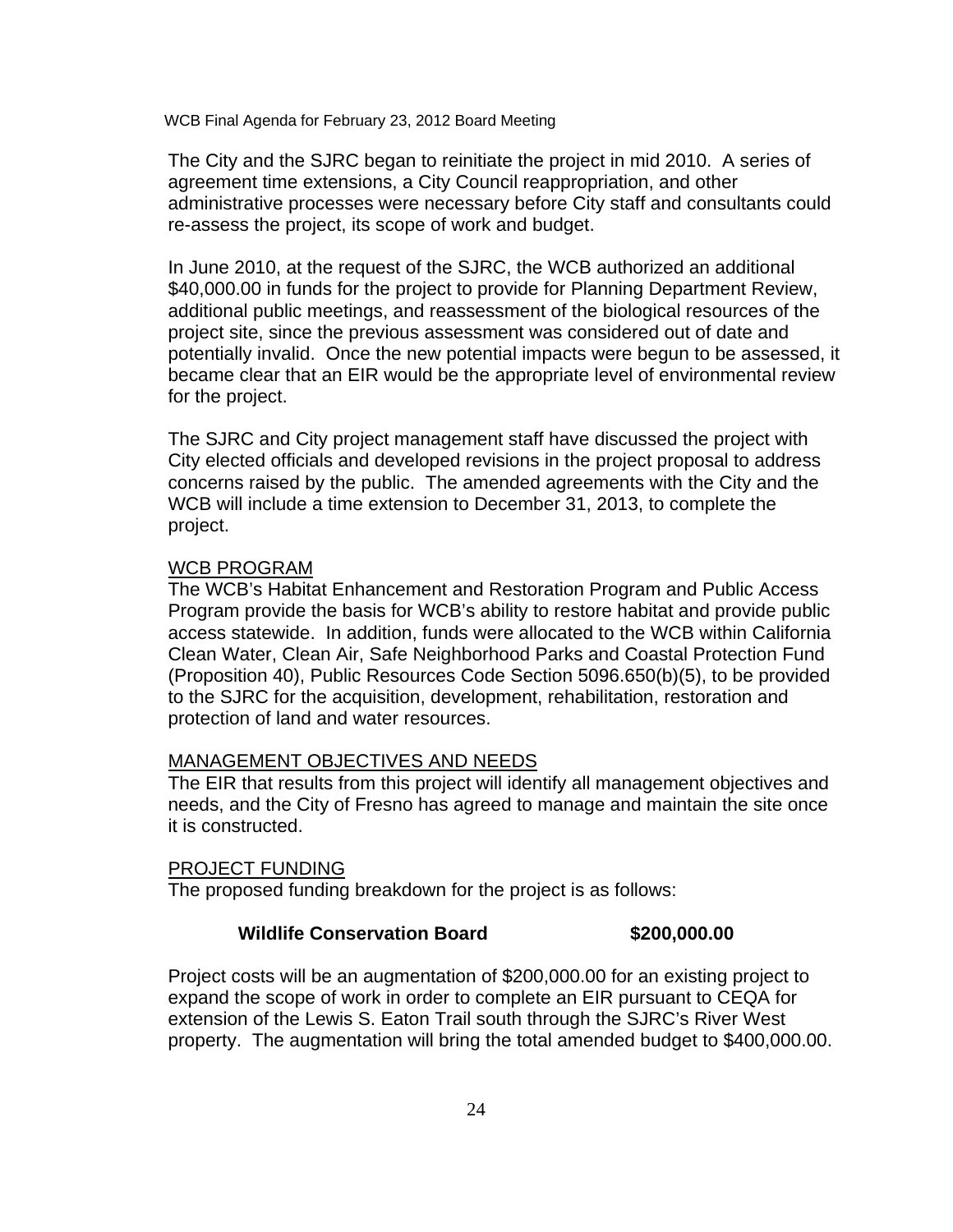# FUNDING SOURCE

The purposes of this project are consistent with the proposed funding source, the California Clean Water, Clean Air, Safe Neighborhood Parks, and Coastal Protection Fund (Proposition 40), Public Resources Code Section 5096.650(b)(5), that allows for the acquisition, development, rehabilitation, restoration and protection of lands located within the boundaries of the SJRC.

# ENVIRONMENTAL COMPLIANCE AND STATE RECOMMENDATION

The project calls for an amendment to an existing grant to complete an Environmental Impact Report (EIR) for the proposed extension of the Lewis S. Eaton Trail from its terminus in the City of Fresno's Woodward Park through the SJRC Spano property pursuant to the California Environmental Quality Act (CEQA). The proposed project is included among the high priority projects recommended by the Interagency Project Development Committee, whose role is to evaluate projects to be considered by the SJRC Board. The project was accepted by the SJRC Board, which includes a representative with the DFG, on November 9, 2011.

# STAFF RECOMMENDATION

Staff recommends that the Wildlife Conservation Board approve this project as proposed; allocate \$200,000.00 from the California Clean Water, Clean Air, Safe Neighborhood Parks, and Coastal Protection Fund (Proposition 40), Public Resources Code Section 5096.650(b)(5); authorize staff to enter into appropriate agreements necessary to accomplish this project; and authorize staff to proceed substantially as planned.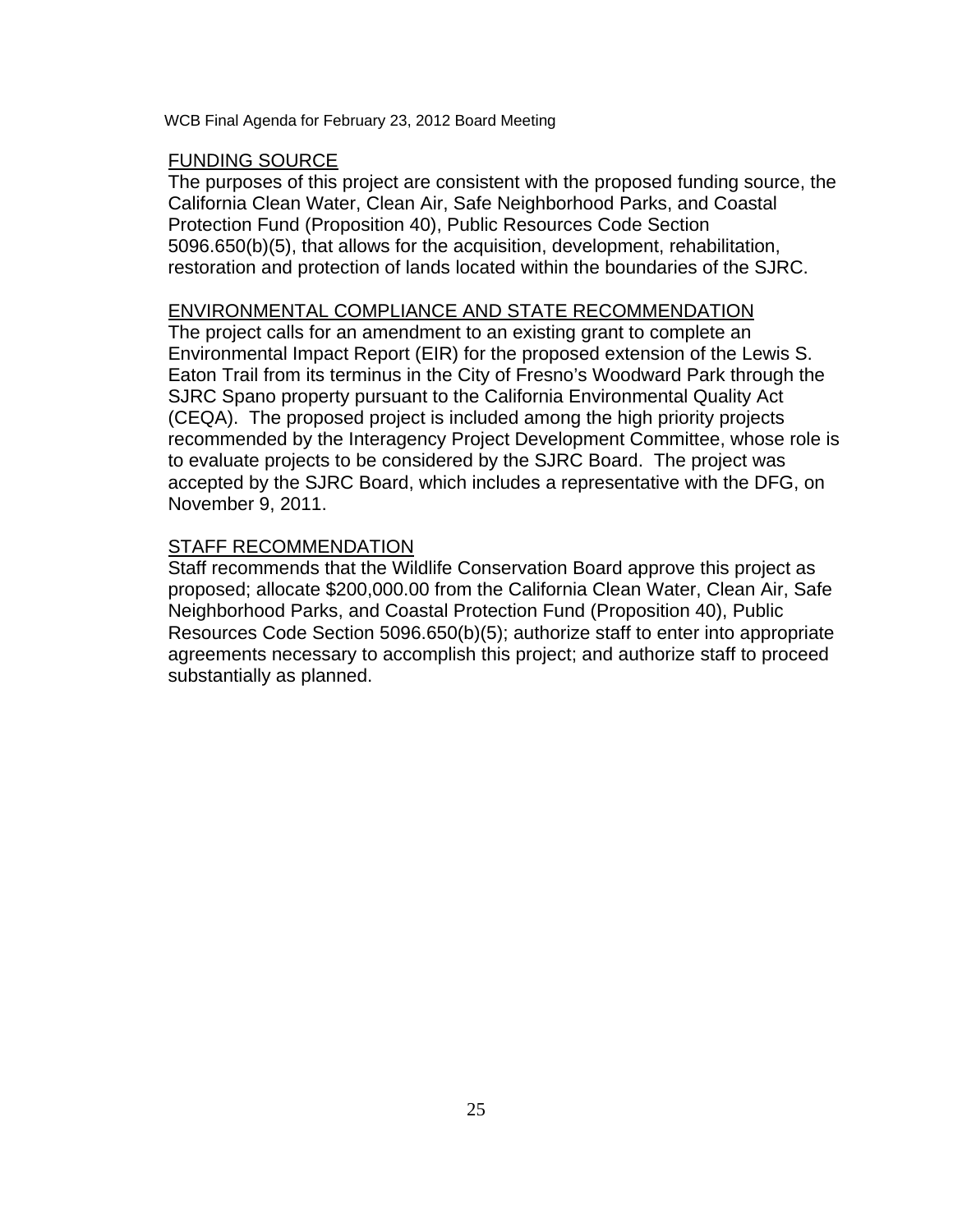\*11. DFG Land Management Plans, Central Coast Region, \$259,000.00 Phase II, EIR Augmentation San Luis Obispo County

This proposal is to consider the allocation for an amendment to an existing grant to the California Wildlife Foundation to prepare an environmental impact report (EIR) for the Land Management Plan for the Carrizo Plains Ecological Reserve located in San Luis Obispo County.

#### LOCATION AND SURROUNDING USES

The Carrizo Plains Ecological Reserve (CPER) in San Luis Obispo County is over 39,500 acres in size, comprised of the Chimineas Unit (30,196 acres); the Panorama Unit (2,897 acres); the American Unit (6,341 acres); and the Elkhorn Unit (160 acres). The CPER is located in eastern San Luis Obispo County, approximately halfway between the Cities of San Luis Obispo to the west and Bakersfield to the east. The nearest community to the area is the small town of McKittrick, approximately 20 miles to the east.

The Wildlife Conservation Board (WCB), the Department of Fish and Game (DFG), and The Nature Conservancy (TNC) have partnered for many years to acquire the various units of the Carrizo Plain Ecological Reserve. The Elkhorn Unit was the founding parcel, 160± acres on the Elkhorn Plain, acquired by DFG in 1971. In the late 1980s, the WCB, TNC and DFG collaborated to acquire both the Panorama and American Units  $(2,897\pm \text{ and } 6,341\pm \text{ acres respectively}).$ These three units are within the boundaries of what used to be known as Carrizo Plain Natural Area, largely owned by the U.S. Bureau of Land Management (BLM) and managed by a partnership of TNC, DFG and BLM. The Carrizo Plain Natural Area was designated as the Carrizo Plain National Monument (National Monument) in January, 2000. The three units of the CPER are now within the boundaries of the National Monument.

These three original CPER units are comprised of annual grassland, with some perennial grasses, and a shrub savannah type which is endemic to the southern San Joaquin valley and inner coast ranges, locally termed "Upper Sonoran subshrub scrub". These vegetation types are typical of the Carrizo Plain National Monument, and provide habitat for a number of State and federally-listed species such as San Joaquin kit fox (State threatened and federally endangered); giant kangaroo rat (State and federally endangered), blunt-nosed leopard lizard (State and federally endangered), San Joaquin antelope squirrel (State threatened), California jewel flower (State and federally endangered), and San Joaquin woolly-threads (federally endangered). Other sensitive species associated with these habitats include American badger, short-eared owl, burrowing owl and grasshopper sparrow, as well as species of interest to DFG such as pronghorn antelope and tule elk.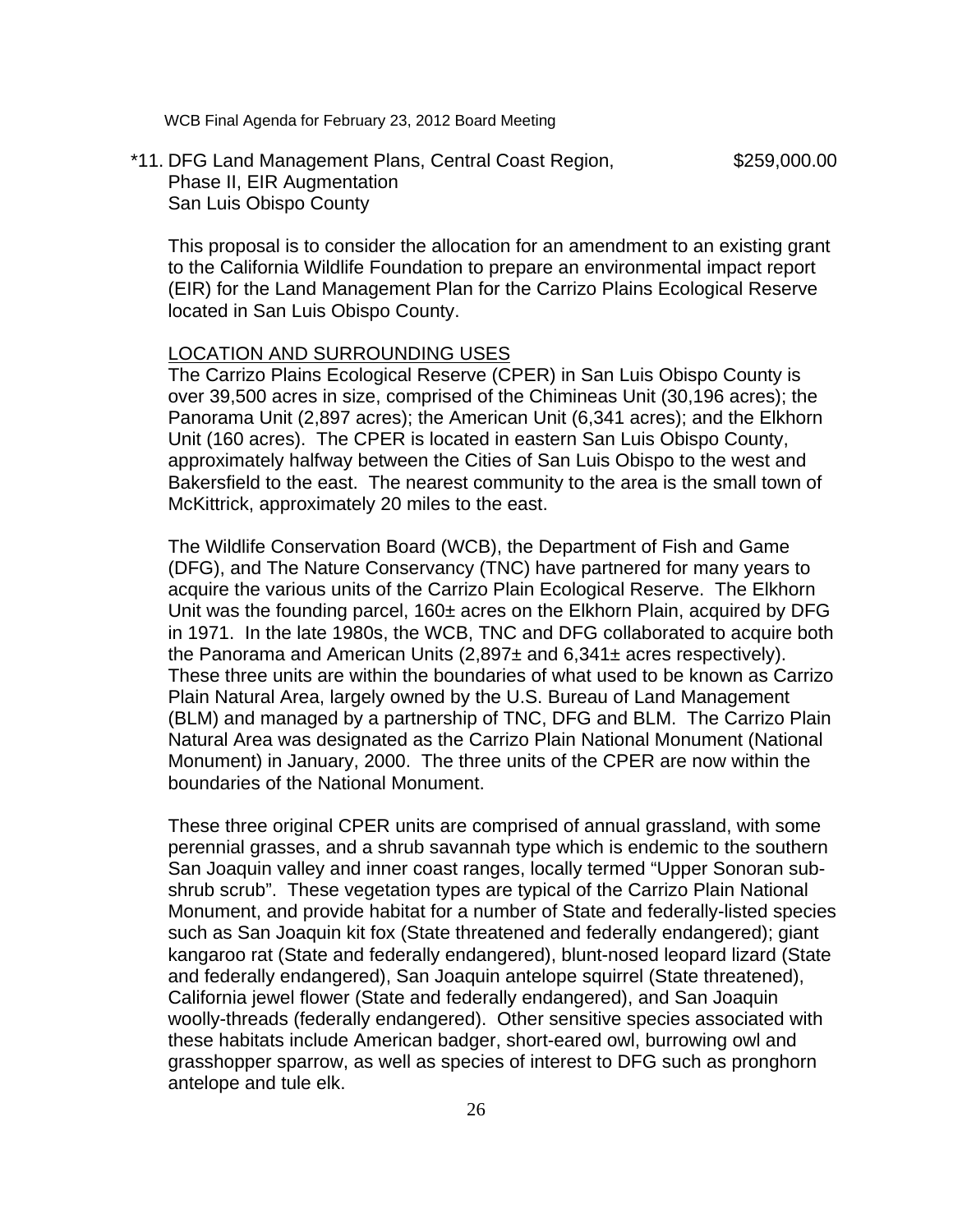In 2002 and 2004, WCB acquired the Chimineas Unit on behalf of DFG, adding another 30,196 acres to the property and linking the National Monument to the Los Padres National Forest. The Chimineas Unit property features a diverse mosaic of native plant communities, including oak woodlands, native and nonnative grasslands, coastal scrub, chaparral and juniper woodland. Historically used for dryland farming and cattle grazing, the Chimineas Unit is managed by the DFG as an ecological reserve to maintain and enhance the native species and communities for which it was acquired. The vegetation of the unit is very diverse, including annual grassland, oak woodland, juniper woodland, Upper Sonoran sub-shrub scrub, sage scrub and riparian vegetation associated with streams, seeps and ponds. This diversity of habitats support a wide array of animal species, including several special status species such as southwestern pond turtle, California red-legged frog, grasshopper sparrow, short eared owl, tricolored blackbird, giant kangaroo rat and San Joaquin kit fox, as well as important ungulates such as pronghorn and tule elk. An inventory of the plant life is on-going, and it is expected that a number of sensitive plant species will also be encountered on the Chimineas Unit.

# PROJECT DESCRIPTION

The DFG is the steward of properties throughout the State that are managed for wildlife and their habitats, while providing appropriate public use opportunities. Many of these areas are managed pursuant to existing Land Management Plans (LMP), but some areas either have never had LMPs developed for them, or are managed under plans that are out of date. As such, in 2002, the WCB was granted the authority to provide funding to prepare LMPs for those areas acquired in fee by the WCB. In 2006, under this program, the WCB granted funds to the California Wildlife Foundation to prepare a LMP for the CPER.

The existing agreement provided sufficient funding for an initial study and mitigated negative declaration for the management plan project. However, DFG identified potentially significant environmental effects and determined that an EIR would be the more appropriate CEQA document for the project. This proposal will provide the additional funding necessary to complete an EIR.

### WCB PROGRAM

Under Proposition 40, the WCB received funding specifically to prepare management plans for properties acquired in fee by the WCB.

# PROJECT FUNDING

The WCB is the sole source for funding the Project. Project costs of \$259,000.00 will be for the preparation, circulation, and finalization of the EIR under the California Environmental Quality Act for the LMP for the CPER.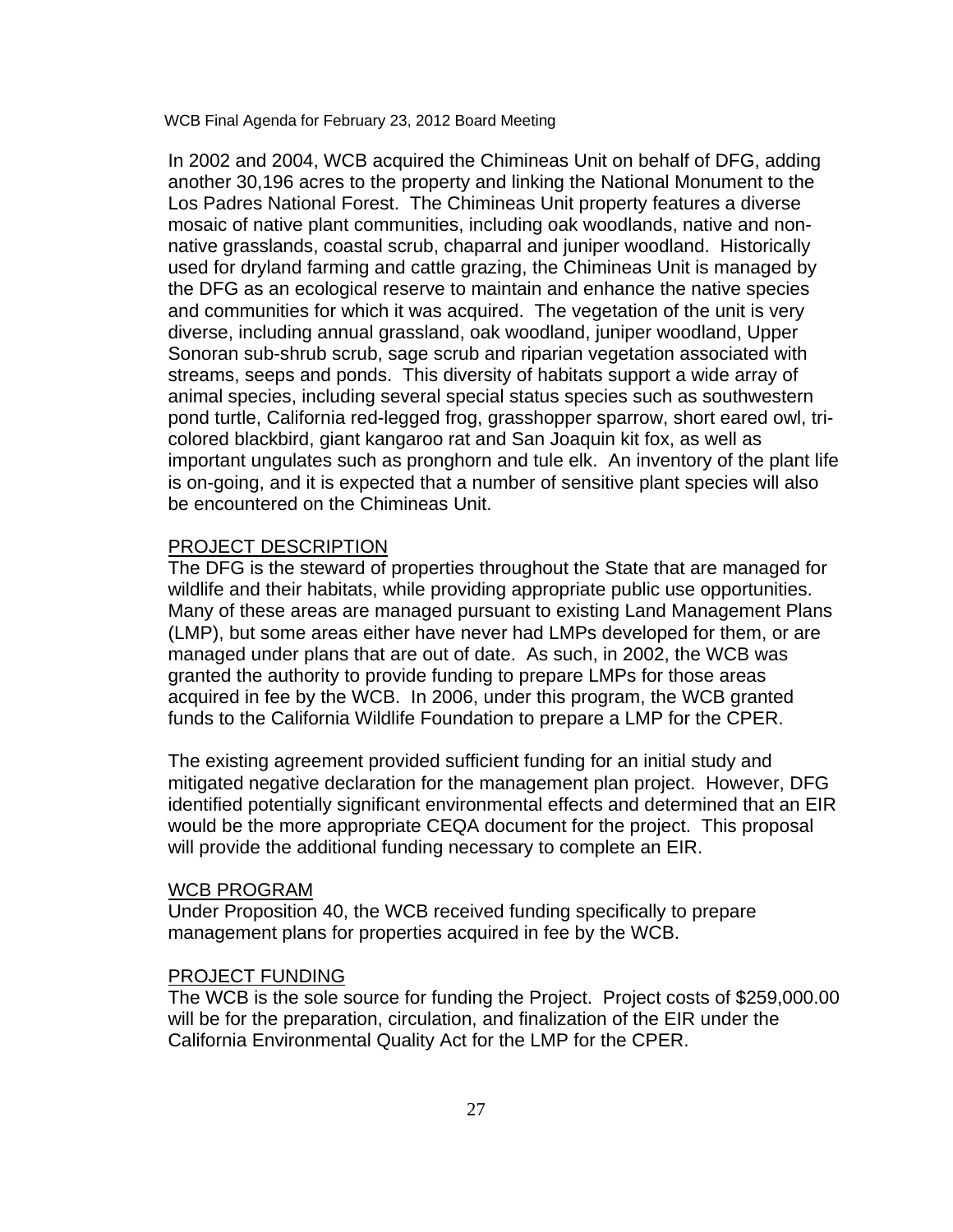# FUNDING SOURCE

The proposed funding source for this project is the California Clean Water, Clean Air, Safe Neighborhood Parks and Coastal Protection Fund (Proposition 40), Public Resources Code Section 5096.650(5). The source provides funding to prepare management plans for properties acquired in fee by the WCB and is consistent with the objectives of this project.

# ENVIRONMENTAL COMPLIANCE AND STATE RECOMMENDATION

The project calls for an amendment to an existing grant to complete an Environmental Impact Report (EIR) for the Land Management Plan for the Carrizo Plains Ecological Reserve pursuant to the California Environmental Quality Act (CEQA). The DFG has reviewed this proposal and recommends it for funding by the Board.

# STAFF RECOMMENDATION

Staff recommends that the Wildlife Conservation Board approve this project as proposed; allocate \$259,000.00 from the California Clean Water, Clean Air, Safe Neighborhood Parks and Coastal Protection Fund (Proposition 40), Public Resources Code Section 5096.650(5); authorize staff and the Department of Fish and Game to enter into appropriate agreements necessary to accomplish this project; and authorize staff and Department of Fish and Game to proceed substantially as planned.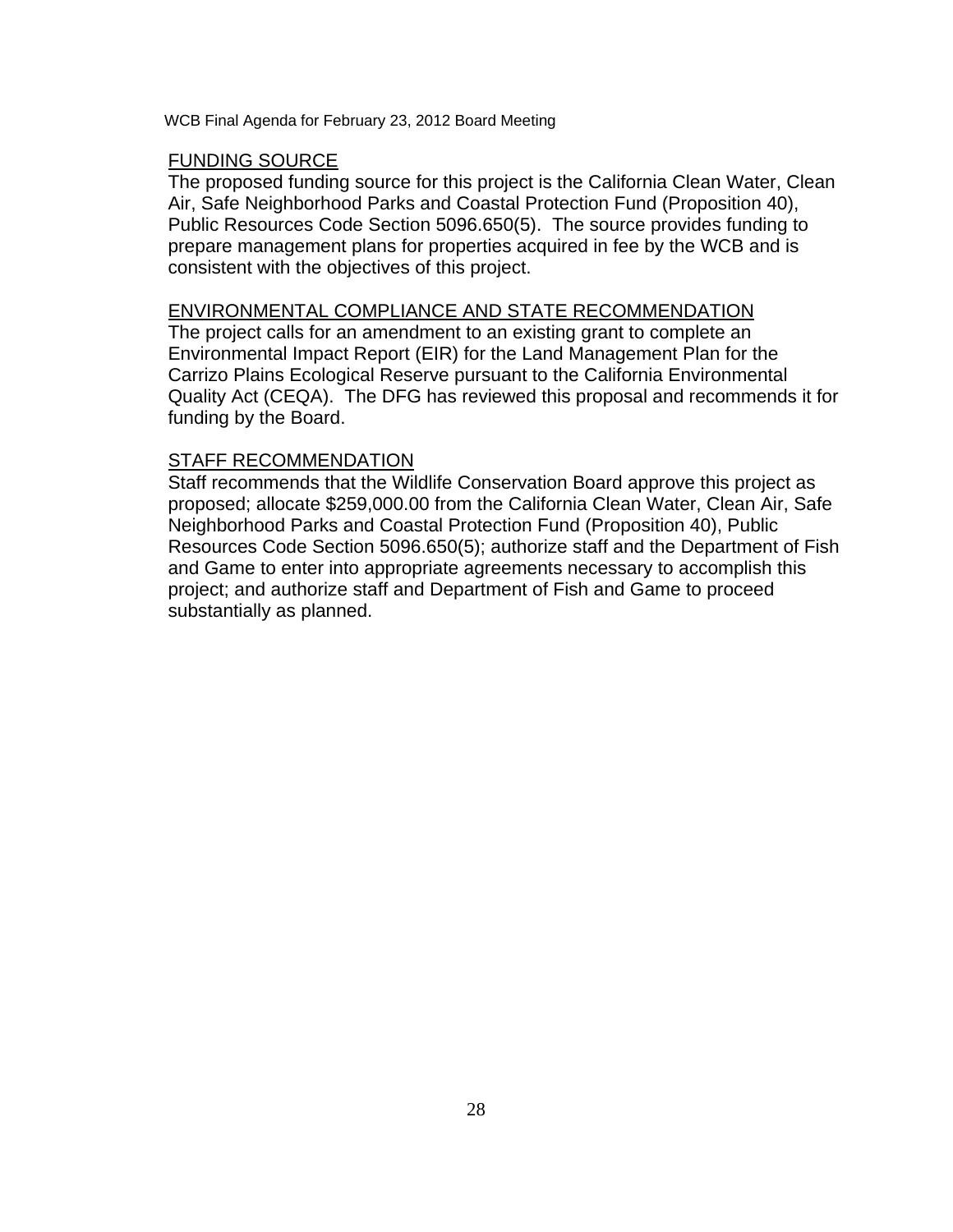\*12. Santa Rosa Mountains, \$145,000.00 Expansions 14 and 15 Riverside County

This proposal is to consider the acquisition in fee of two separate properties totaling 30± acres by the Department of Fish and Game (DFG) as an expansion to the DFG's Santa Rosa Wildlife Area. This expansion is part of a larger cooperative project with Coachella Valley Mountains Conservancy (CVMC) and U.S. Fish and Wildlife Service (USFWS) to protect Peninsular bighorn sheep (PBS) habitat and provide future wildlife-oriented public use opportunities.

### LOCATION AND SURROUNDING USES

The properties are located south of the City of La Quinta and west of Interstate 10 along the eastern slopes of the Santa Rosa Mountains. The properties are irregularly-shaped, with terrain varying from higher mountainous areas to lower elevation alluvial fans and desert floor areas. Acquiring these properties is part of a larger conservation strategy by USFWS, DFG, and CVMC to link together public and private lands to create a landscape-scale reserve that will protect extensive sheep corridors and prevent habitat fragmentation. The Wildlife Conservation Board (WCB) previously approved a number of grants for Expansions 1 through 10 within the Santa Rosa Mountains. If approved, these two acquisitions would increase the total number of acres protected within the area of the Santa Rosa and Santa Jacinto Mountains National Monument to over 116,000 acres.

#### PROJECT DESCRIPTION

The two expansions proposed for acquisition under this proposal are Expansion 14, a 20± acre vacant, undeveloped parcel, and Expansion 15, a 10± acre vacant, undeveloped parcel. The subject parcels would provide core habitat, linkages, and transport corridors which are important for the PBS. Placement of this area in public ownership would add a significant buffer from the developing residential lands to the east and north, including the proposed. The residential Travertine planned development area overlays the subject properties. The subject properties have multiple species values including habitat for the State and federally-listed as threatened desert tortoise, the State and federally-listed as endangered least Bell's vireo, and the State-listed as endangered southwestern willow flycatcher. There is also potential habitat for several bat species of special concern such as the western yellow bat, pallid bat, California leaf-nosed bat, spotted bat, pocketed free-tailed bat, and western mastiff bat. Protection of the property would also benefit a number of other animal species that inhabit the area including mountain lion, mule deer, golden eagle, and prairie falcon.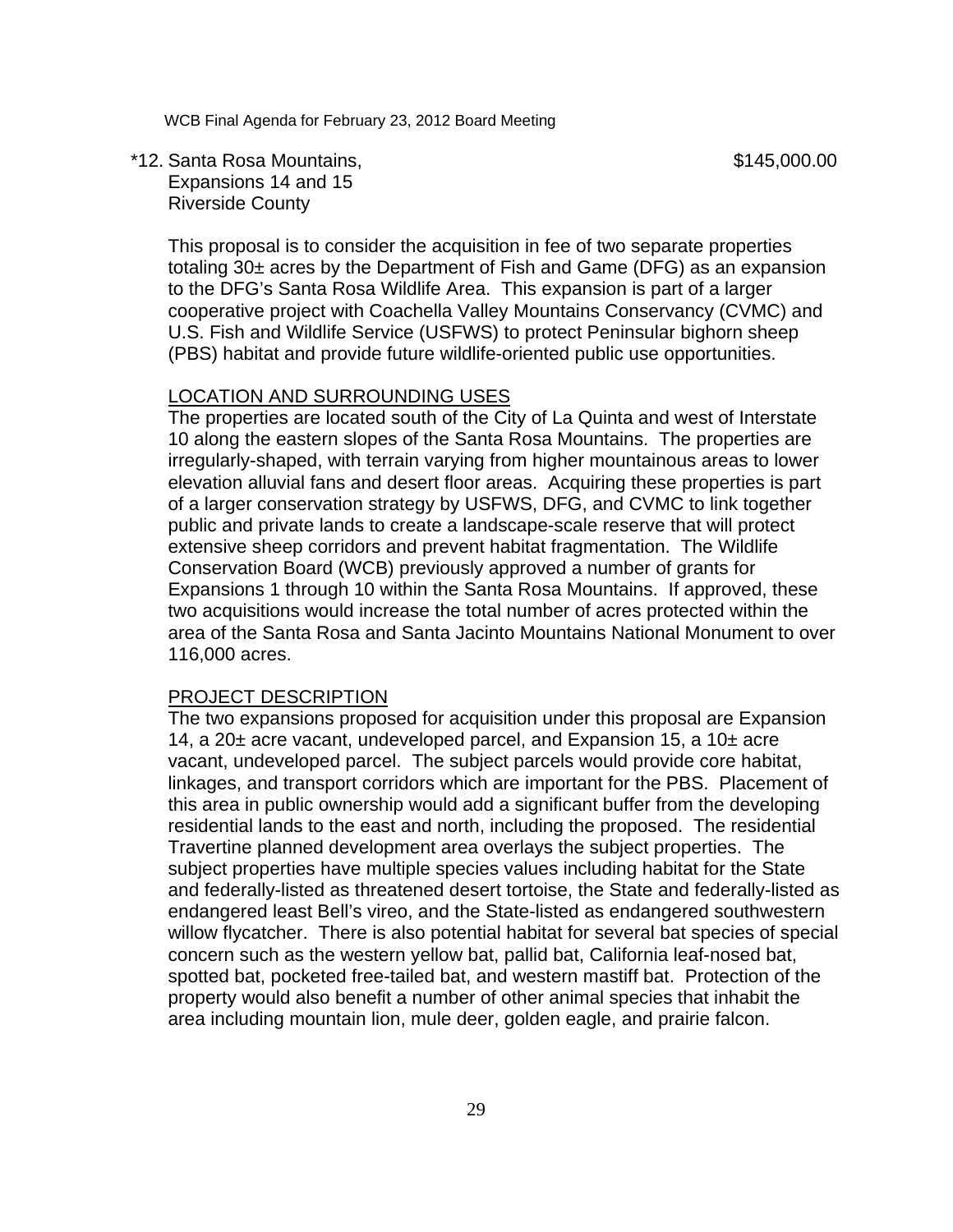# WCB PROGRAM

The proposed acquisition is being considered under the WCB's Land Acquisition Program. The acquisition program is administered pursuant to the Board's original enabling legislation, "The Wildlife Conservation Law of 1947" (Fish and Game Section 1300, et seq.) authorizing the WCB to acquire real property, or rights in real property, on behalf of the DFG, grant funds to other governmental entities or nonprofit organizations to acquire real property, or rights in real property, and accept federal grant funds to facilitate acquisitions or subgrant theses federal funds to assist with acquisitions of properties. Under the program the WCB acquires lands and interests in land that can successfully sustain or be restored to support wildlife and, when practicable, provide for suitable wildlifeoriented recreation opportunities. The project has been reviewed and approved by the DFG under its Natural Community Conservation Plan program, which substantiates the biological values of the property, and is recommended by DFG for funding. The USFWS grant proposed for and accepted for this project has also been reviewed and approved by DFG as a participant in the USFWS Land Acquisition Grant selection and review process.

# MANAGEMENT OBJECTIVES AND NEEDS

The DFG has identified the subject property as being within a Significant Natural Area and has recommended the purchase of the property which DFG would incorporate into the Santa Rosa Wildlife Area and manage in conjunction with other existing wildlife areas and ecological reserves in the region. It is anticipated that the subject properties will offer both passive and consumptive recreational uses.

# **TERMS**

The owners have agreed to sell their properties for the appraised fair market values of \$300,000.00 for Expansion 14 and \$150,000.00 for Expansion 15, both approved by the Department of General Services (DGS). The USFWS will provide Recovery Land Acquisition Program grant funding, in an amount not to exceed \$315,000.00 to be applied toward the purchase price of the properties. The terms and conditions of the proposed grants provide that staff of the WCB will review and approve all title documents, appraisals, preliminary title reports, documents for purchase and sale, escrow instructions and instruments of conveyance prior to disbursement of funds directly into the escrow account established for the acquisition.

# PROJECT FUNDING

The proposed funding breakdown for the project is as follows:

| <b>Wildlife Conservation Board, Expansion 14</b>    | \$90,000.00  |
|-----------------------------------------------------|--------------|
| USFWS Section 6 Grant 2011 Peninsular Bighorn Sheep | 210,000.00   |
| Total                                               | \$300,000.00 |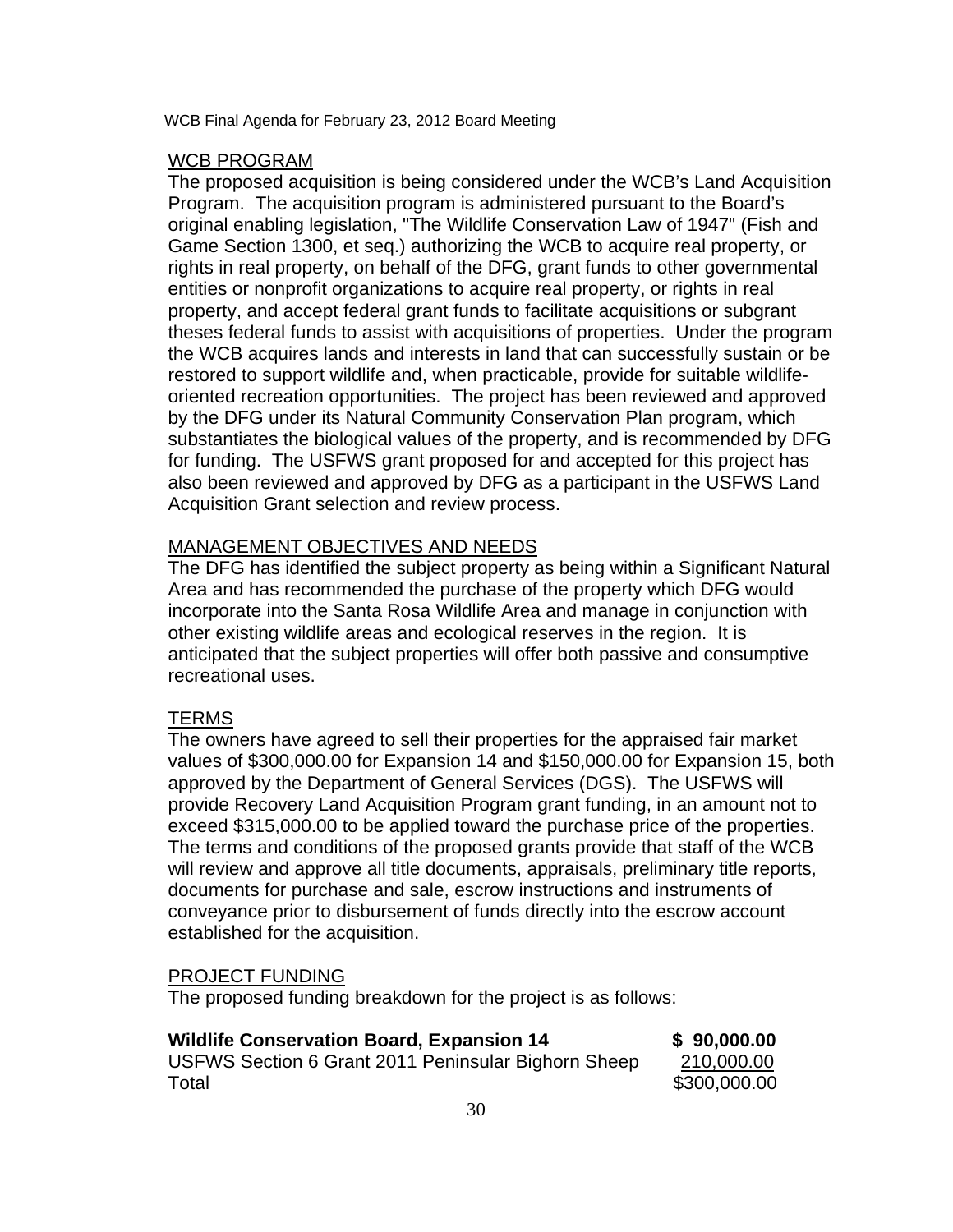| <b>Wildlife Conservation Board, Expansion 15</b><br>USFWS Section 6 Grant 2012 Peninsular Bighorn Sheep | \$45,000.00<br>105,000.00<br>150,000.00 |
|---------------------------------------------------------------------------------------------------------|-----------------------------------------|
| Total                                                                                                   | \$450,000.00                            |
| <b>Other Project-Related Costs</b><br><b>TOTAL WCB ALLOCATION</b>                                       | \$10,000.00<br>\$145,000.00             |

It is estimated that an additional \$10,000.00 will be needed to cover projectrelated expenses, including DGS review costs, bringing the total recommended allocation for this proposal to \$145,000.00.

#### FUNDING SOURCE

The purposes of this project are consistent with the authorized uses of the proposed funding source, the Safe Neighborhood Parks, Clean Water, Clean Air and Coastal Protection Bond Fund (Proposition 12), Public Resources Code Section 5096.350(a)(5), which provides matching funds for the acquisition, restoration, or protection of habitat or habitat corridors that promote the recovery of threatened, endangered, or fully protected species.

#### ENVIRONMENTAL COMPLIANCE

The acquisition has been reviewed for compliance with the California Environmental Quality Act (CEQA) requirements and is proposed as exempt under CEQA Guidelines Section 15313, Class 13, as an acquisition of land for wildlife conservation purposes, and Section 15325, Class 25, as a transfer of an ownership interest in land to preserve open space and existing natural conditions, including plant or animal habitats. Subject to authorization by the WCB, a Notice of Exemption will be filed with the State Clearinghouse.

#### STAFF RECOMMENDATION

Staff recommends that the Wildlife Conservation Board approve the project as proposed; approve the acceptance of a Recovery Land Acquisition Program grant from USFWS in the amount of \$315,000.00; allocate \$145,000.00 for the acquisition of the two fee interests and the internal project-related expenses from the Safe Neighborhood Parks, Clean Water, Clean Air and Coastal Protection Bond Fund (Proposition 12), Public Resources Code Section 5096.350(a)(5); authorize staff to enter into agreements necessary to accomplish this project; and authorize staff and the Department of Fish and Game to proceed substantially as planned.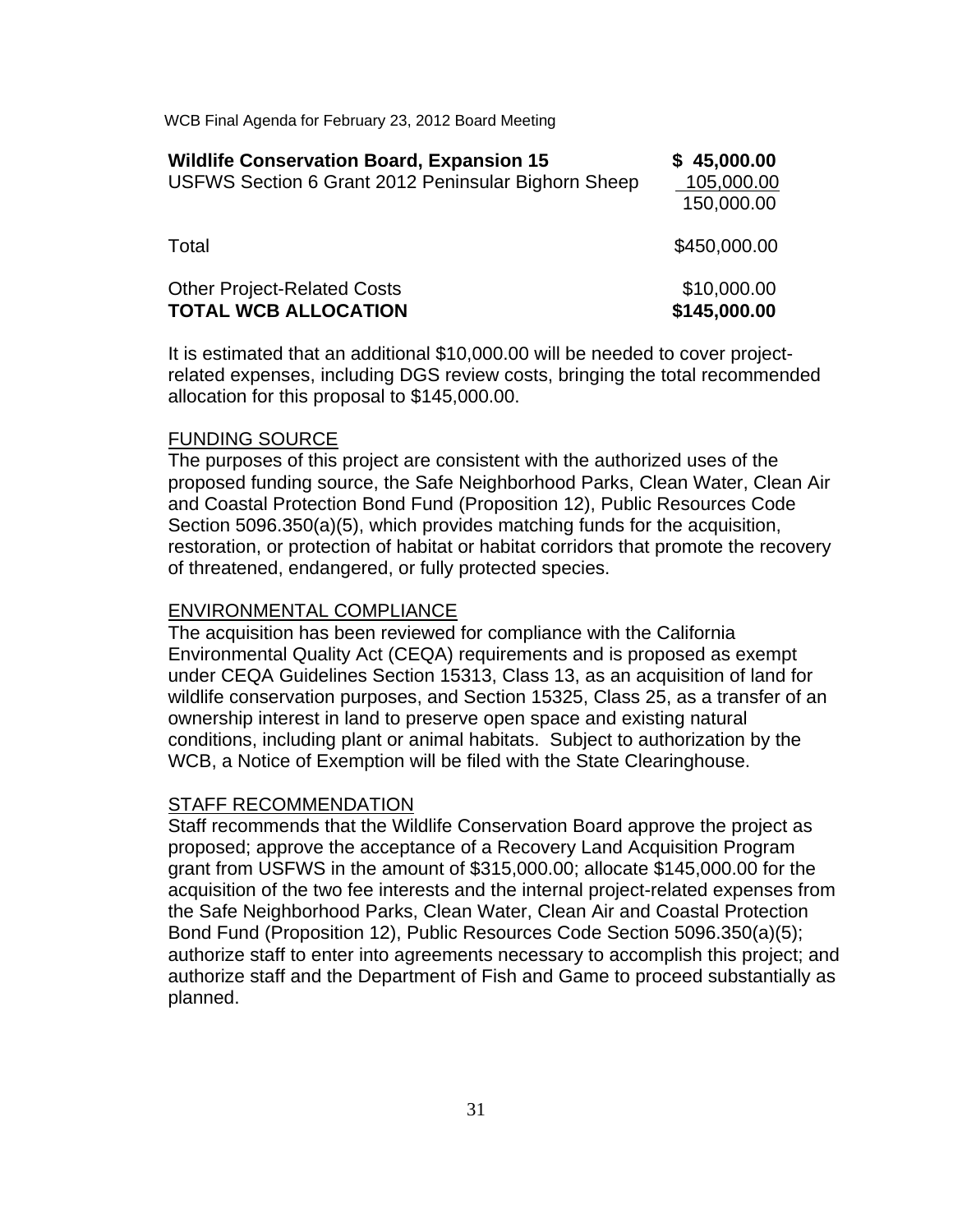# \*13. Upper Mission Creek / Big Morongo Canyon \$20,000.00 Conservation Area, Expansions 1—4 Riverside County

This proposal is to consider the acceptance of a U.S. Fish and Wildlife Service Habitat Conservation Planning grant and the approval to subgrant these federal funds to the Coachella Valley Conservation Commission (CVCC) to acquire in fee four separate properties totaling  $235\pm$  acres. These acquisitions would allow for the protection of desert dune and blowsand habitats threatened by development occurring in the southern and western reaches of the Coachella Valley and which are essential for recovery of the Coachella Valley fringe-toed lizard (CVFTL), a State endangered and federally threatened species. The properties will also help expand on efforts to protect habitat linkages, fluvial and Aeolian sand transport corridors, alluvial fan habitat, and desert mountain habitat areas.

#### LOCATION AND SURROUNDING USES

The properties are located just west of the City of Desert Hot Springs, north of Highway 10 and approximately 5 miles north of the City of Palm Springs. The properties are located within the Upper Mission Creek/Big Morongo Canyon Conservation Area, a conservation area located within the Multiple Species Habitat Conservation Plan (MSHCP) and Natural Community Conservation Plan area approved for the Coachella Valley portion of Riverside County.

The surrounding topography is mostly desert dunes, with blowsand habitat areas, found primarily within the Coachella Valley. Historically, these habitat areas have been eliminated or degraded by the direct and indirect effects of urban and residential growth that has occurred throughout the Coachella Valley. These effects include ongoing building and related infrastructure development, off-road vehicle use, and the introduction of non-native invasive species. The encroachment of these structures and non-native plant species within the Coachella Valley restrict what were once free-moving sand deposits, which prevents replenishment of the blowsand habitats. Placement of the subject properties into public resource stewardship will help expand on existing protective buffers from the surrounding residential and agriculture lands. With the support of other natural resource partners, the State and the federal governments have helped conserve approximately 48,000 acres within the Coachella Valley MSHCP.

#### PROJECT DESCRIPTION

The project consists of four separate properties (expansions). Specifically, Expansion 1 is  $66\pm$  acres in size, Expansion 2 is  $7\pm$  acres in size, Expansion 3 is 74± acres in size, and Expansion 4 is 88± acres in size, for a total acreage of 235± acres. All four expansions consist of vacant desert land zoned for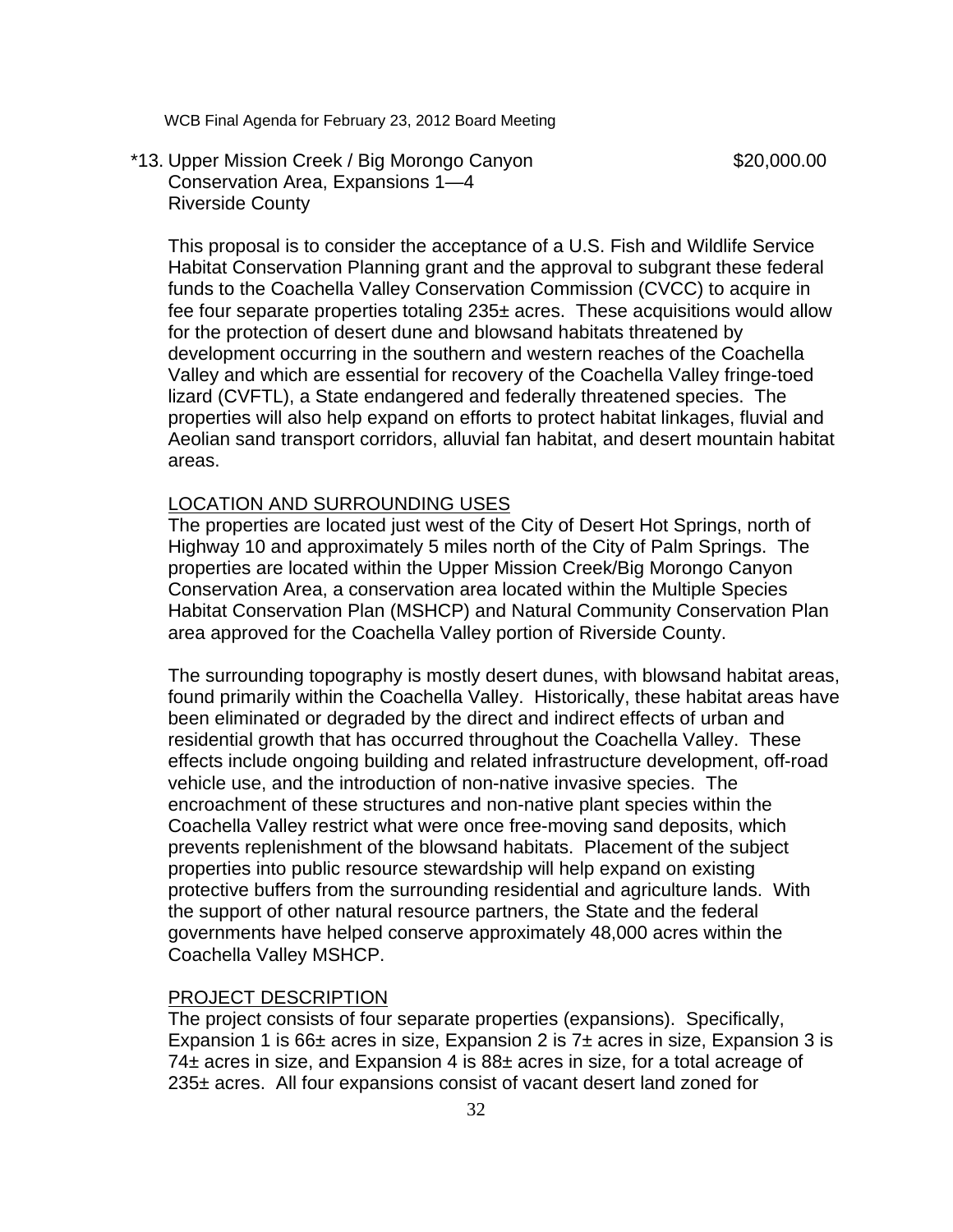residential development. The acquisitions will protect the properties from residential subdivision in perpetuity, providing core habitat, linkages, and fluvial and aeolian sand transport corridors which are important for the Coachella Valley fringe-toed lizard (CVFTL). The land also provides habitat for several other rare and important endemic species, including the federally endangered Coachella Valley milk-vetch, the Palm Springs pocket mouse - a California species of special concern, the Coachella Valley round-tailed ground squirrel, flat-tailed horned lizard, Barrow's dune beetle, Coachella giant sand-treader cricket, Coachella Valley grasshopper, and the Coachella Valley Jerusalem cricket.

#### WCB PROGRAM

The proposed grant is being considered under the WCB's Land Acquisition Program. The Land Acquisition Program is administered pursuant to the Board's original enabling legislation, "The Wildlife Conservation Law of 1947" (Fish and Game Section 1300, et seq.) authorizing the WCB to acquire real property, or rights in real property, on behalf of the Department of Fish and Game (DFG), grant funds to other governmental entities or nonprofit organizations to acquire real property, or rights in real property, and accept federal grant funds to facilitate acquisitions or subgrant theses federal funds to assist with acquisitions of properties. Under the program the WCB provides funds to facilitate the acquisition of lands and interests in land that can successfully sustain or be restored to support wildlife and, when practicable, provide for suitable wildlifeoriented recreation opportunities. The project has been reviewed and approved by the DFG under its Natural Community Conservation Plan program, which substantiates the biological values of the property, and is recommended by DFG for funding. The United States Fish and Wildlife Service (USFWS) grant proposed for acceptance for this project has also been reviewed and approved by DFG as a participant in the USFWS Land Acquisition Grant selection and review process.

# MANAGEMENT OBJECTIVES AND NEEDS

If acquired, the properties would be managed by the CVCC in conjunction with other properties managed by the CVCC, located within the Coachella Valley MSCHP. Management and use of the properties may include passive recreational uses, if those uses are appropriate and compatible with resource values and protection.

#### TERMS

CVCC proposes to purchase the properties from the owners based on four separate fair market appraised values (FMV), shown below, with a total value of \$2,185,000.00, as approved by the Department of General Services (DGS). The proposed Agreement to Subgrant the federal funds provided by the USFWS Habitat Conservation Planning Land Acquisition grant would provide the entire purchase price. The non-federal funds requirement will be provided by the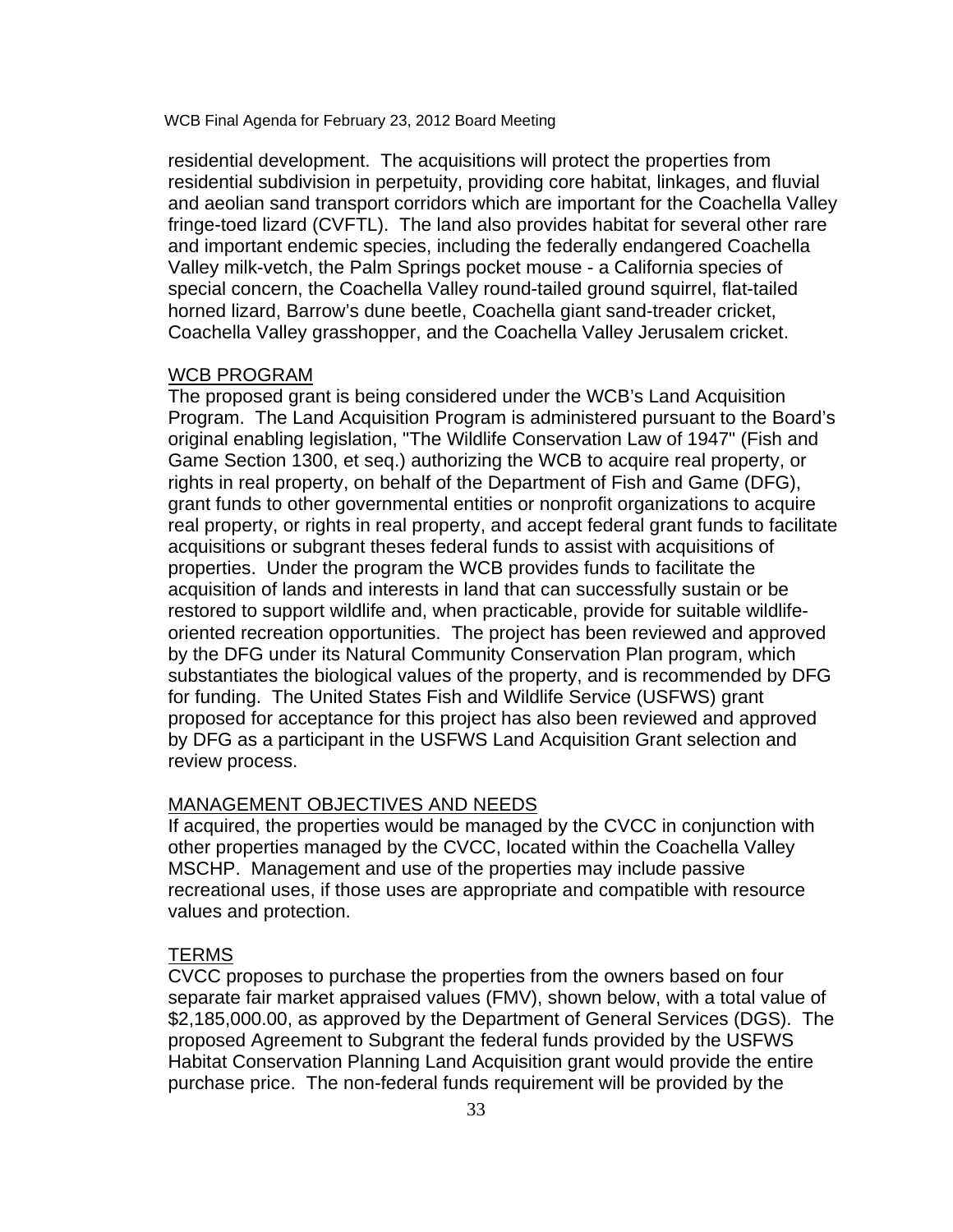CVCC through the encumbrance of in-kind match properties. The CVCC will cover all escrow-related expenses including title insurance and escrow fees. The terms and conditions of the proposed subgrants to the CVCC provide that staff of the WCB will review and approve all title documents, appraisals, preliminary title reports, documents for purchase and sale, escrow instructions and instruments of conveyance prior to disbursement of funds directly into the escrow account established for the acquisition. In the event of a breach of the grant terms, the WCB can require the grantee to encumber the property with a conservation easement in favor of the State or another entity approved by the State and seek reimbursement of funds.

# PROJECT FUNDING

The proposed funding breakdown for the project is as follows:

| <b>TOTAL WCB Allocation</b>            | \$20,000.00    |
|----------------------------------------|----------------|
| <b>Other Project-Related Costs</b>     | \$20,000.00    |
| Total, USFWS Section 6 subgrants & FMV | \$2,185,000.00 |
| Exp. 4, USFWS Section 6 subgrant & FMV | 735,000.00     |
| Exp. 3, USFWS Section 6 subgrant & FMV | 770,000.00     |
| Exp. 2, USFWS Section 6 subgrant & FMV | 60,000.00      |
| Exp. 1, USFWS Section 6 subgrant & FMV | \$620,000.00   |

It is estimated that an additional \$20,000.00 will be needed to cover projectrelated expenses, including DGS appraisal review costs.

#### FUNDING SOURCE

The purposes of this project are consistent with the authorized uses of the proposed funding source, the Safe Drinking Water, Water Quality and Supply, Flood Control, River and Coastal Protection Fund of 2006 (Proposition 84), Public Resources Code Section 75055(c), which allows for the acquisition and protection of habitat that implements or assists in the establishment of Natural Community Conservation Plans.

#### ENVIRONMENTAL COMPLIANCE

The acquisition has been reviewed pursuant to the California Environmental Quality Act (CEQA) and is proposed as exempt under CEQA Guidelines Section 15313, Class 13, as an acquisition of land for wildlife conservation purposes, and Section 15325, Class 25, as a transfer of an ownership interest in land to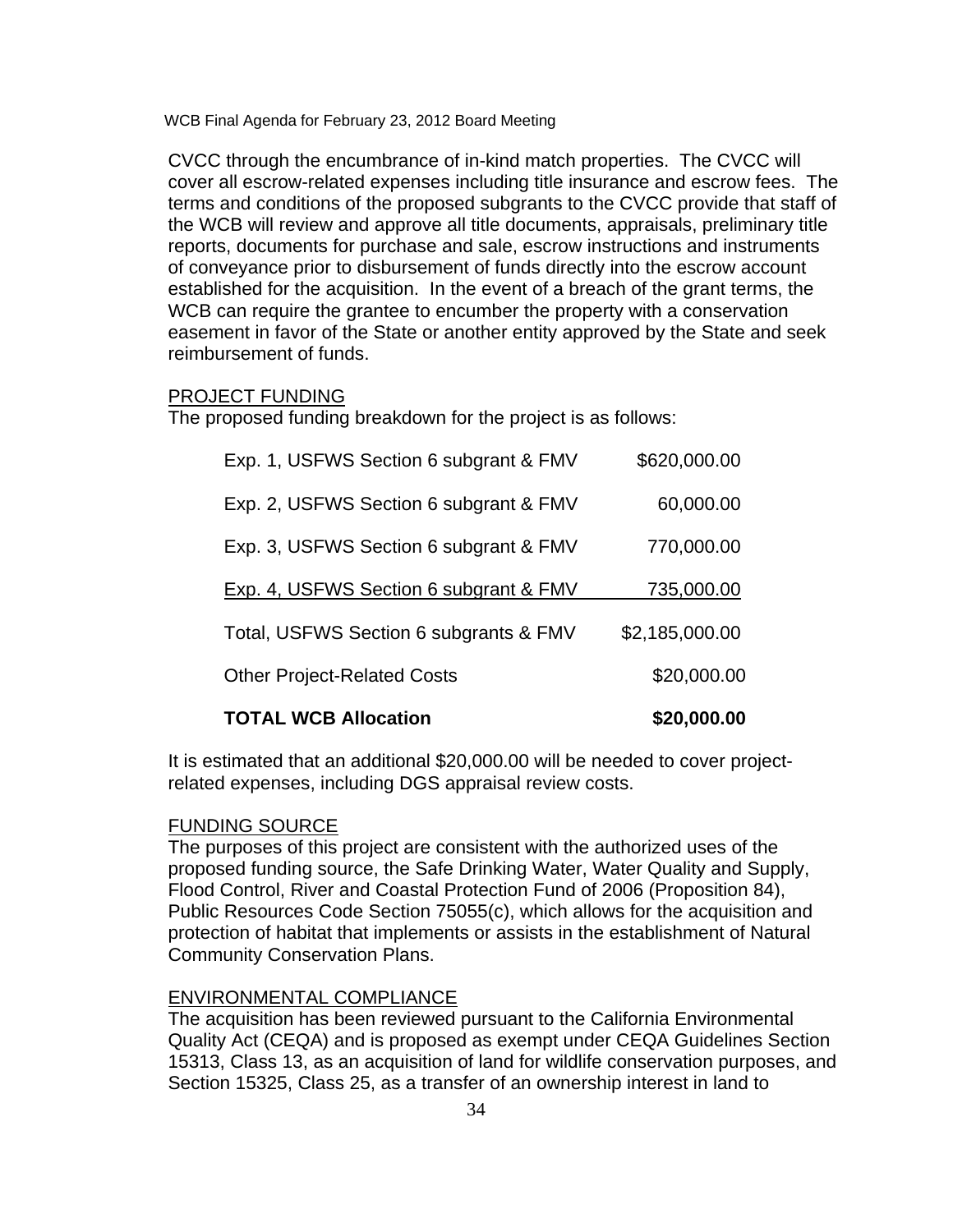preserve open space and existing natural conditions, including plant or animal habitats. Subject to authorization by the WCB, a Notice of Exemption will be filed with the State Clearinghouse.

# STAFF RECOMMENDATION

Staff recommends that the Wildlife Conservation Board approve the project as proposed; approve the acceptance of a Habitat Conservation Planning Land Acquisition grant from USFWS in the amount of \$2,185,000.00 and approve the Agreement to Subgrant of these federal funds to the Coachella Valley Conservation Commission; allocate \$20,000.00 from the Safe Drinking Water, Water Quality and Supply, Flood Control, River and Coastal Protection Fund of 2006 (Proposition 84), Section 75055(c) for internal project-related expenses; authorize staff to enter into agreements necessary to accomplish this project; and authorize staff to proceed substantially as planned.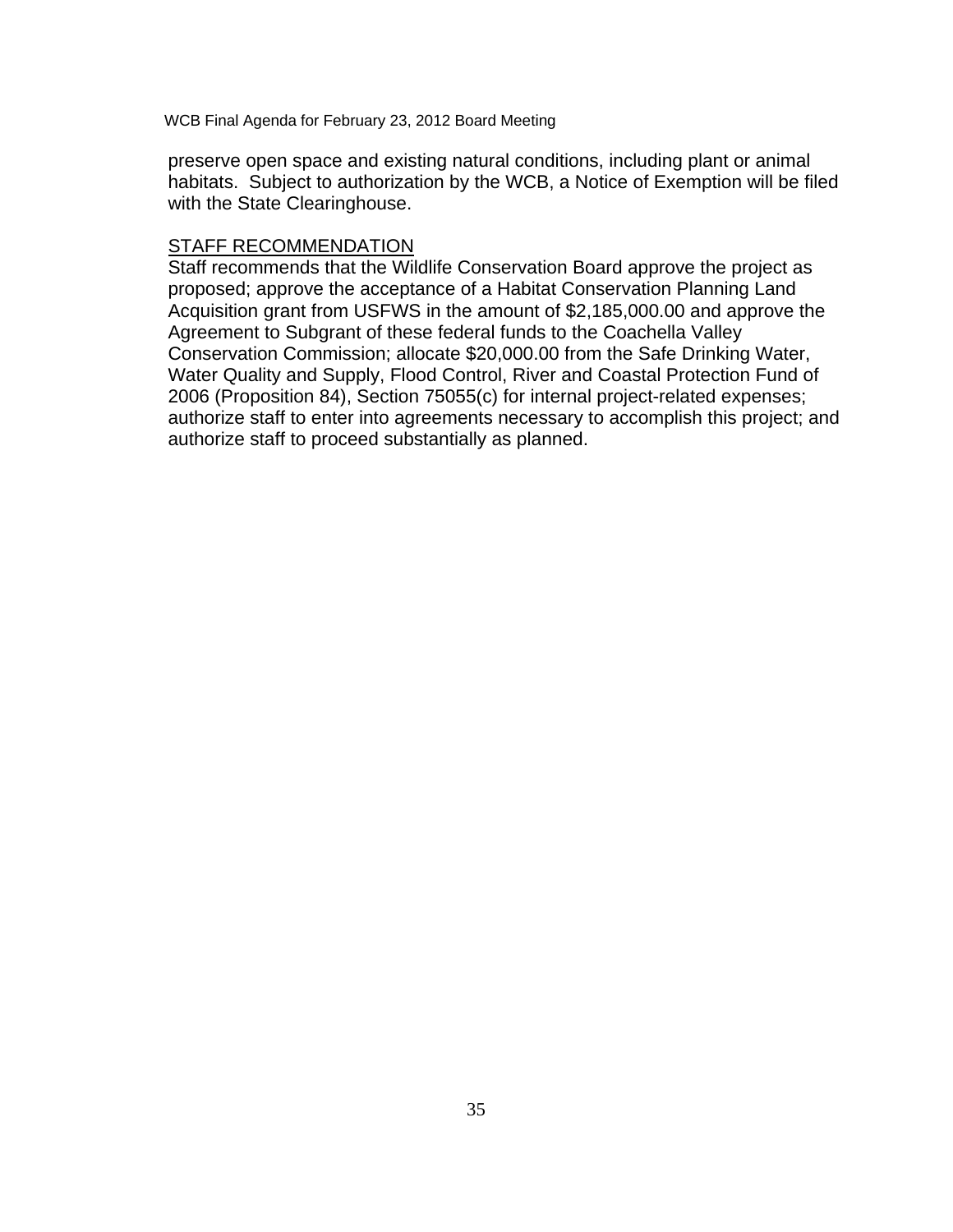14. Ash Creek Wildlife Area Habitat Restoration \$1,154,000.00 Modoc and Lassen Counties

 This proposal is to consider the allocation for a grant to the Pit River Resource Conservation District for a cooperative project with the Department of Fish and Game (DFG), the California Department of Conservation, the Sierra Nevada Conservancy, the California Department of Water Resources, the U.S. Army Corps of Engineers, and the National Fish and Wildlife Foundation to restore 1,500± acres of wetland and riparian habitats, protect 1,085 intact wetland and riparian habitats from increased headcutting, and integrate the existing water delivery system to continue to satisfy the rights of downstream water rights holders and provide management of seasonal wetlands on DFG's Ash Creek Wildlife Area (ACWA), located in Lassen and Modoc Counties.

#### LOCATION AND SURROUNDING USES

In 1985 the Wildlife Conservation Board (WCB) initially acquired 11,525± acres northeast of Bieber and west of Adin to protect a variety of habitats, including riparian forest, wet meadows, sage steppe, and native upland grasslands. Since then, the ACWA, owned and managed by the DFG, has grown to nearly 15,000 acres. In 1988, 2005 and 2006, the WCB funded projects to enhance wetlands located within the ACWA and to allow the DFG to better manage the property.

#### PROJECT DESCRIPTION

For well over a century the area was manipulated to drain wet meadows in an effort to improve grazing conditions by straightening gullies, installing culverts, and digging channels to drain the area. These efforts have resulted in incised channels and a dry landscape with reduced habitat values. Data collected in the mid-90s shows the extension of headcutting extending nearly 5000 ft. Currently, the floodplain, which historically flooded every year, is wet only during extreme flood events.

The project is designed to repair current damage and avoid further long-term habitat degradation by stabilizing eroding gullies. The project will enhance habitat for migratory birds and wildlife through construction of water retention ponds and improve instream habitat for native Pit River fishes by enhancing groundwater recharge. The designed channel location follows existing remnant channels, will match historic stable conditions, and will function as it did prior to channel alteration. This technique is often referred to as "pond and plug" methodology, and has been implemented in numerous projects in California. Some of these projects have been monitored over fifteen years and results have shown that these systems are stable over a range of flood regimes.

Other existing ACWA structures also need attention, the most critical of which is the levee and road system along Elkins Lane. This system currently functions to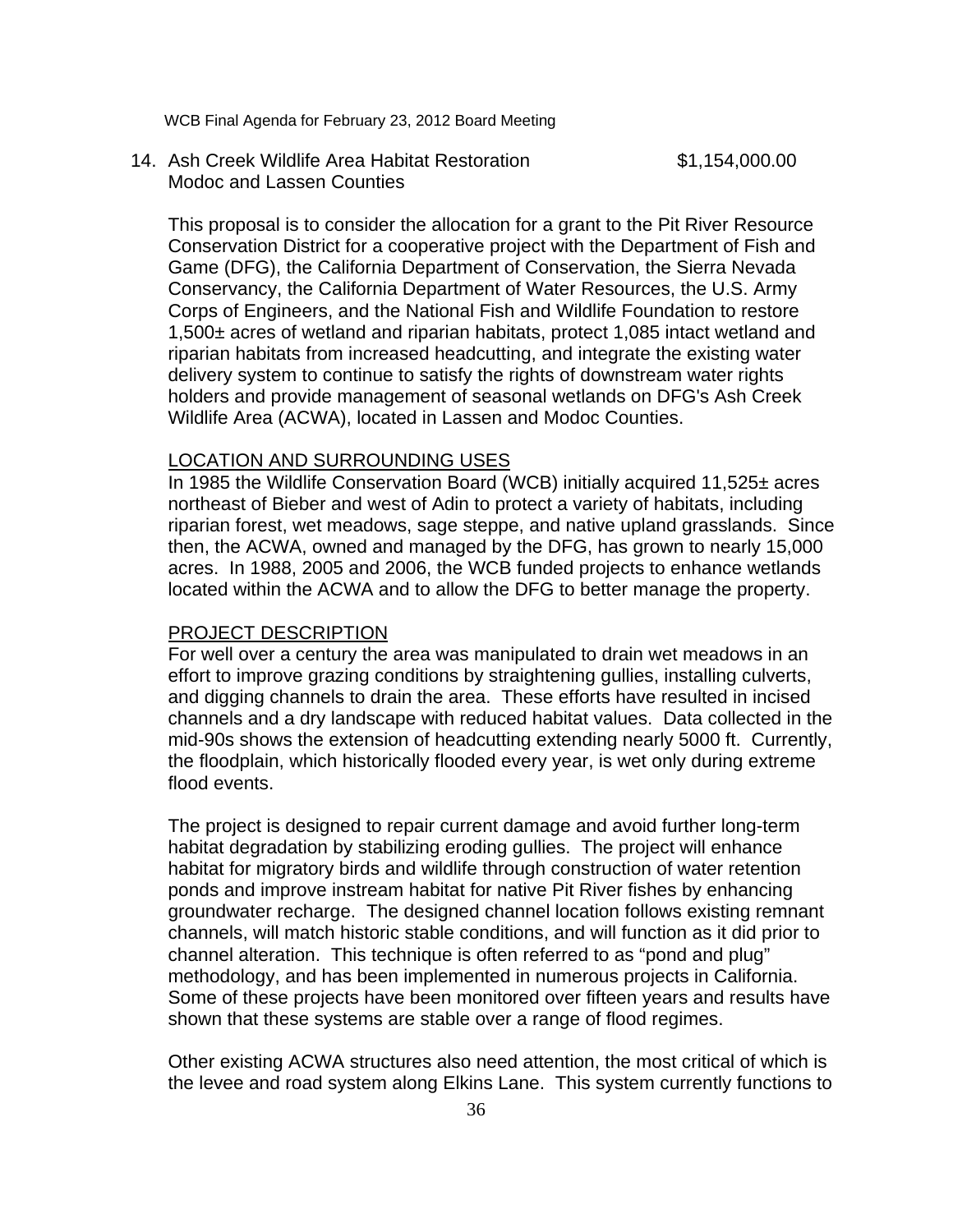impound water for seasonal wetland development, and raises the water elevation so that it can be transported to canal and stream channel on the north side of the floodplain. These existing diversions deliver water to nearby private agricultural lands and to ACWA seasonal wetlands that are managed for wildlife nesting, foraging, and roosting. The levee system and elevated Elkins Lane constricts and redirects the natural flow of Ash Creek, and the bridges and culverts associated with these structures have caused degradation of the meadow system and alter the natural form and function of Ash Creek and its floodplain. These structures will be removed to allow the meadow to function naturally. Pipelines will be installed to continue to provide irrigation water to managed wetlands on the ACWA and to nearby landowners, as required by existing water rights.

Due to increased floodplain width, flood flow levels after project completion are expected to closely mimic historic conditions and will not significantly effect flood water surface elevations. Restoring the groundwater storage capacity of the meadow and eliminating the draining affect of the deeply incised gullies is expected to improve instream conditions for native fish species.

The project will primarily provide habitat for aquatic, riparian, and meadow associated species including redband trout, greater sandhill crane, Forster's tern, black tern, white-faced ibis, migratory waterfowl (e.g. green-winged teal and white fronted geese) and nesting waterfowl (cinnamon teal, mallard, northern pintail, ruddy duck, gadwall, northern shoveler), migratory shorebirds (dowitchers, western and least sandpipers, black-bellied plovers, greater yellowlegs) and nesting shorebirds (Wilson's phalarope, killdeer, willet, American avocet, black-necked stilt, long-billed curlew). Additionally, the ripariandeciduous shrub community along Ash Creek in the upper portions of the project area is expected to increase in stature and diversity, and provide habitat for numerous song birds. Expected species to colonize include warbling vireo, Lincoln's sparrow, Wilson's warbler, yellow warbler, black-headed grosbeak, and northern oriole. Other riparian species currently present but in low numbers (lesser goldfinch, song sparrow, common yellow-throat, house wren) will also likely benefit. The ACWA also supports up to 50 pair of breeding greater sandhill cranes, a State-listed threatened species.

#### WCB PROGRAM

This project is funded through the California Riparian Habitat Conservation Program and the Habitat Enhancement and Restoration Program and meets the programs' goals of increasing riparian and wetland habitats, and improving floodplain connectivity by implementing proven habitat restoration techniques.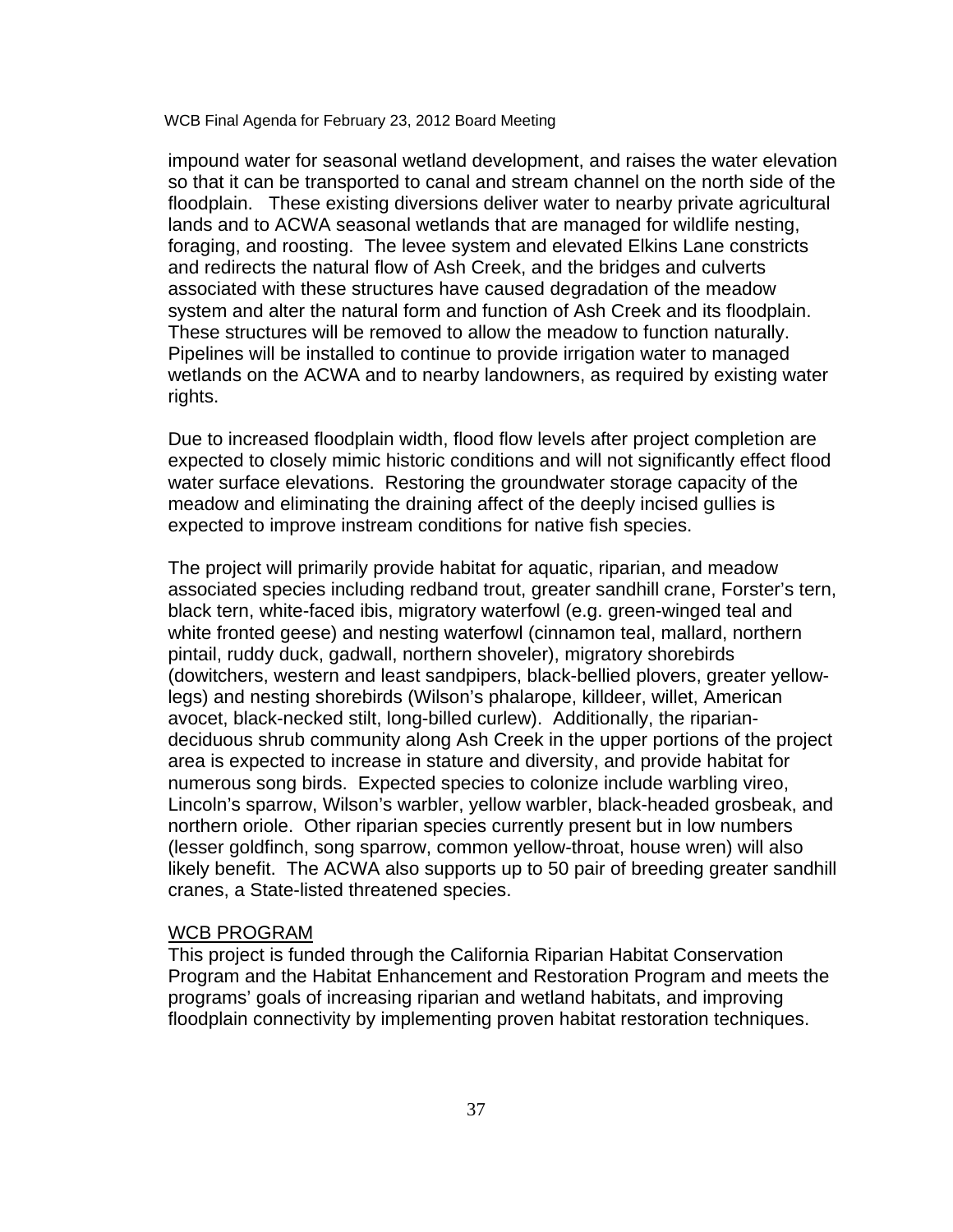# MANAGEMENT OBJECTIVES AND NEEDS

The ACWA is managed by the DFG to provide wildlife habitats as shown above, and to provide public use including hunting during waterfowl season, and recreational hiking and bird watching during other times of the year. The proposed project will allow the DFG to continue to manage the improved and more stable habitats with no increase in workload.

# PROJECT FUNDING

The proposed funding breakdown for the project is as follows:

| <b>Wildlife Conservation Board</b> | \$1,154,000.00 |
|------------------------------------|----------------|
| <b>Pit River RCD</b>               | 83,800.00      |
| Sierra Nevada Conservancy          | 1,048,600.00   |
| Department of Water Resources      | 1,039,000.00   |
| U.S. Army Corps of Engineers       | 200,000.00     |
| Department of Conservation         | 4,000.00       |
| <b>NFWF</b>                        | 103,715.00     |
| <b>TOTAL</b>                       | \$3,633,115.00 |

Project costs will be for the installation of irrigation pipelines; installation of water control structures; earthmoving; revegetation; acquisition and installation of rock erosion control; the seeding of all disturbed areas; and project design, construction supervision, project monitoring, and administration.

# FUNDING SOURCE

The proposed funding sources for this project are the Habitat Conservation Fund (Proposition 117), Fish and Game Code Section 2786(d), and Section 2786(e/f)(Proposition 1E). These sources provide funding for the restoration or enhancement of wetland and riparian habitats statewide, as well as aquatic habitats for trout resources, and are consistent with the objectives of this project.

# ENVIRONMENTAL COMPLIANCE AND STATE RECOMMENDATION

The DFG, as lead agency, prepared a Mitigated Negative Declaration for the project pursuant to the provisions of the California Environmental Quality Act (CEQA). Staff considered the Mitigated Negative Declaration and prepared proposed written findings documenting WCB's compliance with CEQA. Subject to approval of this proposal by the WCB, the appropriate Notice of Determination will be filed with the State Clearinghouse. The DFG has reviewed this proposal and recommends it for funding by the WCB.

# STAFF RECOMMENDATION

Staff recommends that the Wildlife Conservation Board adopt the written findings and approve this project as proposed; allocate \$1,054,000.00 from the Habitat Conservation Fund (Proposition 117), Fish and Game Code Section 2786(d), and Section 2786(e/f)(Proposition 1E); authorize staff to enter into appropriate agreements necessary to accomplish this project; and authorize staff and the Department of Fish and Game to proceed substantially as planned.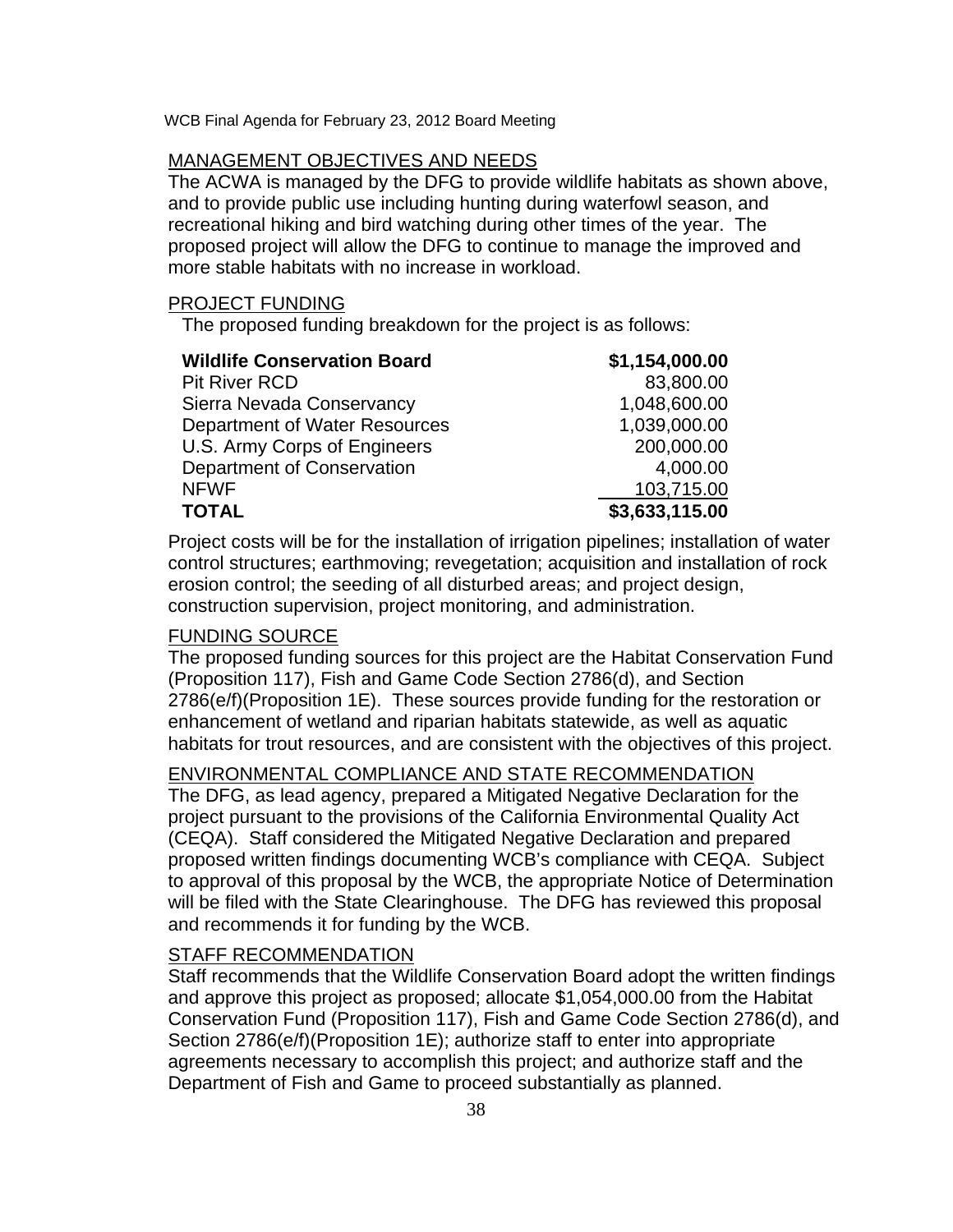15. Miller Forest \$1,228,750.00

Humboldt County

This proposal is to consider the allocation for a grant to the Northcoast Regional Land Trust (NRLT) to acquire a conservation easement over 1,622± acres of land for the protection of the property's diverse native forests and riparian habitat areas for the conservation and protection of managed forest lands and forest reserve areas that include one of the most southern viable populations of Port Orford cedar and to protect wildlife habitat corridor linkages that benefit numerous wildlife species.

# LOCATION AND SURROUNDING USES

The Miller Forest property (Property) is located within the Willow Creek watershed, a salmonid stream and tributary to the Trinity River, just north of State Route 299, approximately 30 miles east of the City of Arcata and roughly five miles west of the community of Willow Creek. The Property is comprised of ten parcels in two contiguous holdings and is accessible from an existing road directly off of Highway 299. The general area is rural in nature and includes land parcels ranging from a few acres to several hundred acres. The Property includes portions of Willow Creek and four of its tributaries (Three Creeks, Summit Creek, Low Gap Creek, and Panther Creek). Willow Creek flows eastward into the Trinity River, one of the largest and most important tributaries of the Klamath River. The Property also abuts the East Fork campground, a popular public summer campground managed by the US Forest Service, and lies adjacent to the Six Rivers National Forest (SRNF). Other surrounding uses include privately managed forest lands.

The Property is part of the larger Six Rivers to the Sea Initiative, which works to protect working ranches and forest lands located between the SRNF and the Pacific Ocean. The property acts as an important inholding and habitat linkage connecting to small, disconnected holdings of the SRNF, providing greater continuity of habitat protection across multiple ownerships within the SRNF and the Willow Creek watershed.

# PROJECT DESCRIPTION

The Property is situated on gentle to steep sloping hillsides, heavily forested with coniferous timber cover, which includes Port Orford cedar and Douglas fir. The Port Orford cedar is considered one of the world's most valuable timber species, which has special cultural significance for Native American tribes along the Pacific north coast. The property supports large, healthy stands of Port Orford cedar that have not been exposed to *Phytophthora lateralis,* a soil-borne plant pathogen that causes cedar root disease. The Port Orford cedar is listed as "Vulnerable" on the World Conservation Union's Red List of Threatened Species. The landowners would implement protective measures under the terms and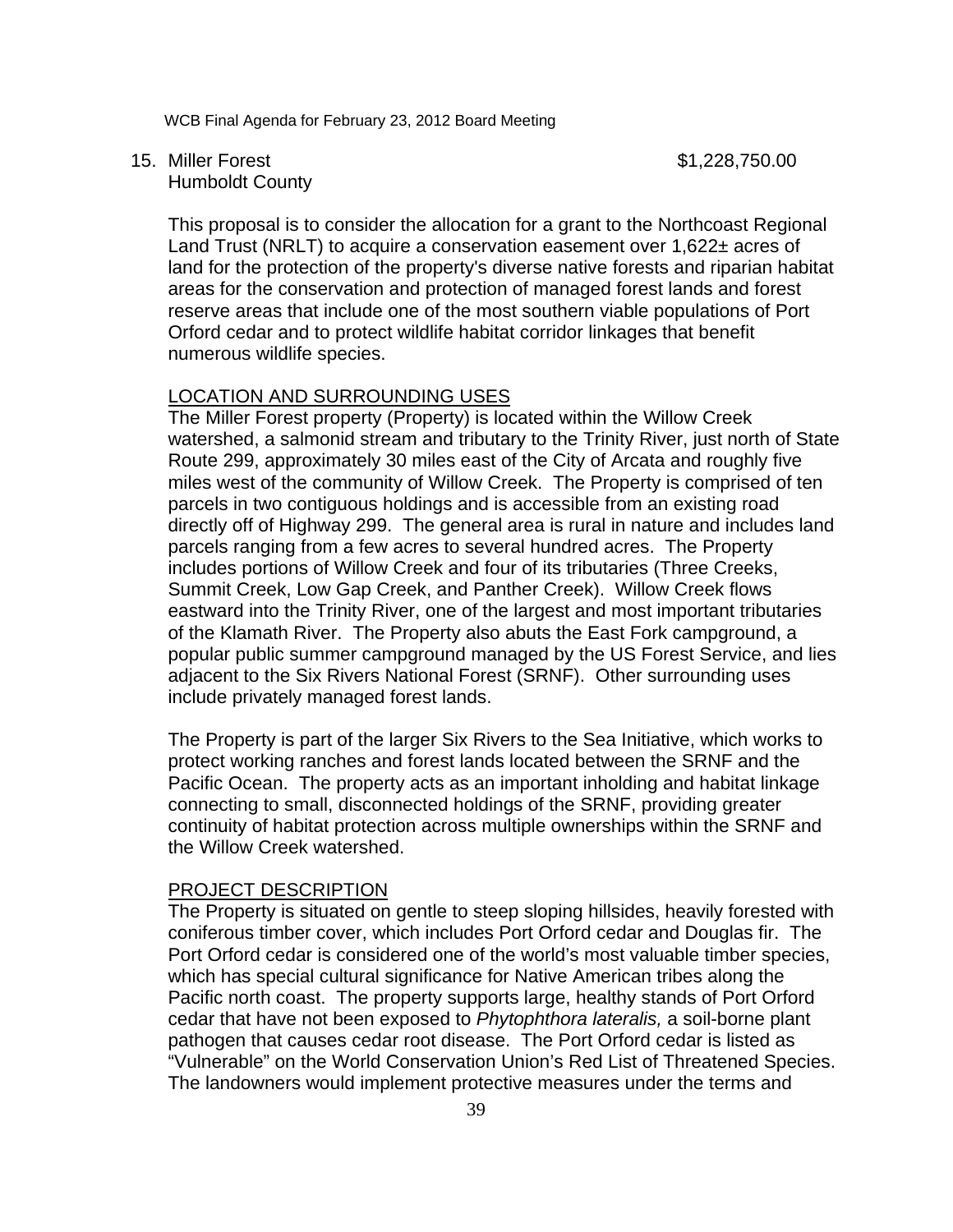conditions of this project to provide further assurances that the risk of exposure will be minimized. Furthermore, the Property acts as a buffer for the nearby US Forest Service Port Orford cedar management areas, thereby ensuring a contiguous linkage that supports unbroken Port Orford cedar stands and greater hydrologic integrity for Willow Creek and its tributaries.

The subject property lies in a Timber Protection Zone that allows a variety of legally permissible uses, including rural residential development and continued timber production. Subdivision and development of the Property would have not only a detrimental effect on the watershed processes and ecological benefits of the property, but would also adversely affect the conservation values of neighboring properties located downstream near the confluence of Willow Creek and the Trinity River. The Miller Forest conservation easement would restrict future landowners from over-harvesting or subdividing the land, thus protecting and sustaining the forest and its associated environment in perpetuity.

The conservation easement includes management provisions for a working forest, while setting aside multiple strategic forest reserve areas located along riparian zones that will benefit wildlife that is dependent on multi-aged, multispecies forests. Several perennial streams, springs, and creeks run through the property, which include Summit Creek (a tributary to Three Creeks) and other tributaries to Willow Creek that contain sensitive aquatic species, such as Chinook salmon, Coho salmon, and steelhead, which are all State or federallylisted as threatened or endangered. Other wildlife species supported by the Property include mountain lion, black bear, bald eagle and several Californialisted species of special concern, such as the northern spotted owl and the red tree vole.

#### WCB PROGRAM

The proposed grant for this project is being considered under the WCB's Forest Conservation Program (Program). Grant proposals are evaluated and selected for funding by WCB staff based on established criteria approved by the Board on November 17, 2007, in most cases utilizing a peer review process involving biological and forestry expertise, while also including the DFG. The Program seeks to promote the ecological integrity and economic stability of California's diverse native forests through conserving, preserving, and restoring productive managed forest lands, forest reserve areas, redwood forests, and other forest types, including the conservation of water resources and natural habitats for native fish, wildlife, and plants found on these lands. One of the primary objectives of the Program is the protection and conservation of working forests and productive managed forest lands. Selected projects promote the restoration and/or maintenance of the ecological integrity and economic stability of the property in the context of the surrounding landscape and regional economy.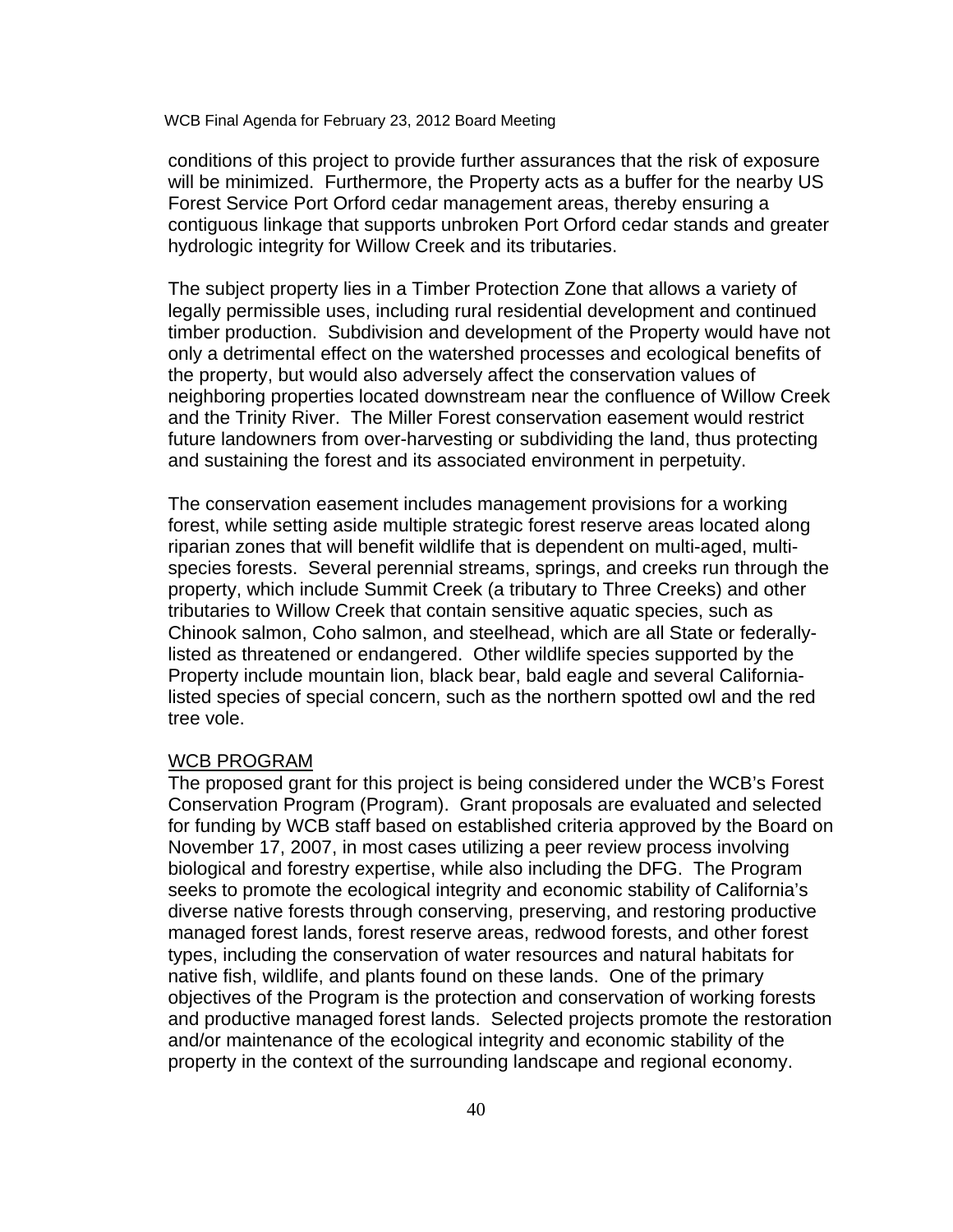## MANAGEMENT OBJECTIVES AND NEEDS

Under the terms of the conservation easement, the landowners will be allowed to continue uneven aged selective harvesting in accordance with a Forest Management Plan, and all applicable State and federal forestry laws, practices, guidelines, and regulations. The selective harvesting of trees would be consistent with sustainable and restorative forest management practices, including forest thinning that will benefit both forested and riparian areas within the conservation easement.

The NRLT will hold, manage, and be responsible for the monitoring of the easement in perpetuity per the WCB grant terms. If this project is approved, a baseline report will be completed by the Grantee and approved by the WCB. The conservation easement deed permits access to the subject property by both NRLT and WCB staff for monitoring purposes.

## TERMS

The property has been appraised as having a fair market value of \$1,625,000.00. The appraisal has been reviewed by WCB staff and reviewed and approved by the Department of General Services (DGS). The property owners have agreed to sell the property for \$1,218,750.00, which is less than its appraised market value. The terms and conditions of the proposed WCB grant to NRLT provide that staff of the WCB must review and approve all title documents, preliminary title reports, documents for purchase and sale, escrow instructions, and instruments of conveyance prior to disbursement of funds directly into the escrow account established for the acquisition. In the event of a breach of the grant terms, the WCB can seek specific performance of the grant or require the grantee to transfer the conservation easement to WCB or another qualified holder.

#### PROJECT FUNDING

The proposed funding breakdown for the project is as follows:

| <b>Wildlife Conservation Board</b> | \$1,218,750.00 |
|------------------------------------|----------------|
| <b>TOTAL</b>                       | \$1,218,750.00 |
| <b>Other Project-Related Costs</b> | \$10,000.00    |
| <b>TOTAL WCB ALLOCATION</b>        | \$1,228,750.00 |

It is estimated that an additional \$10,000.00 will be needed to cover projectrelated administrative costs, including DGS appraisal review.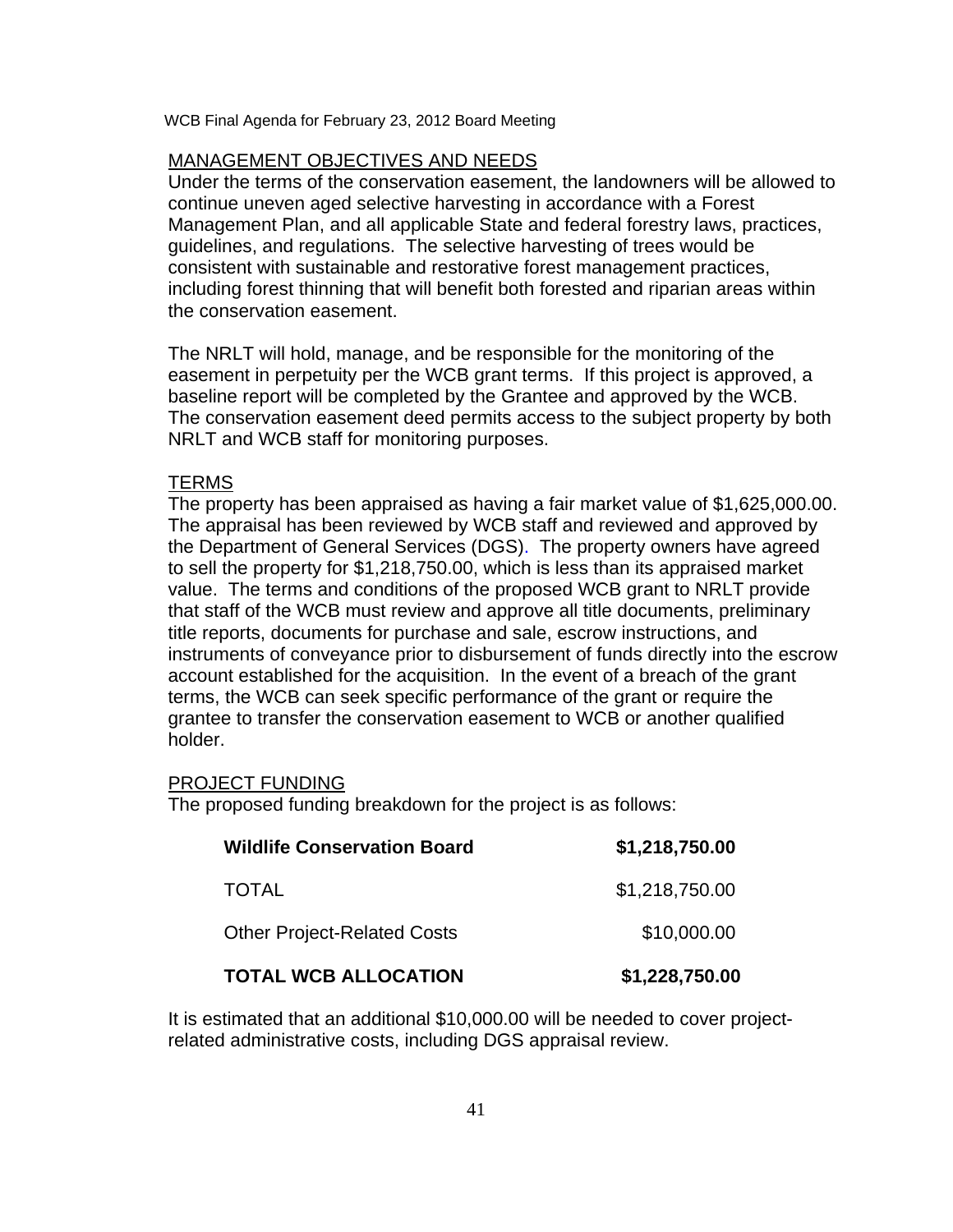# FUNDING SOURCE

The purposes of this project are consistent with the authorized uses of the proposed funding source, the Safe Drinking Water, Water Quality and Supply, Flood Control, River and Coastal Protection Fund of 2006 (Proposition 84), Public Resources Code Section 75055(a), which allows for forest conservation and protection projects in order to promote the ecological integrity and economic stability of California's diverse native forests through forest conservation, preservation, and restoration of productive managed forest lands, forest reserve areas, redwood forests, and other forest types, including the conservation of water resources and natural habitats for native fish, wildlife and plants found on these lands.

## ENVIRONMENTAL COMPLIANCE

The acquisition has been reviewed pursuant to the California Environmental Quality Act (CEQA) and is proposed as exempt under CEQA Guidelines Section 15313, Class 13, as an acquisition of land for fish and wildlife conservation purposes, and Section 15325, Class 25, as a transfer of an ownership interest in land to preserve open space and existing natural conditions, including plant or animal habitats. Subject to authorization by the WCB, a Notice of Exemption will be filed with the State Clearinghouse.

## STAFF RECOMMENDATION

Staff recommends that the Wildlife Conservation Board approve this project as proposed; allocate \$1,228,750.00 from the Safe Drinking Water, Water Quality and Supply, Flood Control, River and Coastal Protection Fund of 2006 (Proposition 84), Public Resources Code Section 75055(a) for the grant and to cover internal project-related expenses; authorize staff to enter into appropriate agreements necessary to accomplish this project; and authorize staff to proceed substantially as planned.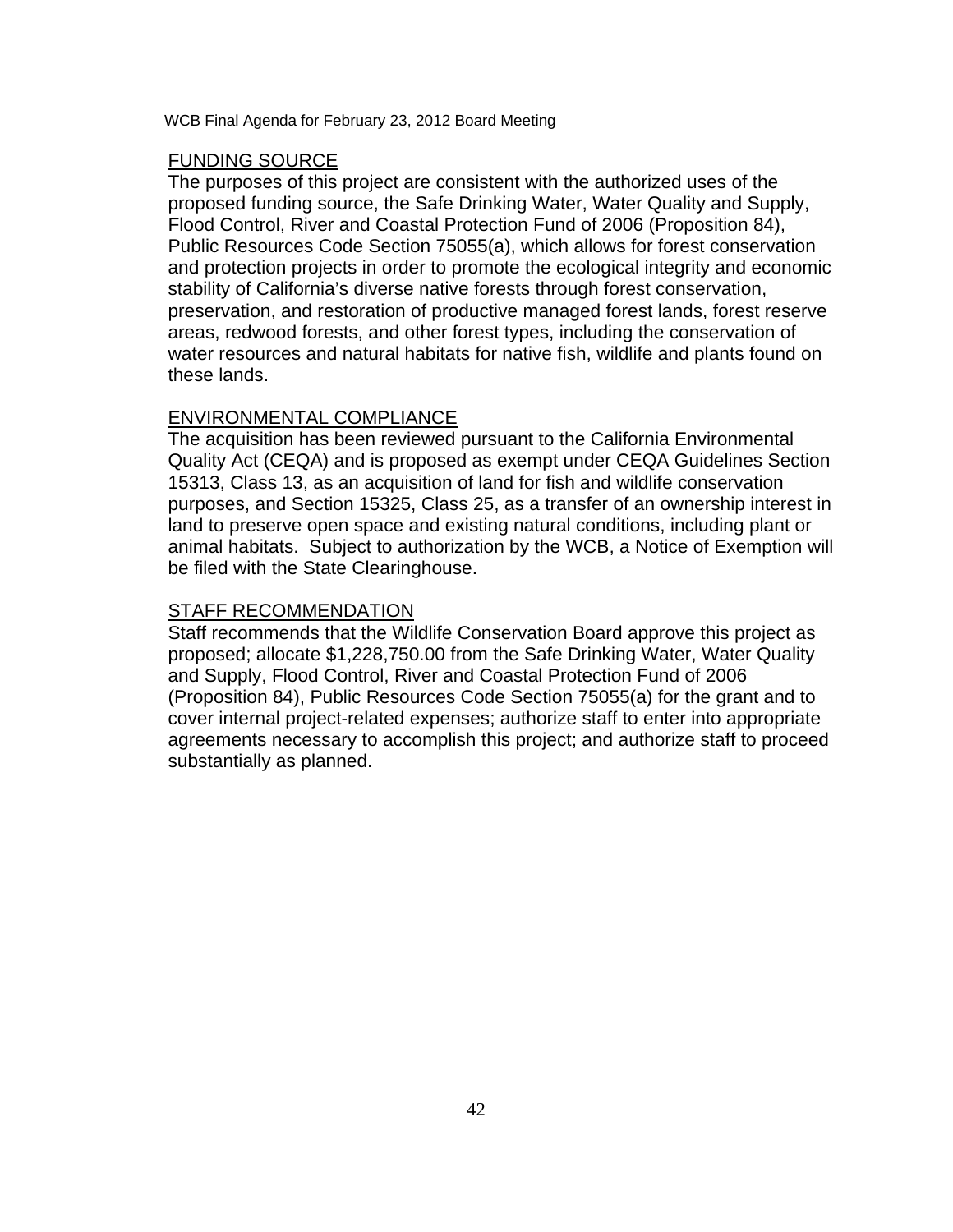16. Noyo River Redwood Conservation Property **\$4,010,000.00** Mendocino County

This proposal is to consider the allocation of a grant to the Mendocino Land Trust for a cooperative project with Save-the-Redwoods League to acquire in fee 428± acres of mixed conifer working forest lands (Property). The project will protect significant stands of redwood and Douglas fir forests as well the riparian corridor of the upper Noyo River and its tributaries which contain spawning areas for both salmonid and steelhead fish species. The project would also provide some potential public access via the Mendocino Railway (Skunk Train) which owns and operates about 6 miles of tracks running through the subject property.

## LOCATION AND SURROUNDING USES

The Property is located about 4 miles westerly of the City of Willits (City) and northerly of State Highway 20 in Mendocino County. The Property is within the upper portions of the Noyo river watershed that drains directly into the Pacific Ocean. The 50,000 acre Jackson Demonstration Forest lies to the southwest encompassing a large portion of the south fork of the Noyo River. The Property has historically been a working forest similar to most of the surrounding properties. Some subdivision of the larger working forests into smaller tracts with residential and agricultural development have taken place in areas to the west near Fort Bragg and to the east near Willits.

Primary access to the Property is via the Mendocino Railway or "Skunk Train" that meanders through about 6 miles of the Property in a generally east/west direction. The operators of the Skunk Train maintain an easement that runs through the Property. The Skunk Train rail line was originally constructed to help log the Property and other nearby working forestlands along and near the rail line. As logging demand diminished, the rail was used more and more to transport visitors on site seeing tours through the forested areas by rail, running between the Cities of Fort Bragg on the coast and Willits, located approximately 25 miles inland. The operations of the Skunk Train are expected to continue after this acquisition and possibly expand as additional public use opportunities are made available to the passengers on the train through the management of the Property by the Mendocino Land Trust. A potential public use could be the establishment of areas where passengers could disembark the train in order to access, hike, and visit sites on the Property.

#### PROJECT DESCRIPTION

The Property is irregularly shaped and consists of six assessor parcels totaling 428± acres. The Property has high quality coastal redwood, Douglas fir, aquatic and riparian habitat along the Noyo River, with about 120 acres of old growth redwood trees and extensive stands of late seral redwood and Douglas fir forest areas. Other habitat elements include hardwood tree forests and forest meadows. The Property and streams are threatened by degradation from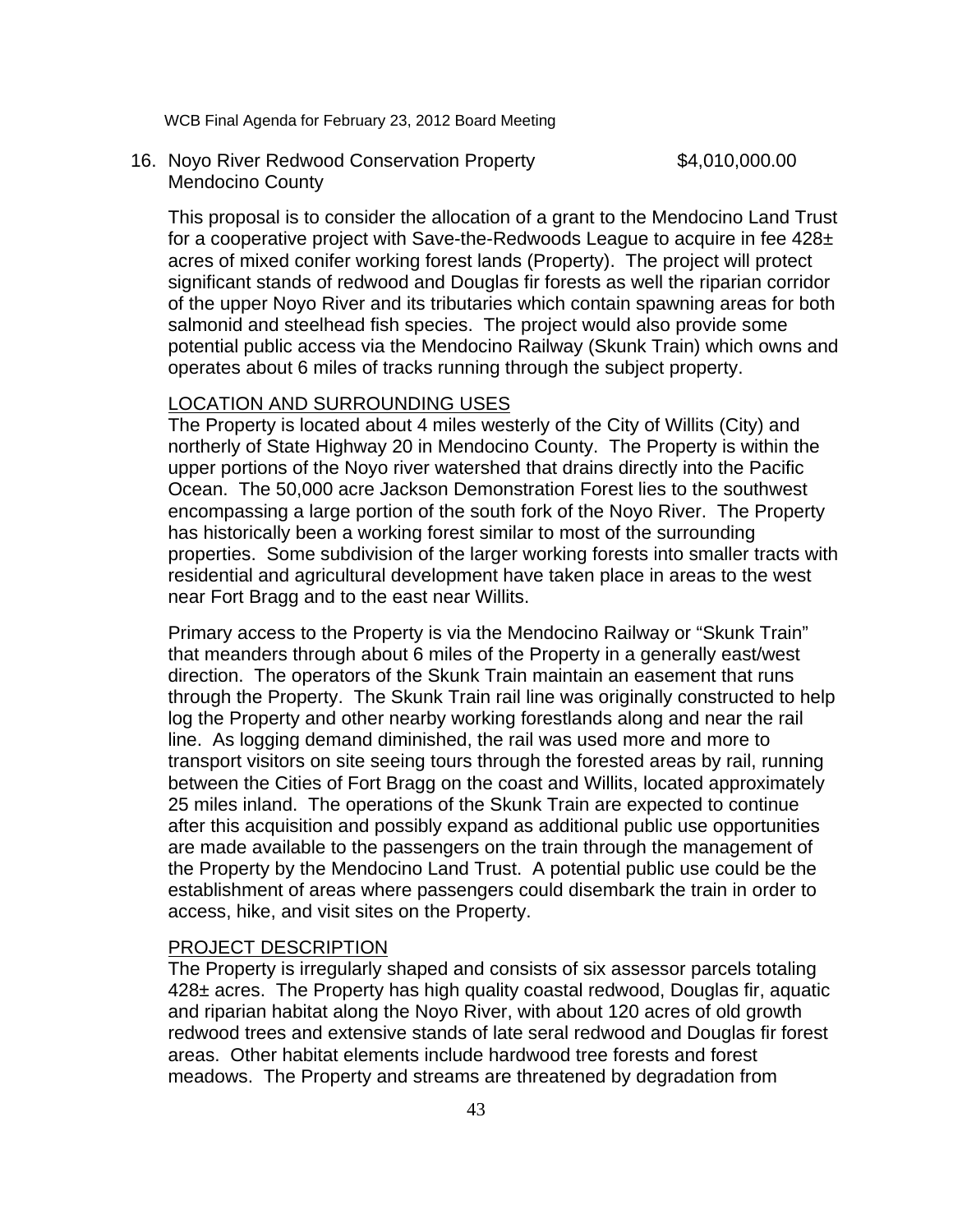intensive logging, or possible conversion to other non- forest management uses. There are approximately 25 State or federally-listed species identified on or adjacent to this Property, such as the red tree vole, a California species of special concern (CSSC), sharp-shinned hawk (CSSC), purple martin (CSSC), Foothill yellow-legged frog (CSSC), northern spotted owl - a federally-listed threatened species, Pacific fisher (CSSC), Cooper's hawk (CSSC), northern steelhead - a federally-listed endangered species, and Coho Salmon - a State and federally-listed endangered species. The Property also supports a number of rare and important native plant species, such as Baker's meadowfoam, fewflowered navarretia, coast fawn lily, coast lily, and the Oregon goldthread.

# WCB PROGRAM

The proposed grant for this project is being considered under the WCB's Forest Conservation Program (Program). Grant proposals are evaluated and selected for funding by WCB staff based on established criteria approved by the Board on November 17, 2007, in most cases utilizing a peer review process involving biological and forestry expertise and including the Department of Fish and Game (DFG). The Program seeks to promote the ecological integrity and economic stability of California's diverse native forests through conserving, preserving, and restoring productive managed forest lands, forest reserve areas, redwood forests and other forest types, including the conservation of water resources and natural habitats for native fish, wildlife, and plants found on these lands. One of the primary objectives of the Program is the protection and conservation of working forests and productive managed forest lands. Selected projects promote the restoration and/or maintenance of the ecological integrity and economic stability of the property in the context of the surrounding landscape and regional economy.

# MANAGEMENT OBJECTIVES AND NEEDS

The Property will be owned and managed by the Mendocino Land Trust for multiple resources uses and values, including harvesting timber on a sustainable basis, maintaining and enhancing the integrity of the watershed, wildlife, fisheries, and plant resources, while also providing some limited recreation and educational opportunities for the public. The sustained timber harvesting will provide revenues to assist in the management of the Property.

#### TERMS

The Property owners, Save-the-Redwoods League, have agreed to sell the Property at the bargain price of \$4,000,000.00. The Department of General Services (DGS) has reviewed the appraisal as well as the review provided by an independent reviewer and registered professional forester (RPF) of the timber valuation. The total value of the land and timber was approved at \$7,000,000.00 by the DGS. Under terms of the grant, WCB staff is responsible for review of all acquisition-related documents prior to disbursement of grant funds. In the event of a breach of the grant terms, the WCB can require the grantee to encumber the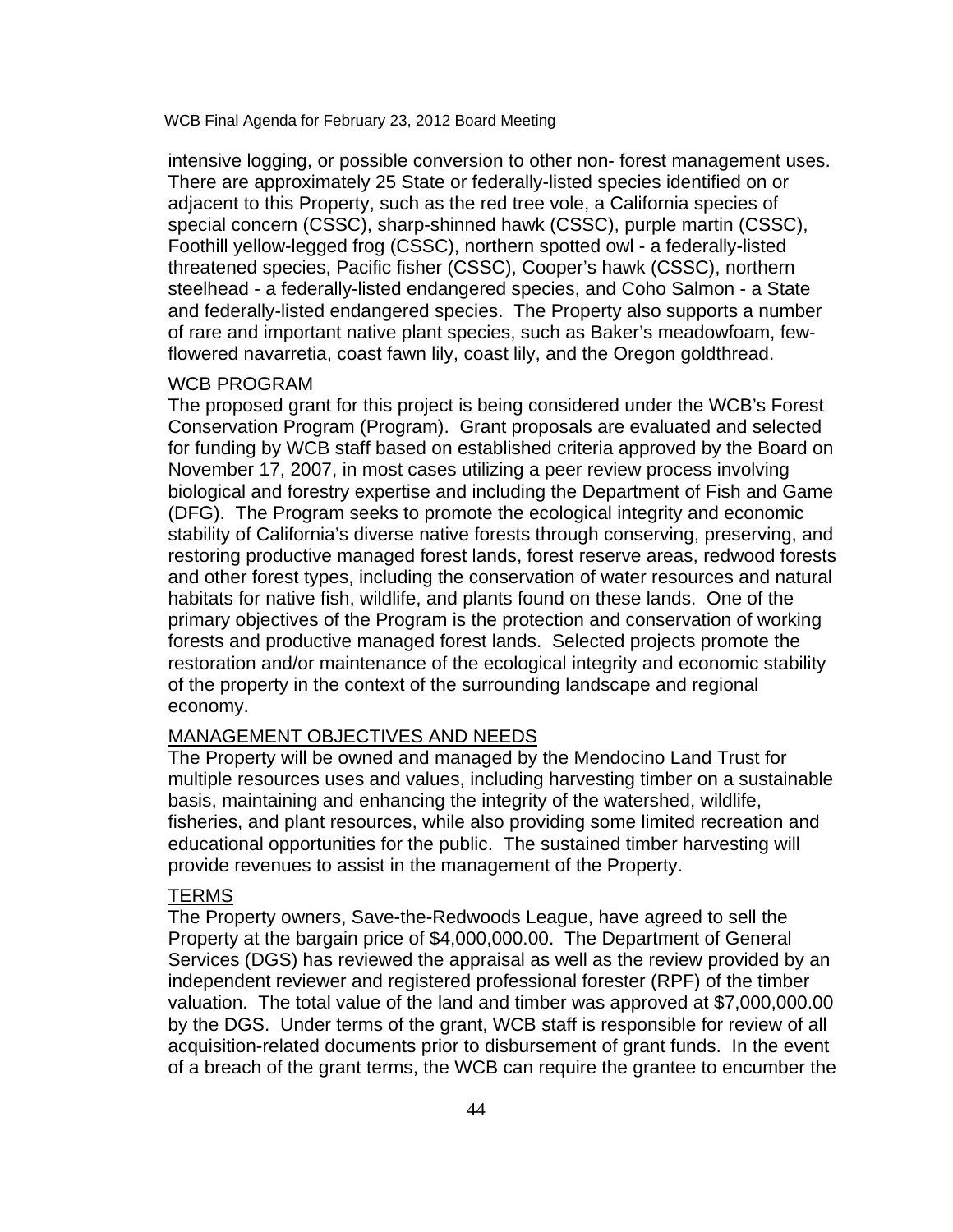Property with a conservation easement in favor of the State or another entity approved by the State and seek reimbursement of funds.

# PROJECT FUNDING

The proposed funding breakdown for the project is as follows:

| <b>Wildlife Conservation Board</b> | \$4,000,000.00 |
|------------------------------------|----------------|
| <b>Other Project-Related Costs</b> | \$ 10,000.00   |
| <b>TOTAL WCB ALLOCATION</b>        | \$4,010,000.00 |

It is estimated that an additional \$10,000.00 will be needed to cover projectrelated administrative costs, including DGS appraisal review and independent timber review. The Mendocino Land Trust and Save-the-Redwoods League will fund the environmental assessment, appraisal, and escrow and title insurance costs.

# FUNDING SOURCE

The purposes of this project are consistent with the authorized uses of the proposed funding source, the Safe Drinking Water, Water Quality and Supply, Flood Control, River and Coastal Protection Fund of 2006 (Proposition 84), Public Resources Code Section 75055(a), which allows for forest conservation and protection projects in order to promote the ecological integrity and economic stability of California's diverse native forests through forest conservation, preservation and restoration of productive managed forest lands, forest reserve areas, redwood forests and other forest types, including the conservation of water resources and natural habitats for native fish, wildlife and plants found on these lands.

# ENVIRONMENTAL COMPLIANCE AND STATE RECOMMENDATION

The acquisition has been reviewed pursuant to the California Environmental Quality Act (CEQA) and is proposed as exempt under CEQA Guidelines Section 15313, Class 13, as an acquisition of lands for fish and wildlife conservation purposes, and Section 15325, Class 25, as a transfer of an ownership interest in lands to preserve open space and existing natural conditions, including plant or animal habitats. Subject to authorization by the WCB, a Notice of Exemption will be filed with the State Clearinghouse.

# STAFF RECOMMENDATION

Staff recommends that the Wildlife Conservation Board approve this project as proposed; allocate a total of \$4,010,000.00 from the Safe Drinking Water, Water Quality and Supply, Flood Control, River and Coastal Protection Fund of 2006 (Proposition 84), Public Resources Code Section 75055(a*)* for the grant and to cover internal project-related expenses; authorize staff to enter into appropriate agreements necessary to accomplish this project; and authorize staff to proceed substantially as planned.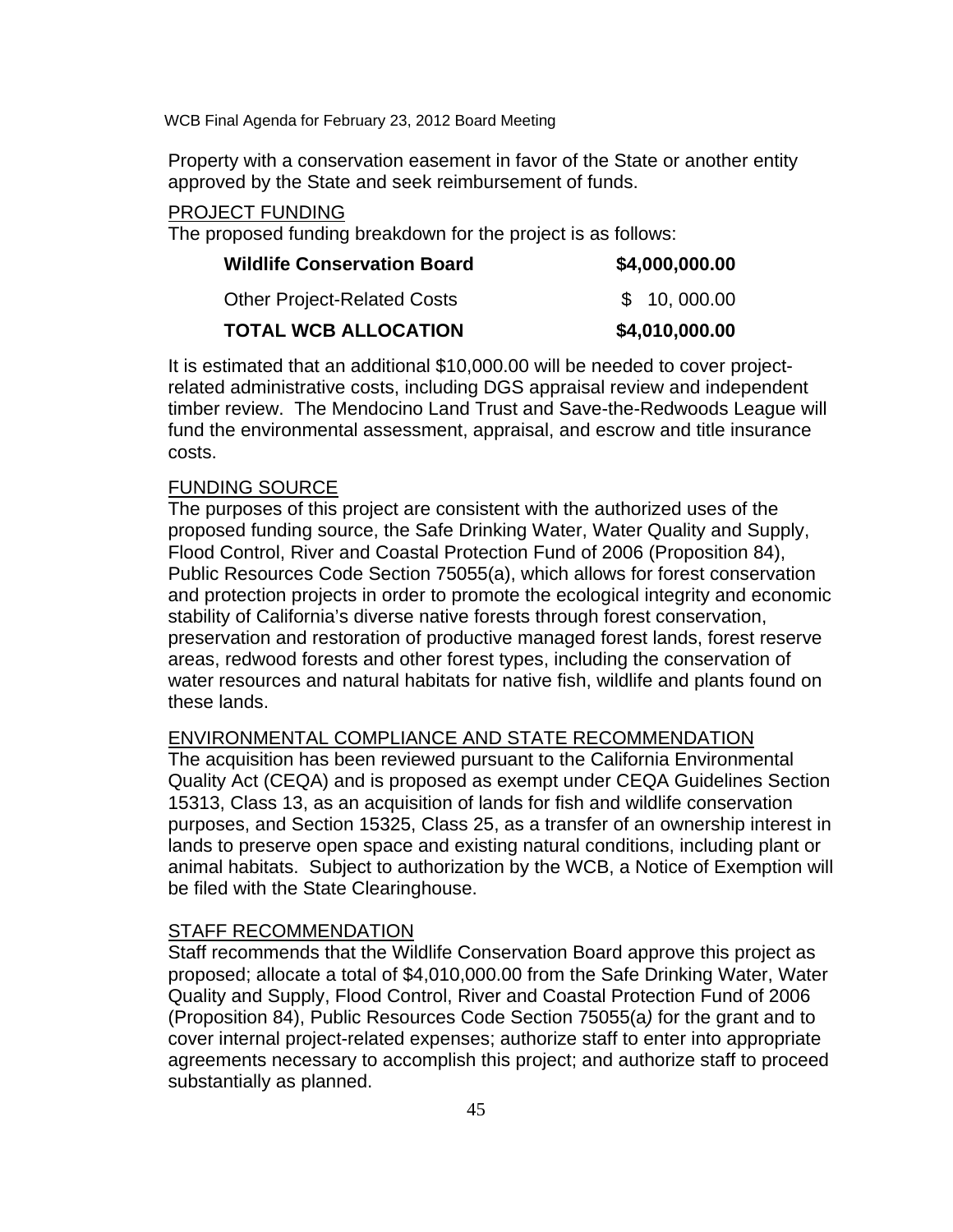17. Salmon Falls Reserve, the control of the state of \$2,370,000.00 Expansion 2 El Dorado County

This proposal is to consider the allocation for a grant to the American River Conservancy (ARC) for a cooperative project with the California Natural Resources Agency to acquire in fee 605± acres of oak woodland, chaparral, riparian and grassland habitat to prevent habitat fragmentation and protect habitat of State and federally threatened and endangered species. The subject property (Property) will also provide opportunities for expansion of public outdoor uses by connecting with hiking trails and other public recreational uses available in the area and on adjoining properties.

## LOCATION AND SURROUNDING USES

The Salmon Falls Property is located east of Interstate 80 and lies directly north of and adjacent to the City of Folsom, along the north shore of Folsom Lake near the confluence with the south fork of the American River. The Property is accessible from Salmon Falls Road and offers views of Folsom Lake from its hilltop locations. The Property borders other protected lands including areas managed by ARC, the U.S. Forest Service, and the U.S. Bureau of Land Management. These protected lands provide public recreational uses and include public access developed areas that support fishing, hiking, mountain biking, horseback riding, and boating activities. The Salmon Falls American River Trail, one of the more popular multi-use trails in the region, lies adjacent to the Property along its southeastern border.

On November 1, 1990, the Wildlife Conservation Board (WCB/Board) approved the acquisition of a  $40<sub>±</sub>$  acre parcel for the Department of Fish and Game (DFG) located on the east side of Folsom Lake about five miles south of Pilot Hill. The acquisition represented DFG's first step in acquiring properties for the Salmon Falls Ecological Reserve. A subsequent  $40<sub>±</sub>$  acre parcel was approved by the Board on February 13, 1990 (Expansion #1) to expand the Reserve. Since that time, numerous acquisitions by various federal, State, and non-profit conservation groups, including the ARC, have been made in the Salmon Falls area in an effort to protect the area's rich ecological values which include rare plants, riparian species, and scenic values. The ultimate goal is to create a network of protected lands in the Salmon Falls area that could encompass as much as 5,000 acres. Located south of the Property and part of this 5,000 acres area is the DFG Pine Hill Ecological Reserve, comprised of four separate sites totaling approximately 400 acres, which was acquired and funded in large part by the WCB.

Other surrounding properties include both improved and unimproved parcels that range from five acres to larger parcels over 100 acres and are used either for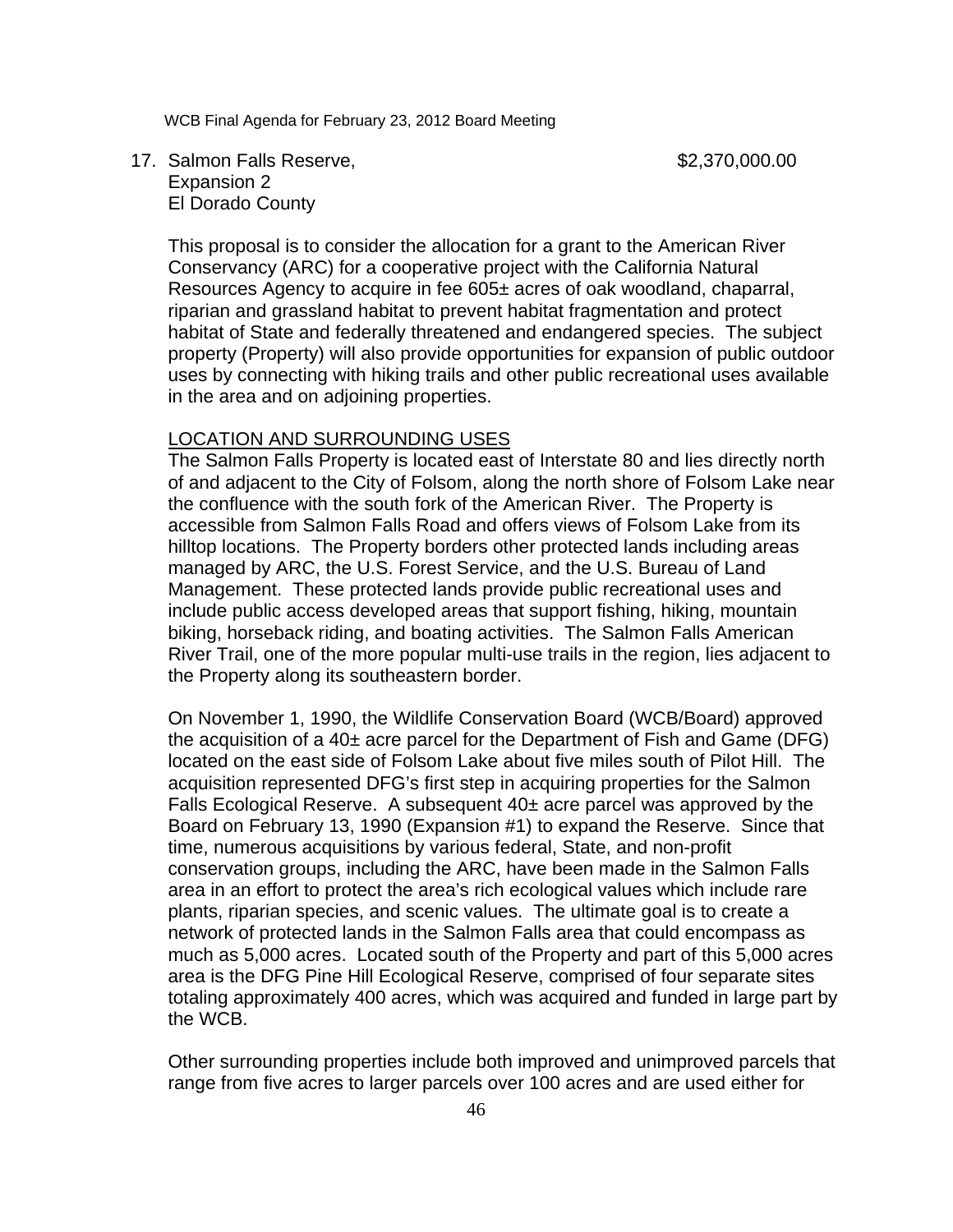agriculture or residential use. Large residential estate homes are interspersed and scattered throughout this area, which is considered desirable due to its close proximity and scenic views of the American River and Folsom Lake. To the south and west of the Property are major residential and urban developed centers, including the communities of Folsom and El Dorado Hills.

#### PROJECT DESCRIPTION

The Property is currently used for livestock grazing and is comprised of five parcels totaling 605± acres, zoned as AE – Agriculture Exclusive. One of these parcels totaling 320 acres, is subject to a Land Conservation contract under the Williamson Act. The Property is comprised of gently sloping to moderately steep terrain with vegetation consisting of scattered brush, oak trees, mixed chaparral, and grasslands that are currently used for grazing. The site contains exceptional panoramic views of the town of Folsom and Folsom Lake, which are visible from several vantage points on the Property.

The Property will be acquired by the ARC for purposes of protecting the Property from habitat fragmentation that has occurred to the south and to maintain habitat linkages and corridors with adjoining and nearby protected properties. The Property will also protect habitat for a number of large mammals, such as deer, mountain lion, and bobcat, as well as 17 animal and plant species designated as State or federal species of concern, threatened, or endangered, such as the sharp-shinned hawk, a California species of special concern (CSSC), Cooper's hawk (CSSC), foothill yellow-legged frog (CSSC), northwestern pond turtle (CSSC), California horned lizard (CSSC), bank swallow (a State-listed threatened species), valley elderberry longhorn beetle ( federally-listed endangered species), Laynes ragwort (State and federally-listed threatened species) , El Dorado bedstraw (federally-listed endangered species), and Pine Hill Ceanothus (federally-listed endangered species), and provides potential habitat expansion for the tricolored blackbird (CSSC).

#### WCB PROGRAM

The proposed grant is being considered under the WCB's Land Acquisition Program. The Land Acquisition Program is administered pursuant to the Board's original enabling legislation, "The Wildlife Conservation Law of 1947" (Fish and Game Section 1300, et seq.) authorizing the WCB to acquire real property or rights in real property on behalf of the DFG, grant funds to other governmental entities or nonprofit organizations to acquire real property, or rights in real property, and accept federal grants to assist with acquisitions of properties. Under the program the WCB provides funds to facilitate the acquisition of land and interests in land that can successfully sustain or be restored to support wildlife and, when practicable, provide for suitable wildlife-oriented recreation opportunities. These activities are carried out in conjunction with the DFG, which evaluates the biological values of property through development of a Land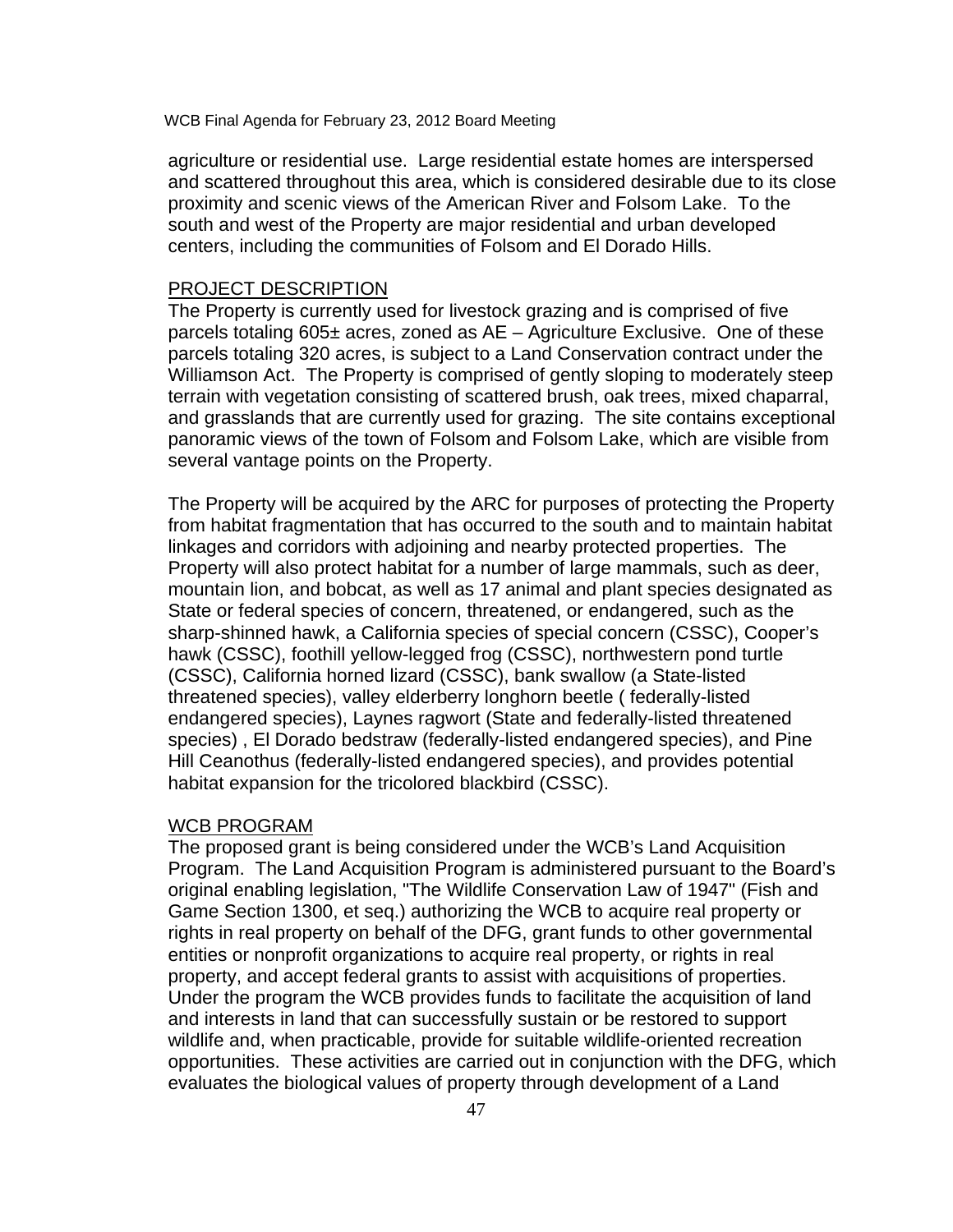Acquisition Evaluation (LAE) Conceptual Area Protection Plan (CAPP). The LAE/CAPP is then submitted to DFG's Regional Operations Committee (ROC) for review and, if approved, later transmitted to the WCB with a recommendation to fund.

# MANAGEMENT OBJECTIVES AND NEEDS

The maintenance, conservation, security, and caretaker services on the Property will be managed by the ARC, a nonprofit California public benefit corporation, which has been in existence for over 20 years. The ARC manages a number of properties in the area for habitat preservation and public use by relying on a combination of employees, volunteers, partners, and members to support this effort. The ARC has built more than 27 miles of public recreational trails in the area, including the new South Fork American River Trail located between Salmon Falls Road and Highway 49. This acquisition will provide an opportunity for ARC to expand its recreational trail system onto the Property.

# **TERMS**

The Property has been appraised as having a fair market value of \$2,722,000.00. The appraisal has been reviewed by WCB staff and reviewed and approved by the Department of General Services (DGS) and took into consideration the existing Land Conservation contract. The Property owner has agreed to sell the Property for less than the approved appraised fair market value for \$2,646,800.00. The terms and conditions of the proposed WCB grant to the ARC provide that staff of the WCB must review and approve all title documents, preliminary title reports, documents for purchase and sale, escrow instructions and instruments of conveyance prior to disbursement of funds directly into the escrow account established for the acquisition. In the event of a breach of the grant terms, the WCB can require the grantee to encumber the Property with a conservation easement in favor of the State or another entity approved by the State and seek reimbursement of funds.

#### PROJECT FUNDING

The proposed funding breakdown for the project is as follows:

| <b>Wildlife Conservation Board</b><br>California Natural Resources Agency<br><b>American River Conservancy</b> | \$2,365,000.00<br>251,800.00<br>30,000.00 |
|----------------------------------------------------------------------------------------------------------------|-------------------------------------------|
| <b>TOTAL</b>                                                                                                   | \$2,646,800.00                            |
| <b>Other Project-Related Costs</b>                                                                             | \$5,000.00                                |
| <b>TOTAL WCB ALLOCATION</b>                                                                                    | \$2,370,000.00                            |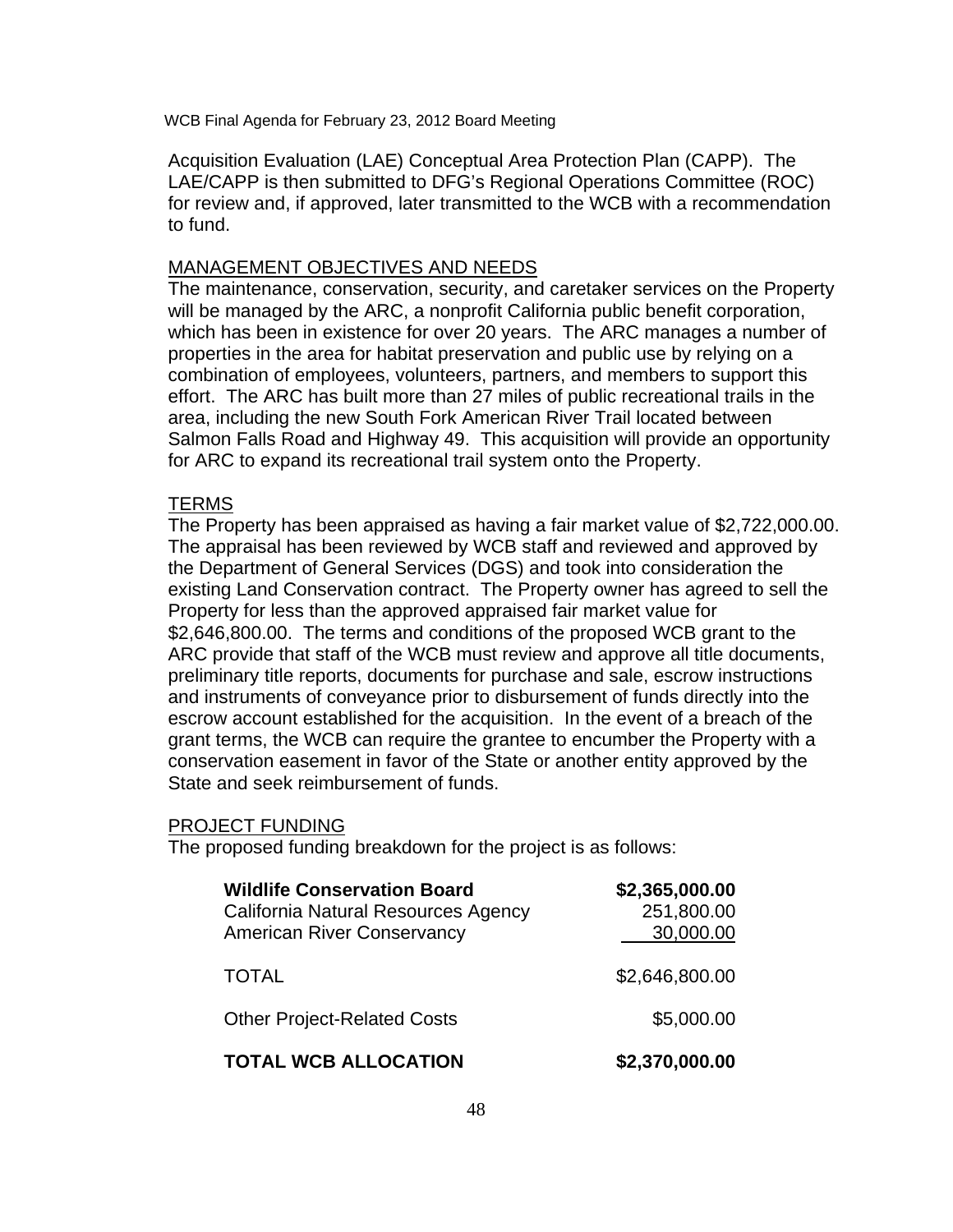It is estimated that an additional \$5,000.00 will be needed to cover project-related administrative costs, including DGS appraisal review.

## FUNDING SOURCE

The proposed funding source for this project is the California Clean Water, Clean Air, Safe Neighborhood Parks and Coastal Protection Fund (Proposition 40), Public Resources Code Section 5096.650(1), which allows for the acquisition and protection of habitat to protect rare and endangered species, wildlife corridors and significant natural landscapes, ecosystems and other significant habitat areas.

## ENVIRONMENTAL COMPLIANCE

The acquisition has been reviewed pursuant to the California Environmental Quality Act (CEQA) and is proposed as exempt under CEQA Guidelines Section 15313, Class 13, as an acquisition of land for wildlife conservation purposes, and Section 15325, Class 25, as a transfer of an ownership interest in land to preserve open space, for park purposes, and existing natural conditions, including plant or animal habitats. Subject to authorization by the WCB, a Notice of Exemption will be filed with the State Clearinghouse.

## STAFF RECOMMENDATION

Staff recommends that the Wildlife Conservation Board approve this project as proposed; allocate \$2,370,000.00 from the California Clean Water, Clean Air, Safe Neighborhood Parks and Coastal Protection Fund (Proposition 40), Public Resources Code Section 5096.650(1), for the grant and to cover internal projectrelated expenses; authorize staff to enter into appropriate agreements necessary to accomplish this project; and authorize staff to proceed substantially as planned.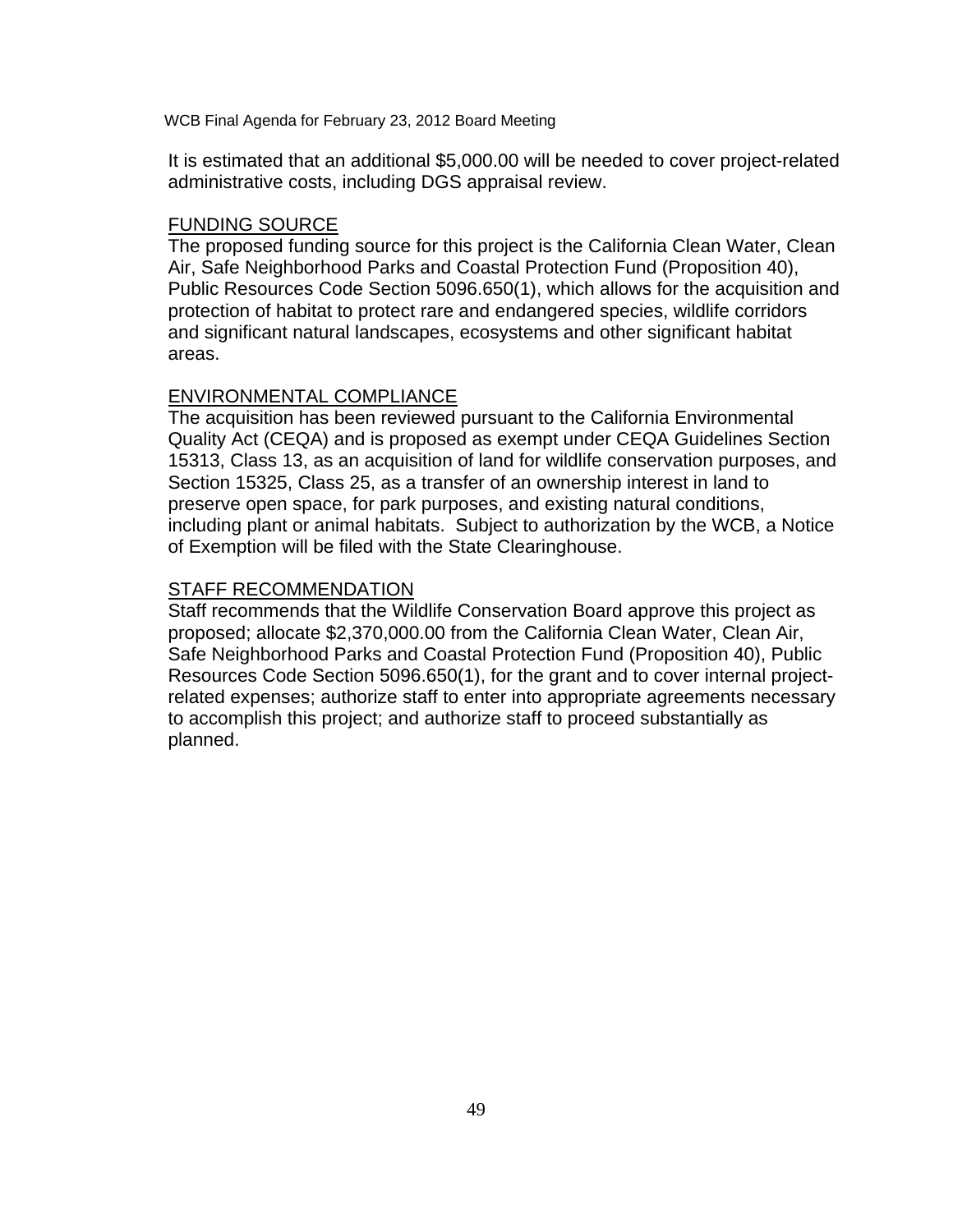18. Dos Rios Ranch \$5,509,000.00 Stanislaus County

This proposal is to consider the allocation for a grant to the River Partners for a cooperative project with the California Natural Resources Agency, Department of Water Resources, U.S. Natural Resource Conservation Service (NRCS), U.S. Fish and Wildlife Service, San Francisco Public Utility Commission, and Tuolumne River Preservation Trust to help acquire in fee 1,603± acres of valley floodplain and riverine habitat for protection of special status species habitat including Chinook salmon, steelhead trout, and riparian brush rabbits, and to provide future wildlife oriented public use and recreational opportunities.

# LOCATION AND SURROUNDING USES

The subject property (Property) is located 20 minutes west of Modesto, south of Paradise Road and west of Shiloh Road. The ranch lies between the Tuolumne River Regional Park, located upstream to the east, and the San Joaquin River National Wildlife Refuge to the west, along a stretch of river proposed for the Lower Tuolumne River Parkway. This acquisition will build on approximately 10,000 acres of existing habitat, parks, and recreation projects along both the Tuolumne and San Joaquin Rivers.

Upstream of the Property is a large stretch of the San Joaquin River that is targeted for major restoration under a collaboration of federal, Sate, and conservation groups. The goal of this effort is to provide a comprehensive longterm effort to restore flows to the San Joaquin River from Friant Dam to the confluence with the Merced River and restore a self-sustaining Chinook salmon fishery in the river while also reducing or avoiding adverse water supply impacts from restoration flows. Protection of the Property will compliment this restoration effort and help ensure resources and riverine habitat located downstream remain as viable and functioning habitat areas, and enhance efforts to reestablish Chinook salmon runs upstream from the Property.

#### PROJECT DESCRIPTION

The Dos Rios project will provide protection for a diverse mix of habitat communities, including riparian corridors, wetlands, migratory and resident bird habitat, and riverine habitat that supports a naturally reproducing population of Chinook salmon and steelhead. The diverse habitat types and special habitat elements found across Dos Rios ranch provide potential breeding and migratory habitat for many federally and State threatened and endangered listed species including the least Bell's vireo (State and federal-listed endangered species), the San Joaquin kit fox (federal endangered and State threatened species), riparian woodrat (federal endangered species) and the riparian brush rabbit (federal and State endangered species).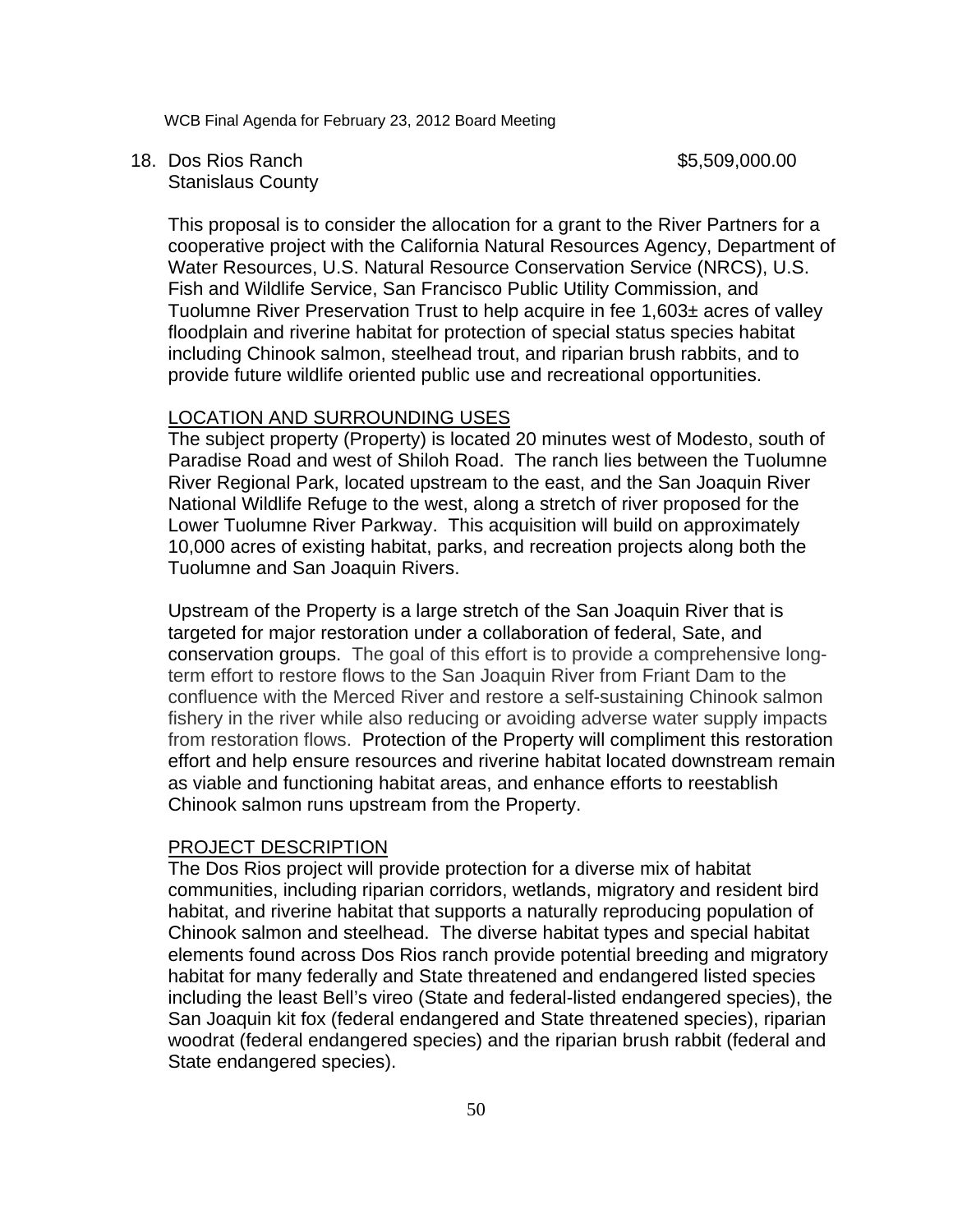The project will help expand public recreation and educational opportunities in the San Joaquin River valley region by providing a protected site with potential public access to both the Tuolumne and San Joaquin Rivers suitable for fishing, boating, bird watching, and hiking. The Property will also expand on existing wetland habitats becoming an integral part of the Pacific Flyway, supporting waterfowl and waterfowl hunting opportunities.

This project would also enhance the Central Valley Flood Control System by protecting a large flood corridor from non-compatible development, allowing both the San Joaquin and Tuolumne Rivers room to flood in a non-damaging way. Flooding of the Property is compatible with the habitat and resource goals of this project. In terms of the entire floodplain, the project expands on approximately 1,500 acres of existing floodplain easements located directly upstream, and 6,700 acres of protected floodplain areas held by the U.S. Fish and Wildlife Service within the San Joaquin River National Wildlife Refuge.

#### WCB PROGRAM

The proposed grant is being considered under the Wildlife Conservation Board's (WCB) Land Acquisition Program. The Land Acquisition Program is administered pursuant to the Board's original enabling legislation, "The Wildlife Conservation Law of 1947" (Fish and Game Section 1300, et seq.) authorizing the WCB to acquire real property, or rights in real property, on behalf of the DFG, grant funds to other governmental entities or nonprofit organizations to acquire real property, or rights in real property, and accept federal grant funds to facilitate acquisitions or subgrant these federal funds to assist with acquisitions of properties. Under the program the WCB provides funds to facilitate the acquisition of land and interests in land that can successfully sustain or be restored to support wildlife and, when practicable, provide for suitable wildlifeoriented recreation opportunities. These activities are carried out in conjunction with the DFG, which evaluates the biological values of property through development of a Conceptual Area Protection Plan (CAPP). The CAPP is then submitted to DFG's Regional Operations Committee (ROC) for review and, if approved, later transmitted to the WCB with a recommendation to fund.

# MANAGEMENT OBJECTIVES AND NEEDS

When acquired, this Property will be managed by the River Partners, with agricultural activities continued on an interim basis until long-term habitat and recreational activities can be fully planned and developed. River Partners will be responsible for monitoring and managing the Property according to the terms of the grant agreement. The revenues from the farming activities will be used to offset the cost of Property management and monitoring.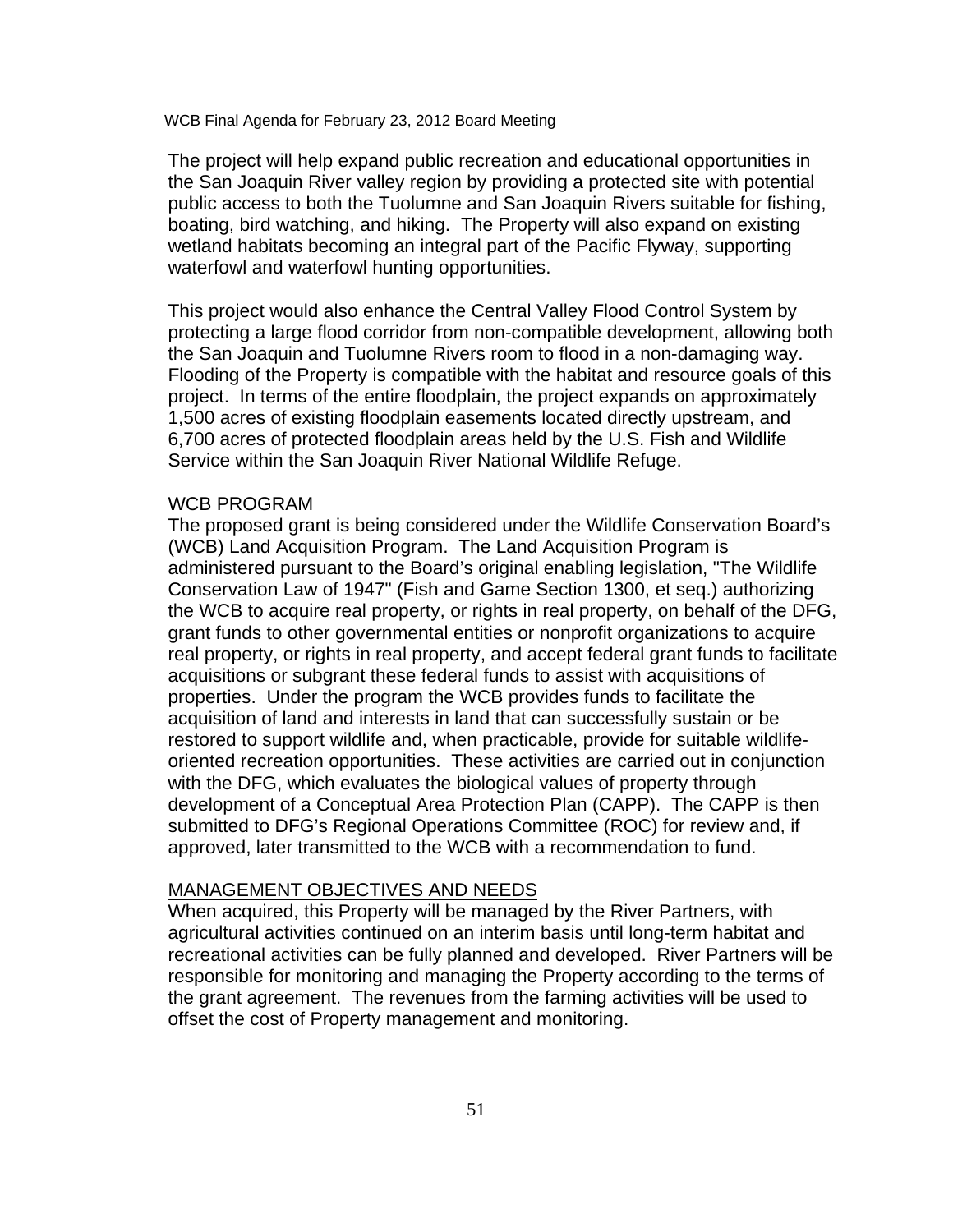## **TERMS**

The Property has been appraised as having a fair market value of \$21,800,000.00. The appraisal has been reviewed by WCB staff and reviewed and approved by the Department of General Services (DGS). The Property owner has agreed to sell the Property for the approved appraised fair market value. The terms and conditions of the proposed WCB grant provide that staff of the WCB must review and approve all title documents, preliminary title reports, documents for purchase and sale, escrow instructions and instruments of conveyance prior to disbursement of funds directly into the escrow account established for the acquisition. In the event of a breach of the grant terms, the WCB can require the grantee to encumber the Property with a conservation easement in favor of the State or another entity approved by the State and seek reimbursement of funds.

## PROJECT FUNDING

The proposed funding breakdown for the project is as follows:

| <b>Wildlife Conservation Board</b>       | \$5,491,736.00  |
|------------------------------------------|-----------------|
| <b>Tuolumne River Preservation Trust</b> | 806,736.00      |
| <b>River Partners</b>                    | 50,000.00       |
| San Francisco Public Utility Commission  | 2,000,000.00    |
| <b>NRCS</b>                              | 6,904,740.00    |
| California Natural Resources Agency      | 2,619,400.00    |
| U.S. Fish and Wildlife Service           | 1,000,000.00    |
| Department of Water Resources            | 2,927,388.00    |
| <b>TOTAL</b>                             | \$21,800,000.00 |
| <b>Other Project-Related Costs</b>       | \$17,264.00     |

# **TOTAL WCB ALLOCATION \$5,509,000.00**

It is estimated that an additional \$17,264.00 will be needed to cover projectrelated administrative costs, including DGS appraisal review.

### FUNDING SOURCE

The purposes of this project are consistent with the proposed funding source, Habitat Conservation Fund (Proposition 117), Fish and Game Code Section 2786(b/c)(Proposition 1E), that allows for the acquisition and protection of wetland and riparian habitat as well as habitat to protect rare, endangered, threatened or fully protected species.

# ENVIRONMENTAL COMPLIANCE

The acquisition has been reviewed pursuant to the California Environmental Quality Act (CEQA) and is proposed as exempt under CEQA Guidelines Section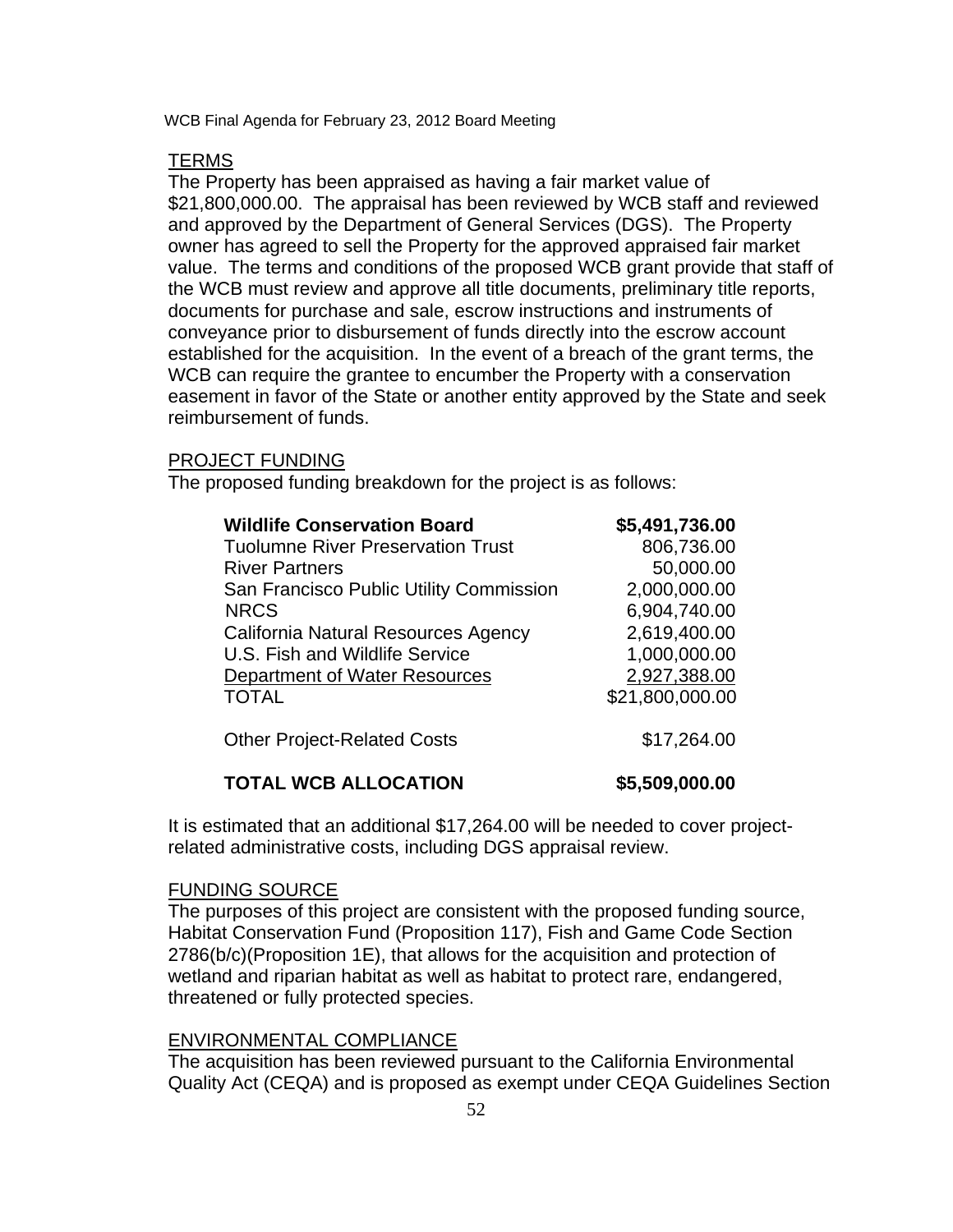15313, Class 13, as an acquisition of land for fish and wildlife conservation purposes, and Section 15325, Class 25, as a transfer of an ownership interest in land to preserve open space and existing natural conditions, including plant or animal habitats. Subject to authorization by the WCB, a Notice of Exemption will be filed with the State Clearinghouse.

# STAFF RECOMMENDATION

Staff recommends that the Wildlife Conservation Board approve this project as proposed; allocate \$5,509,000.00 from the Habitat Conservation Fund (Proposition 117), Fish and Game Code Section 2786(b/c)(Proposition 1E) for the grant and to cover internal project-related expenses; authorize staff to enter into appropriate agreements necessary to accomplish this project; and authorize staff to proceed substantially as planned.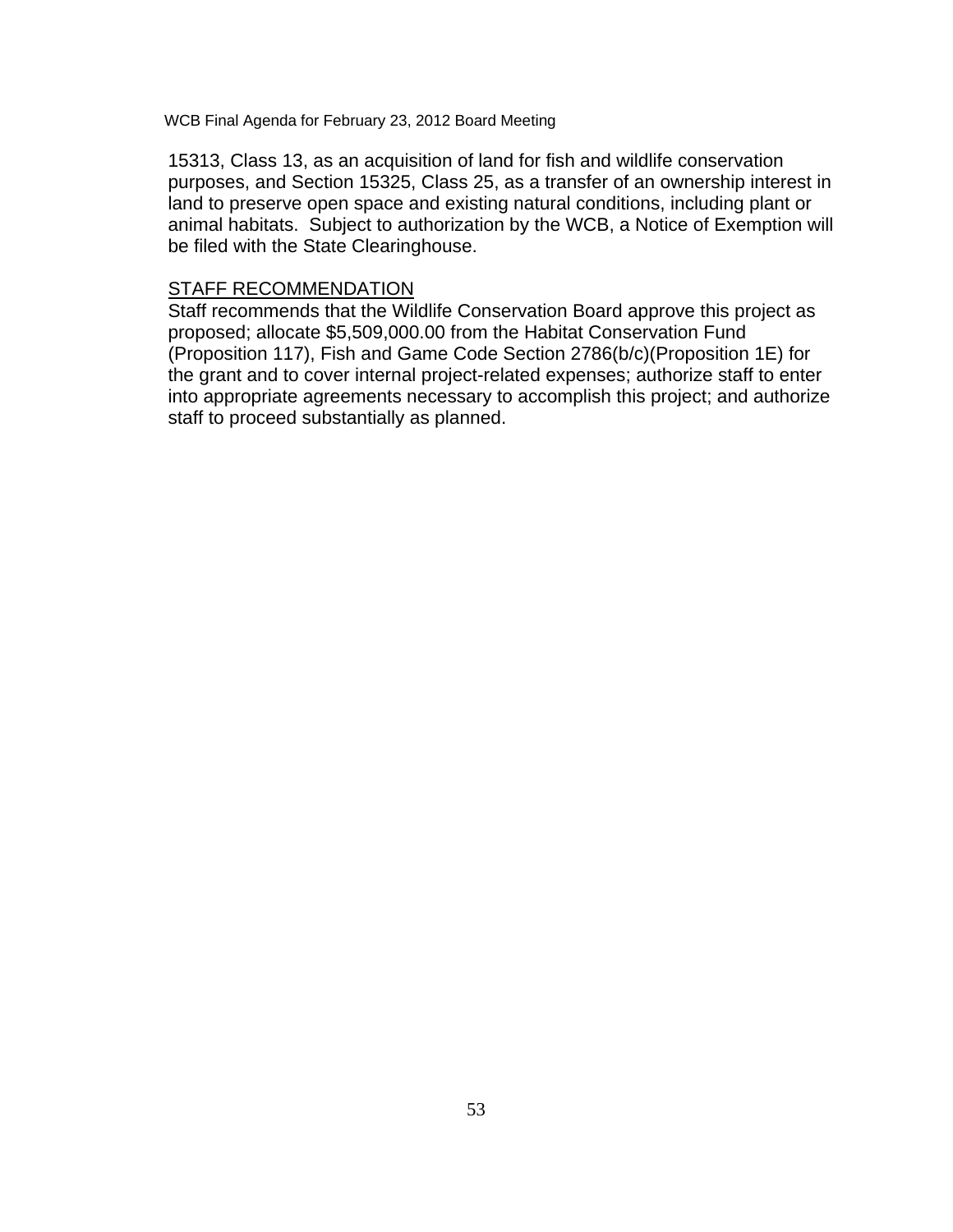# 19. Appraisal Review and Disclosure Informational/Action **Statewide**

During its February 24, 2011 and September 13, 2011 public meetings, the Wildlife Conservation Board (Board/WCB) discussed and requested information about appraisals for the acquisition of interests in real property, appraisal reviews, and public disclosure of appraisal information. At the February 24, 2011, meeting the Board requested a written summary of the appraisal review process and directed staff to provide recommendations regarding public disclosure of appraisal information for proposed acquisition projects involving large acreages of land.

In response to the Board's February 2011 request, a summary of the appraisal review process was provided to each member of the Board and each Joint Legislative Advisory Committee member. The Agenda and Minutes for the September 13, 2011 Wildlife Conservation Board meeting include copies of this summary as well as background information regarding professional appraisal standards.

Staff prepared recommendations regarding the disclosure of appraisal information for Board consideration at the September 13, 2011, public meeting. However, no action was taken. Instead, the Board requested staff to continue to work on an appraisal disclosure policy.

# ACTIONS IN RESPONSE TO BOARD DIRECTIVES

In response to the Board directives, staff surveyed appraisal disclosure practices of other California State entities that acquire or fund real property acquisitions. Staff conducted similar discussions with two federal entities and surveyed a number of other states to determine how they approach appraisal disclosure. Further, staff analyzed historic acquisition project data (fee title and conservation easement) to ascertain any relationship between the size and cost of acquisition projects previously funded by the Wildlife Conservation Board. Finally, staff convened a diverse stakeholder working group comprised of representatives of the land trust community, private landowners, appraisers, and conservancy and other State entity staff. These efforts provide the basis for the draft appraisal and disclosure policy being presented to the Board for consideration at this meeting.

# OTHER CALIFORNIA STATE ENTITY APPRAISAL DISCLOSURE PRACTICES

Staff contacted representatives of the following State entities: Department of General Services (DGS), including staff for the Public Works Board; Department of Water Resources; State Coastal Conservancy; Department of Conservation; Sierra Nevada Conservancy; CALTRANS; and the California Tahoe Conservancy. Each entity reported that it provides information to the public prior to taking any official action on an acquisition project. While the level and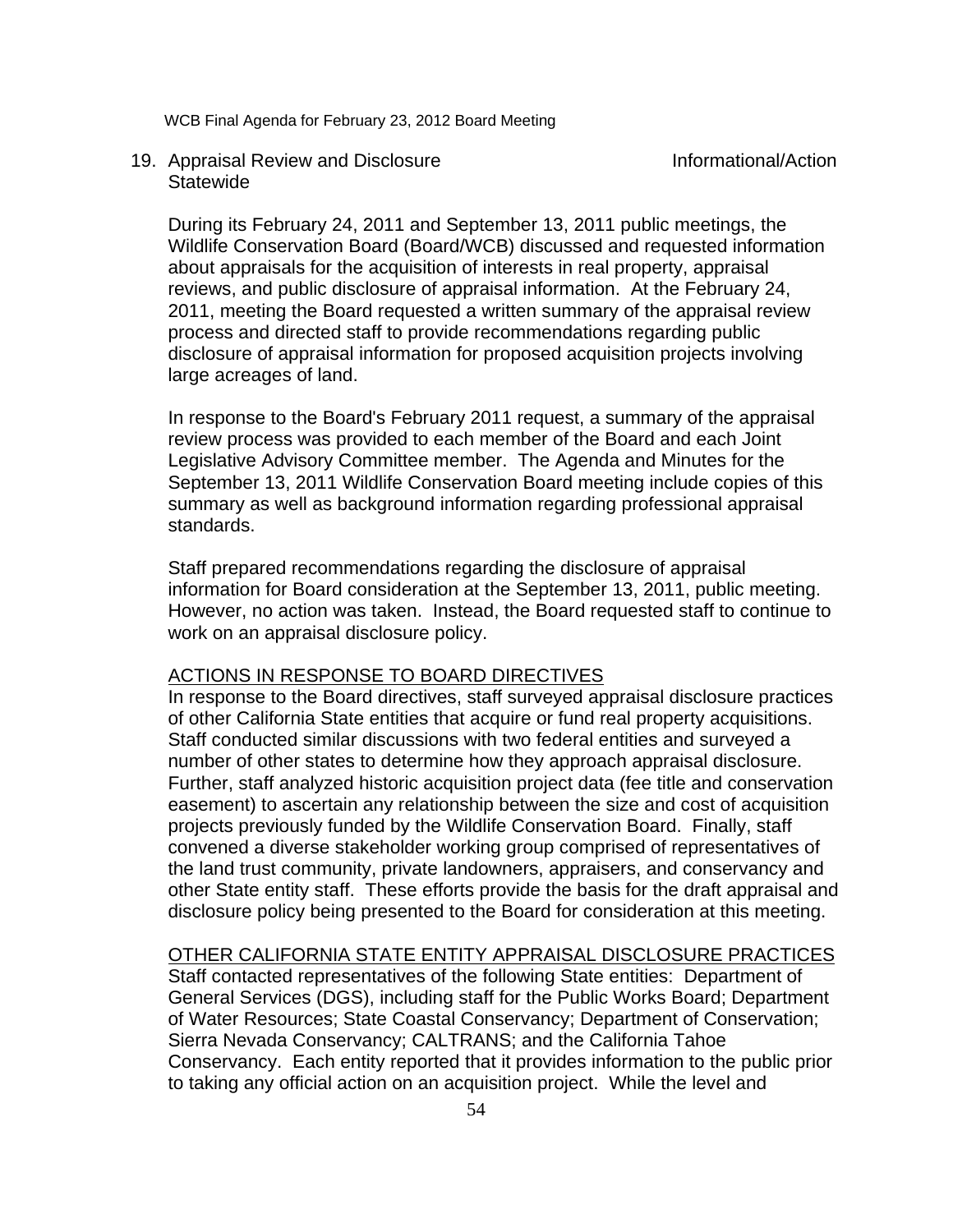specificity of the information varies, prior to formal approval each entity supplies the public with descriptive project information consistent with applicable open meeting laws and its unique operational mission and authority. However, no State entity contacted releases acquisition project appraisals to the public until after the close of escrow. This practice is consistent with the California Public Records Act, under which appraisals made by or for the State are exempt from public disclosure "until all of the property has been acquired" (Government Code Section 6254 (h)). It also reflects the confidentiality standard that is part of the Ethics Rule of the Uniform Standards of Professional Appraisal Practice (USPAP). Under that standard an appraiser may not disclose confidential information or assignment results prepared for a client to anyone other than the client and persons specifically authorized by the client.

All the State entities interviewed acknowledged the importance of providing the public with information necessary for it to understand the nature of a proposed project including how and why the proposal qualifies for public funding and support. However, there was a strong consensus (among the government entities as well as members of the stakeholder working group and appraisers) that release of the acquisition appraisal prior to a project being formally approved by the acquiring or funding entity, and subsequent close of escrow, could conflict with professional appraisal standards; infringe upon a landowner's rights (including the right to privacy); potentially frustrate and delay, rather than facilitate, the public decision-making process; and jeopardize the completion of the acquisition project.

# FEDERAL AGENCY AND OTHER STATES APPRAISAL DISCLOSURE **PRACTICES**

According to staff from the Internal Revenue Service and the U.S. Fish and Wildlife Service, federal entities authorized to acquire interests in real property generally do not disclose the contents of appraisals prior to the close of escrow. As is the case here in California, public information laws in six of the seven states surveyed (Oregon, Washington, Massachusetts, Utah, Texas and Georgia) provide that appraisals relating to the purchase of real property are not subject to public disclosure until an acquisition has been completed. However, in New Mexico conservation easement appraisals submitted to the Energy, Minerals and Natural Resources Department as part of the state tax credit application are considered a "public document" and available for release to the public.

# ANALYSIS & SUMMARY OF HISTORIC ACQUISITION PROJECT DATA

Major acquisitions of conservation lands are defined, and subject to the requirements for appraisal, appraisal review and public disclosure set forth, in Public Resources Code Section 5096.500 et seq. Public Resources Code Section 5096.501 defines a "major acquisition" as an acquisition project that contemplates or includes an expenditure of more than \$25 million of State funds.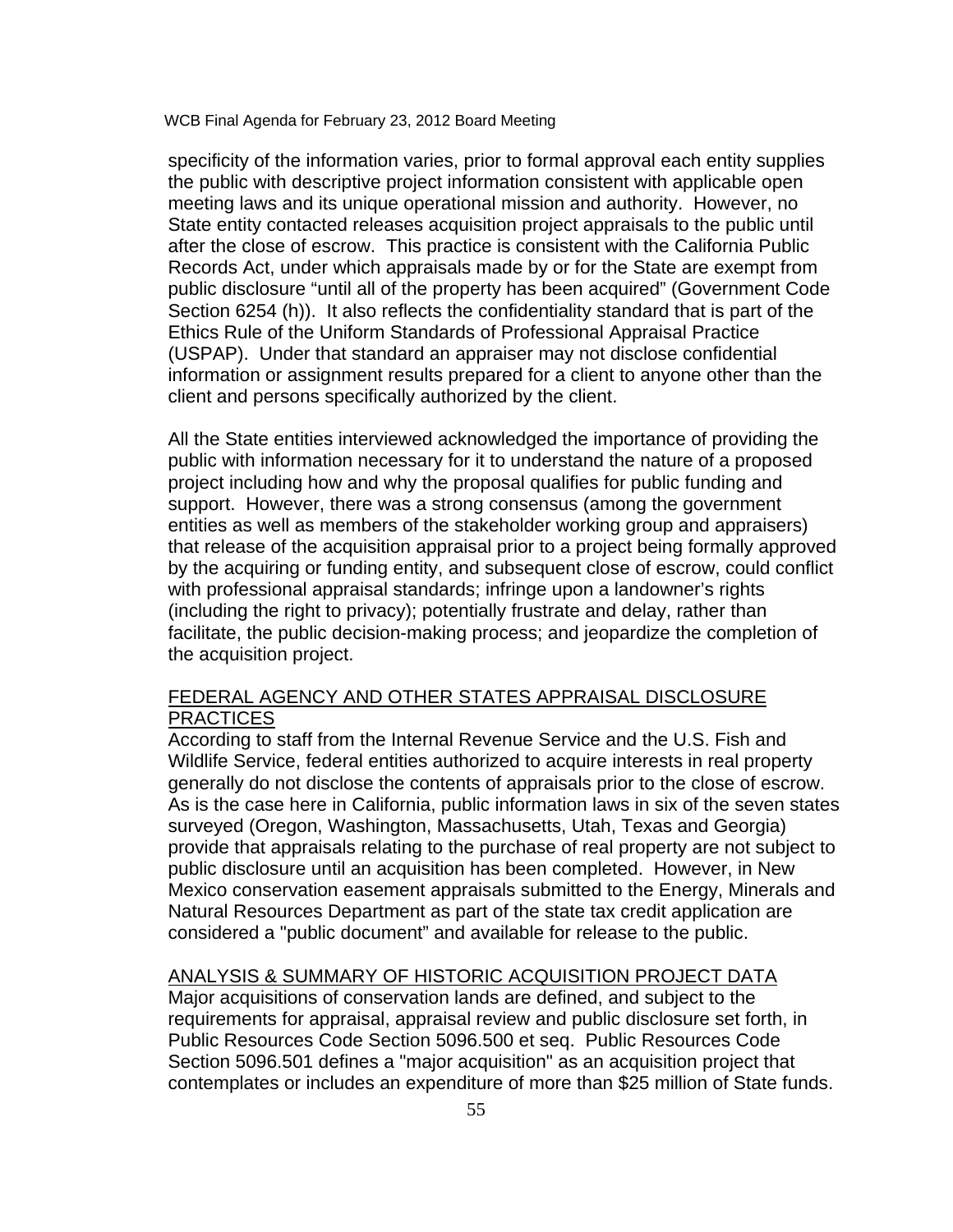In response to the Board directive, staff analyzed acquisition data in an attempt to identify projects that do not meet the definition of major acquisition in Public Resources Code Section 5096.501 but might also be considered major (e.g., projects involving large acreages). Staff reviewed data covering projects approved by the Board between July 1, 2000 and June 30, 2010 (FY 2001 – 2010). Based upon that review, staff has made the following observations:

# Fee Title Acquisitions:

- $\triangleright$  A total of 467 projects were approved protecting 426,873 acres
- $\triangleright$  The Board allocated \$1.2 billion (various funds)
- $\triangleright$  Total acquisition costs were \$2.2 billion (including non-State funders)

The majority (74.9%) of the fee title acquisition projects involved properties of 500 acres or less (350 projects). The next largest group of projects (11.1%) included properties ranging in size from 500 to 1,500 acres (52 projects), followed by (47) projects ranging in size between 1,500 acres to 5,000 acres (9%). The remaining (5%) of the fee title acquisition projects included (18) properties greater than 5,000 acres.

## Conservation Easements:

- $\triangleright$  A total of 127 projects were approved protecting 367,175 acres
- $\triangleright$  The Board allocated \$182 million (various funds)
- $\triangleright$  Total acquisition costs were \$328 million (including non-State funders)

The largest single category of projects (65.3%) ranged in size between 9 and 2,000 acres (83 projects). The second largest block of projects, about (19%) ranged between 2,000 acres and 5,000 acres (27). The remaining projects (15.7%) were comprised of 5,000 acres or more (17).

#### RECENT TRENDS

A closer review of the above data revealed an interesting trend. For both fee title and conservation easement acquisitions, more large projects were approved from 2000 through 2004 than from 2005 through 2010. Specifically, from 2000 to 2004, 25 projects met or exceeded 5,000 acres in size. However, from 2005 through 2010, only 10 projects met or exceeded the same 5,000 acre threshold. Looking at the data by Board allocation, the trend is similar. Specifically, using Board allocations of \$5 million or more as criteria, 46 projects were approved from 2000 through 2004. However, from 2005 through 2010, there were only 17 projects approved for which the Board allocated \$5 million or more.

Based upon the historic data, there was no direct relationship between the size of the project and its cost. Location by itself was not determinative either. In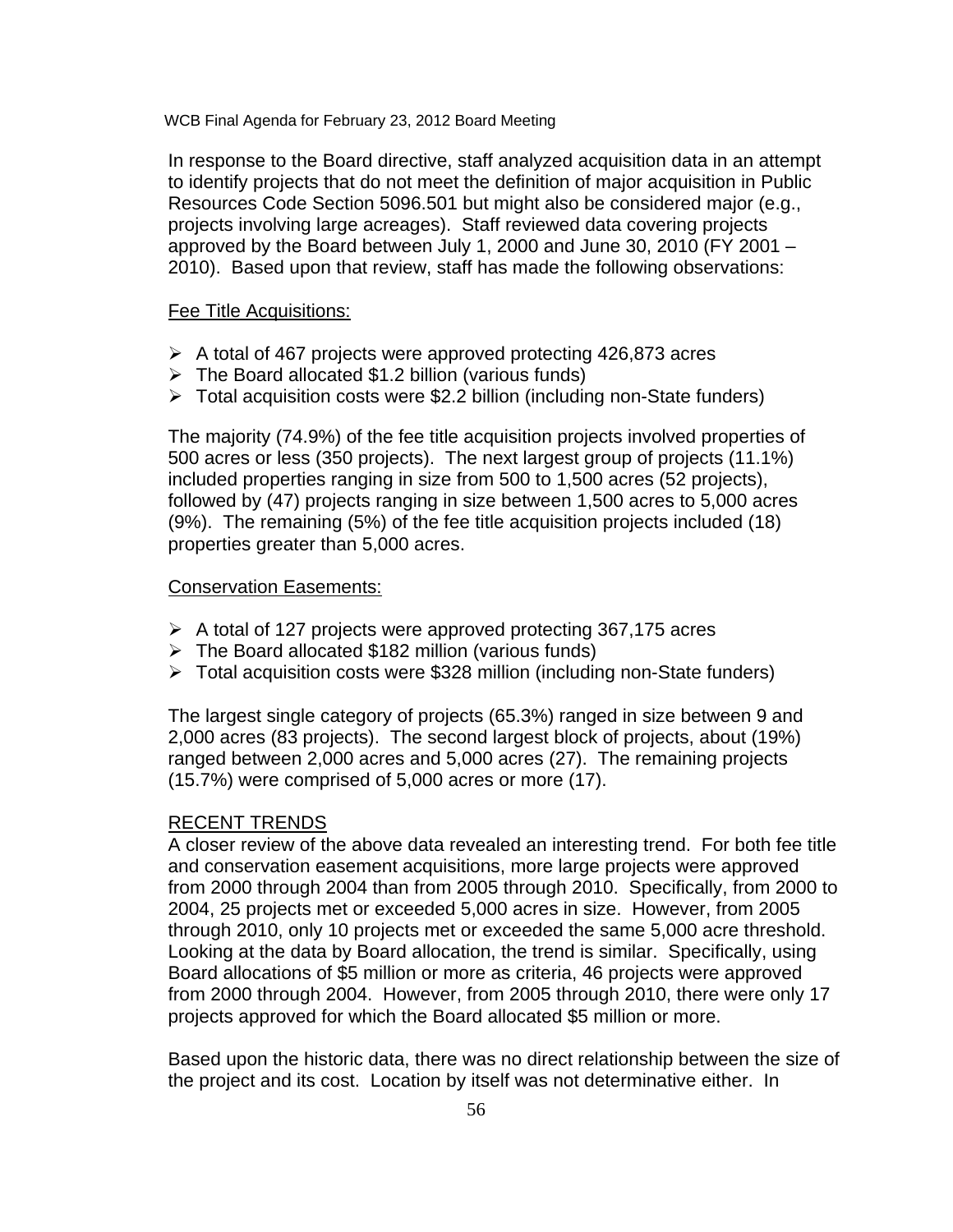general, projects located in the southern and coastal regions of the State tended to cost more than those located in the north or the central valley. However, if a project in the north consisted of prime soils and was targeted for rural expansion or development, those acres tended to cost more than open space acreage located in or near southern California.

The diversity of acquisition projects, both fee and easement, coupled with the complexities associated with appraisals, make it very difficult to identify any commonality, general trend, or relationship between the number of acres and the cost of a project. Similar factors make it even more difficult to identify projects with common characteristics involving an expenditure of State funds below \$25 million that might benefit from additional public review.

## PROPOSED POLICY THRESHOLDS

The policy being presented for consideration would apply to "major acquisitions" of "conservation lands" (as defined in Public Resources Code Section 5096.501) as well as projects involving a grant or use of State bond funds to acquire an interest in land comprising 5,000 acres or more or for which WCB proposes to allocate \$5 million or more (referred to below as a "substantial acquisition").

Based on historic acquisition project data, the proposed policy would apply to approximately 17 percent of Board-funded acquisition projects. The projects subject to the policy would represent approximately 58 percent of the total acquisition acreage and approximately 68 percent of the total funding allocation by the Board.

### PROPOSED POLICY

To address the Board's interest in expanding public access to information supporting appraised values and encouraging greater public confidence in the quality and reasonableness of appraisers' opinions of value, staff propose the Wildlife Conservation Board adopt a policy for proposed projects involving a "substantial acquisition" or a "major acquisition" of "conservation lands" that would direct staff to do all of the following:

- 1. Contract for an independent appraisal of the fair market value of the property or interest;
- 2. Contract for an independent technical review of the appraisal (except as noted);
- 3. Provide the independent review report to the Department of General Services during its review of the appraisal; and
- 4. To facilitate the public's understanding of appraised values, post the independent review report on the Board's website not less than 30 days in advance of the public meeting at which the project will be considered for approval by the Board.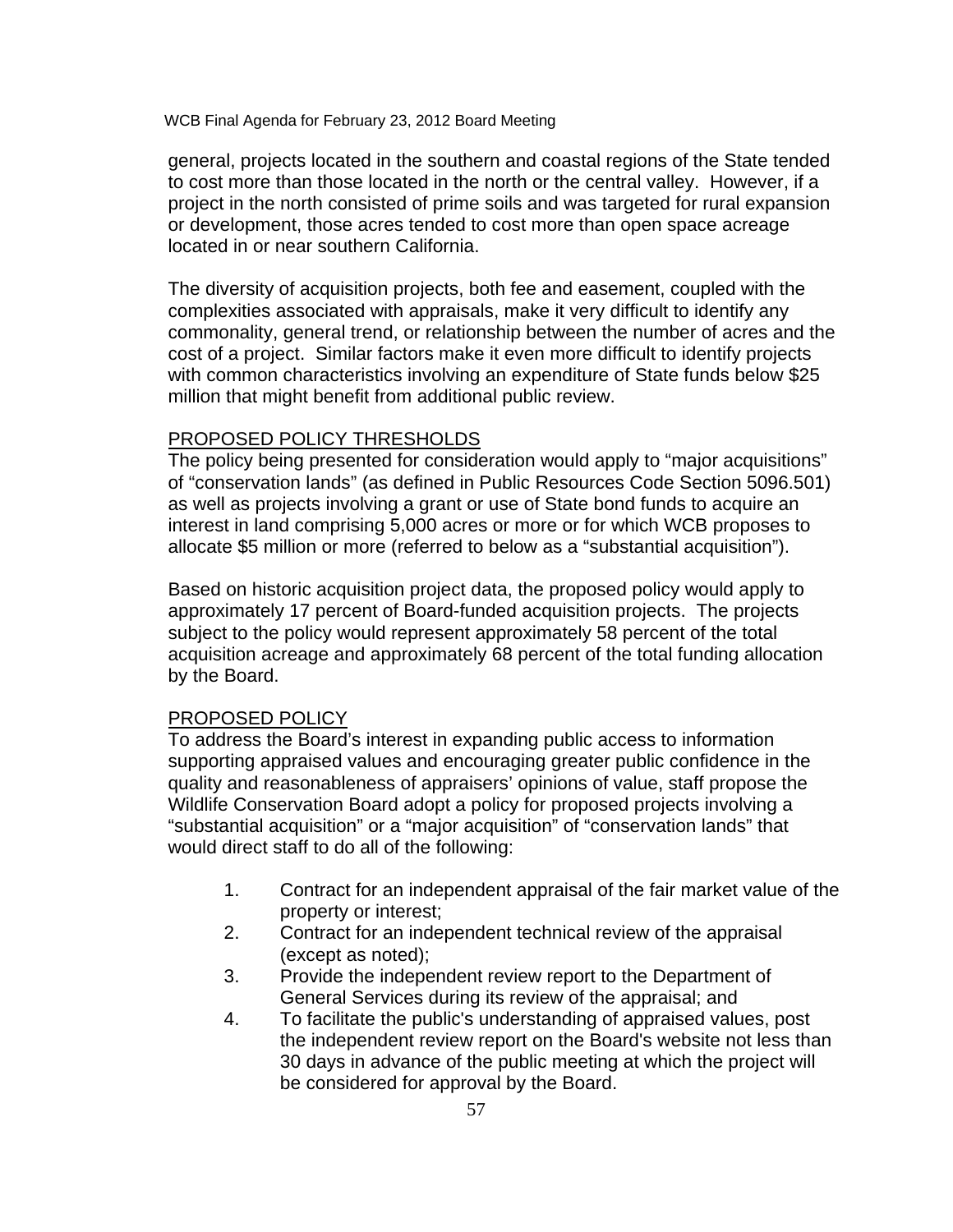The proposed policy is set forth below on page 60 of this Agenda. In addition to the proposed policy staff has prepared the attached example of "Instructions for the Independent Appraisal Review." While the instructions are not part of the proposed policy, they illustrate how staff envisions it could implement the appraisal review the policy calls for.

## ANTICIPATED EFFECTS OF POLICY

Obtaining independent appraisals and third party appraisal review for acquisition projects consisting of 5,000 acres or more or for which the Wildlife Conservation Board proposes to allocate \$5 million or more is a delicate balancing act that must take into consideration the interests in additional public disclosure, fiscal resources, staff workload, and the complexity of the project and appraisal. Given the significant variations among acquisition projects, staff estimates that if the Board adopts the recommended policy, the Wildlife Conservation Board will need to obtain an independent appraisal and a third party appraisal review for approximately ten additional projects per year. Staff estimates that the cost to implement the policy could range anywhere from approximately \$40,000 to \$400,000 per year, as described below.

The cost of an independent appraisal varies depending on a multitude of factors such as size and location of the subject property, its current condition, access, and current and projected use. Appraisal costs typically run between a low of \$3,000 to \$10,000. However, appraisals can also cost as much as \$20,000 to \$30,000 or more. Accordingly, staff estimates the additional cost for ten appraisals could range from approximately \$30,000 to approximately \$300,000 per year.

The estimated cost of a third party appraisal review varies between \$1,000.00 and \$10,000.00 per review. As such, the total cost for ten additional independent appraisal reviews could range from a low of approximately \$1,000.00 to a high of approximately \$100,000.00 per year.

These estimates do not include the additional DGS charges associated with its statutorily mandated review and approval of appraisals. Depending on the complexity of the appraisal and the appraisal review report, the DGS appraisal review costs could range between \$3,000.00 and \$6,000.00 over and above the costs to contract for an independent appraisal and appraisal review.

In addition to the increased costs associated with the proposed policy, staff estimates an additional three to four months of internal processing time would be needed for most projects before a proposed acquisition or grant subject to the policy could be presented to the Board for consideration. This additional time would be used to contract for and obtain the independent appraisal; contract for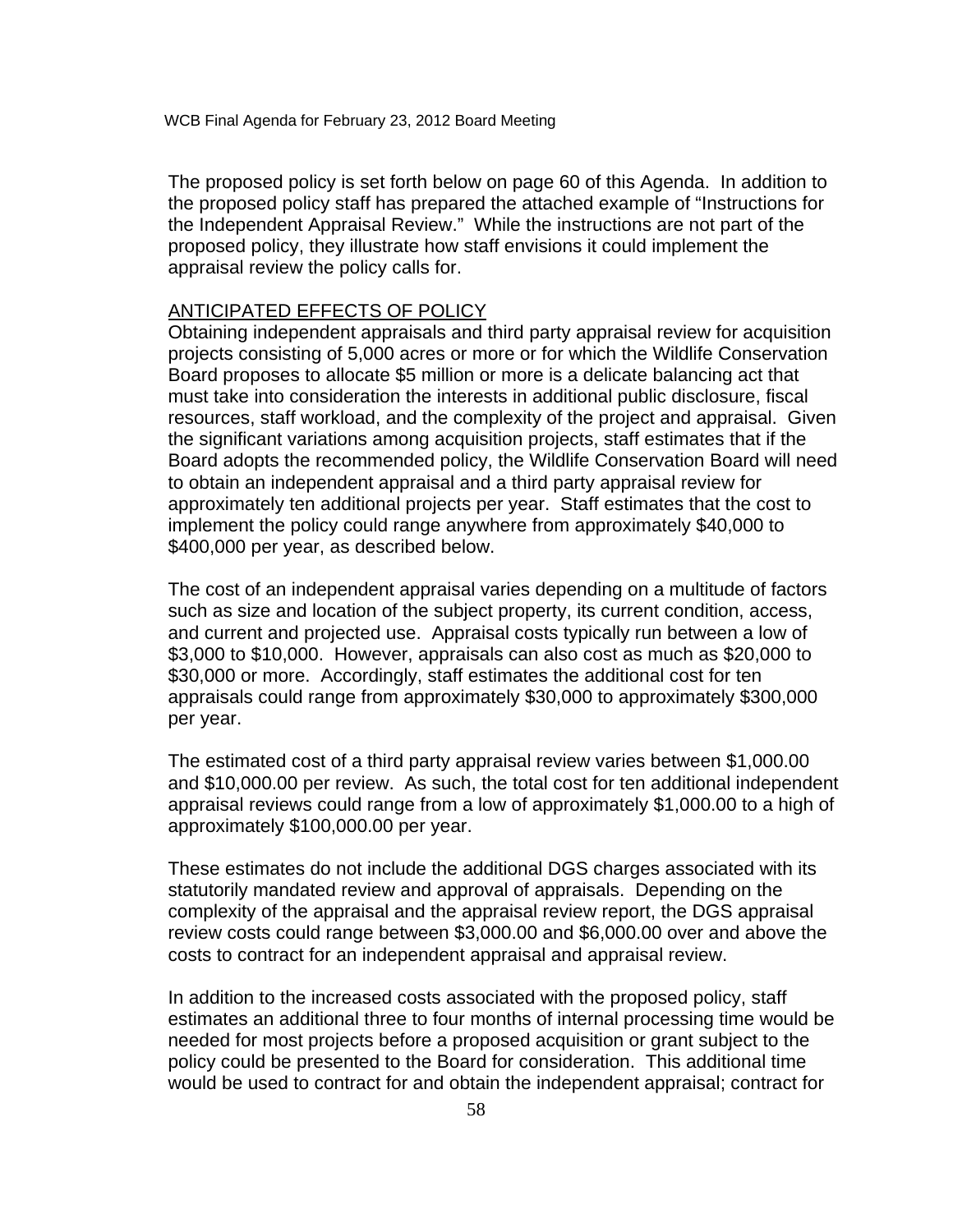and obtain an appraisal review, if appropriate; present the appraisal to DGS for approval and post the review report on the WCB website.

# STAKEHOLDER WORKING GROUP

As previously mentioned, staff convened a public stakeholder working group to review and provide comments on the proposed policy and sample instructions for appraisal review. The working group met at WCB offices on December 12, 2011. Before, during and after that meeting the working group also reviewed and provided comments to drafts of the proposed policy and sample instructions. Many of the comments pertained to the proposed thresholds for application of the policy. The working group also provided valuable suggestions regarding the scope, content and organization of the sample instructions. The comments and suggestions were informative and helpful in understanding the perspectives and concerns of interested parties. The proposal now being presented to the Board includes a number of changes (such as the proposed \$5 million threshold) that grew out of discussions with and input received from the working group.

# DISCRETIONARY EXEMPTION

The proposed policy includes, as item 4, a possible discretionary exemption for projects involving a proposed Wildlife Conservation Board allocation of less than \$5 million. This exemption responds to concerns raised by some stakeholders regarding the additional time necessary for staff to obtain an independent appraisal and appraisal review where the Board is a lesser participant in funding a proposed project.

To address stakeholder concerns, the proposed policy would allow the Executive Director to waive application of the policy if all of the following conditions are met:

(1) At least one State department, board or conservancy has held a public meeting to consider, and authorized funding for, the proposed project; and

(2) WCB proposes to allocate less than five million dollars (\$5,000,000.00) of state funds for the proposed project; and

(3) At least one State department, board or conservancy has authorized funding for the proposed project in an amount greater than the proposed WCB allocation; and

(4) The purchase price of the property or interest to be acquired does not exceed fair market value as established by an appraisal approved by DGS no more than six months before the WCB holds a public hearing to consider the proposed project; and

(5) The proposed project has not been subject to significant public controversy, concern or opposition at the State or local level.

Should the Board wish to contract for an independent appraisal, an appraisal review and provide appraisal review information to the public for transactions in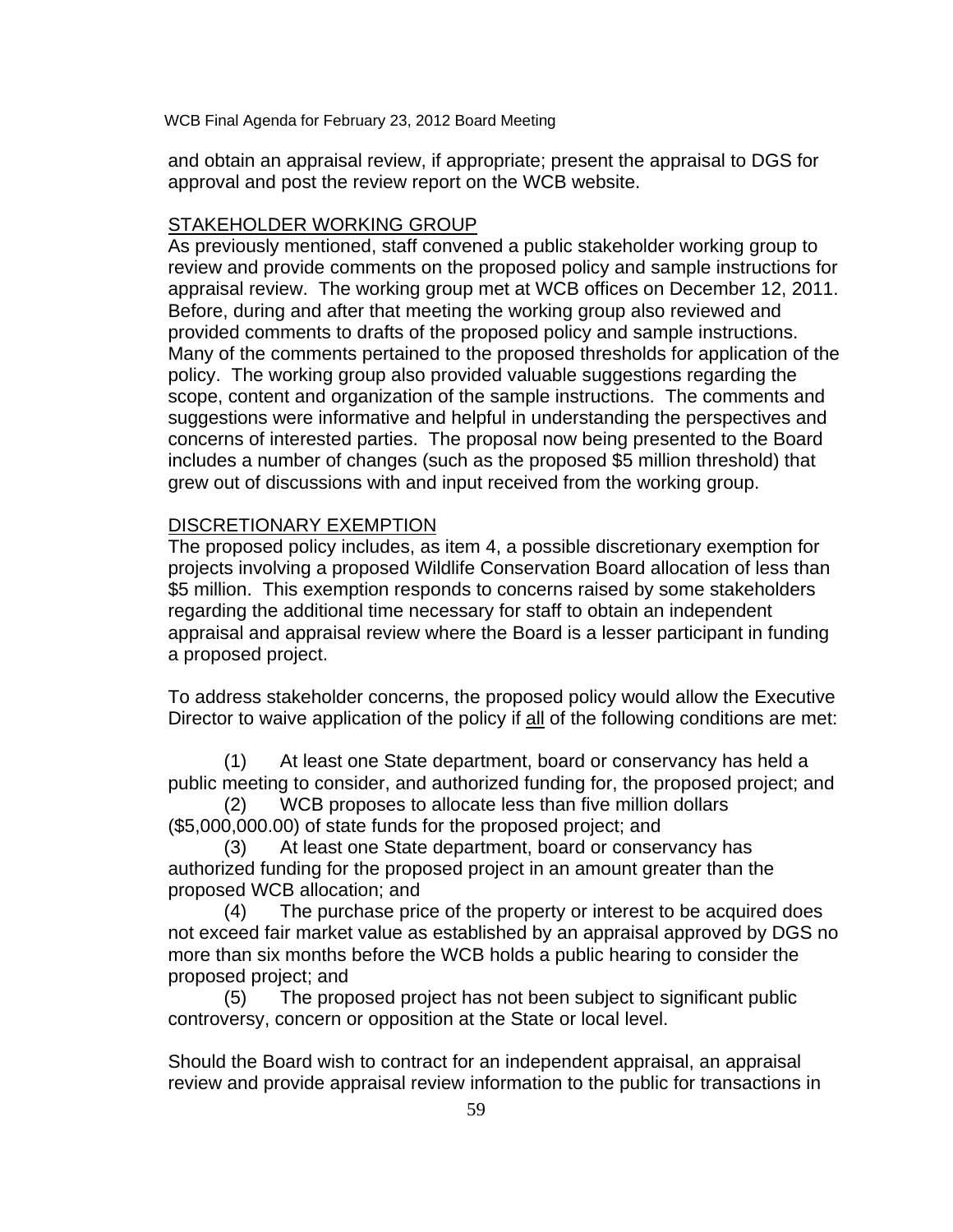addition to those that are "major acquisitions" subject to Public Resources Code Section 5096.500 et. seq., staff suggests the following draft policy for Board consideration. The proposed policy is intended to address the Board's directive and encourage/support public confidence by providing additional appraisal review information regarding selected acquisition projects.

# DRAFT POLICY

The Wildlife Conservation Board (WCB) is authorized by statute to acquire, and make grants for the acquisition of, interests in real property to preserve and protect fish and wildlife and provide suitable recreation throughout the state. The purchase price for the real property must not exceed fair market value as established by an approved appraisal.

To ensure public confidence in amounts paid and procedures used for the acquisition of real property, while also ensuring that transactions can proceed efficiently and expeditiously, before approving projects that involve an expenditure of more than \$25 million of state funds WCB must also have the appraisal reviewed by a qualified independent appraiser and make the independent review report available to the public.

To continue to ensure public trust and confidence in the WCB acquisition process and provide additional transparency in the purchase of real property, independent review and disclosure of appraisal information as provided in the following policy is appropriate.

Therefore, it is the policy of the Wildlife Conservation Board that:

 $\overline{a}$ 

For proposed projects involving a "Substantial Acquisition" (as defined below) or a "major acquisition" of "conservation lands" (as defined in Public Resources Code section  $5096.501^1$  $5096.501^1$  $5096.501^1$ ),

1. WCB staff shall contract for an independent appraisal of the fair market value of the property or interest to be acquired (unless the project is a proposed grant under the California Rangeland, Grazing Land and Grassland Protection  $P$ rogram<sup>[2](#page-66-1)</sup>).

<span id="page-66-0"></span><sup>1</sup> "*Major acquisition*" is defined in Public Resources Code section 5096.501 (c) as an acquisition where an agency proposes to spend more than twenty-five million dollars (\$25,000,000.00) of state funds. "*Conservation lands*" is defined in Public Resources Code section 5096.501 (b) as any land or interest therein to be acquired by an acquisition agency, or that is owned by the state. ("*Acquisition agency*" is defined in Public Resources Code section 5096.501 (a) as the Wildlife Conservation Board, the Department of Parks and Recreation or a state conservancy.)

<span id="page-66-1"></span>Under Public Resources Code section 10338 (b) each application for a grant under the California Rangeland, Grazing Land and Grassland Protection Program must include "an independent and impartial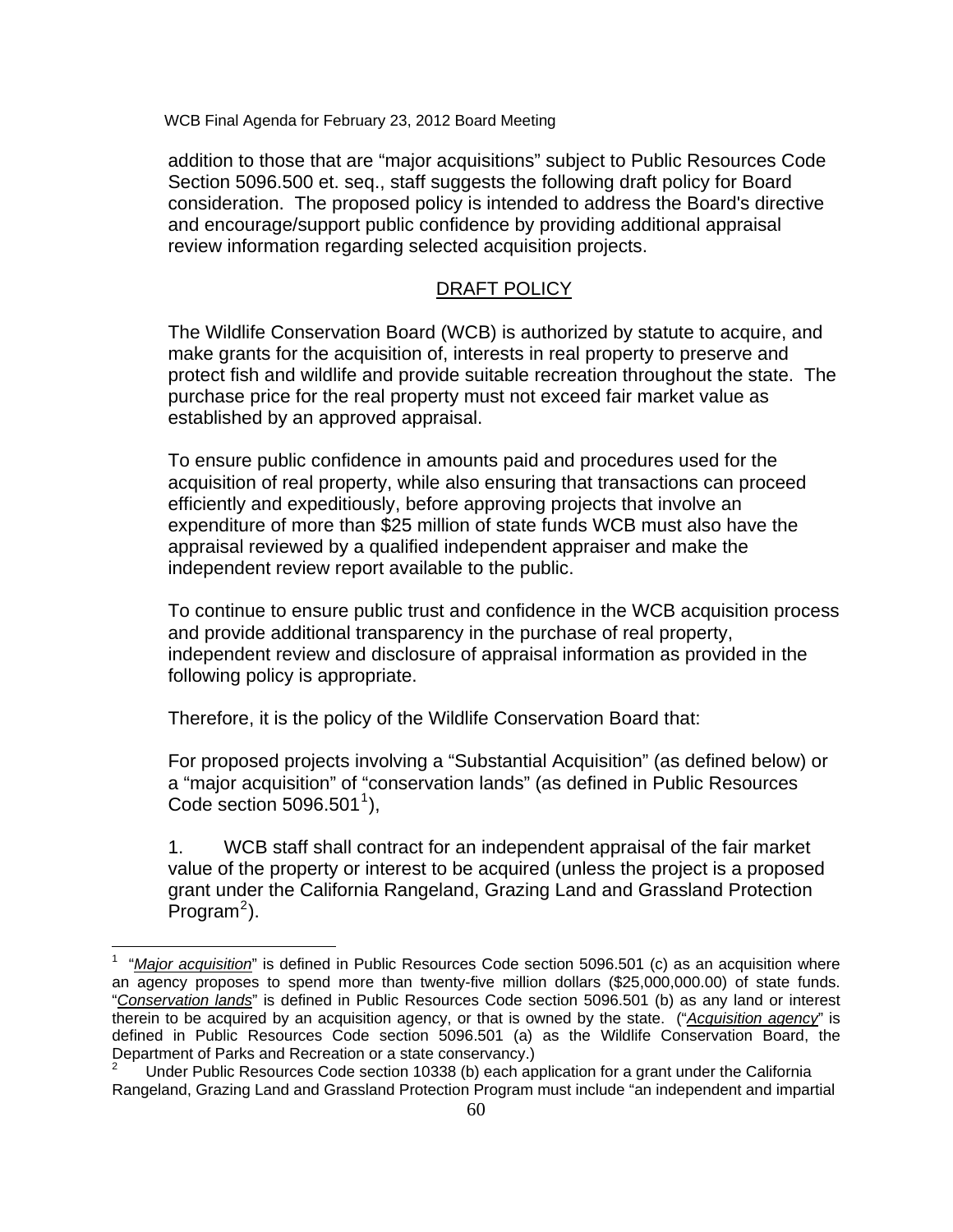The independent appraisal must be:

(a) prepared by a licensed appraiser<sup>[3](#page-67-0)</sup> (or, for a major acquisition of conservation lands, a qualified member of the Appraisal Institute who is licensed pursuant to the Real Estate Appraisers' Licensing and Certification  $Law<sup>4</sup>$  $Law<sup>4</sup>$  $Law<sup>4</sup>$ ); and

(b) prepared pursuant to the Uniform Standards of Professional Appraisal Practice (USPAP); the Department of General Services ("DGS") regulations in California Code of Regulations, Title 2, Section 1880; and any other applicable State standards (together, "Applicable Requirements").

For purposes of this policy, "Substantial Acquisition" means the grant or use of state bond funds to acquire an interest in real property comprising 5,000 acres or more or for which the WCB proposes to allocate five million dollars (\$5,000,000.00) or more of state funds.

2. WCB staff shall contract for an independent technical review ("independent review") of each appraisal for a Substantial Acquisition or major acquisition of conservation lands unless, in the opinion of staff, the appraisal fails to meet Applicable Requirements. The independent review must be performed by a qualified independent appraiser who is licensed pursuant to the Real Estate Appraisers' Licensing and Certification Law,<sup>[5](#page-67-2)</sup> did not conduct the appraisal under review and has no financial interest in the proposed project.<sup>[6](#page-67-3)</sup>

The independent review must include a field review*[7](#page-67-4)* and must meet the requirements of Standard 3 of USPAP and instructions issued by staff. The instructions shall call for an opinion about the quality of the entire appraisal report under review (without the reviewer's own opinion of value), the reasonableness of the value conclusion and whether or not the appraisal conforms to Applicable Requirements, all of which must be provided in a narrative report. The narrative report shall also include, at minimum, a summary of the appraisal, a statement of the basis on which the value of the land was established, a description of the

1

appraisal prepared by a real estate appraiser who is licensed pursuant to the Real Estate Appraisers' Licensing and Certification Law (Part 3 (commencing with Section 11300) of Division 4 of the Business and Professions Code)."

<span id="page-67-0"></span><sup>&</sup>lt;sup>3</sup> Fish and Game Code section 1348.2

<span id="page-67-1"></span><sup>4</sup> Public Resources Code section 5096.511

<span id="page-67-2"></span> $5$  Public Resources Code section 5096.512 (a)(2)

<span id="page-67-3"></span> $6$  Public Resources Code section 5096.512 (a)(1)

<span id="page-67-4"></span> $7\,$  A "field review" must include a field inspection of the subject property (and, if improved, an inspection of the exterior and interior of the improvements) as well as independent verification and analysis of the appropriateness and completeness of market and other data. Such verification and analysis may also require field inspection of properties used as comparable sales.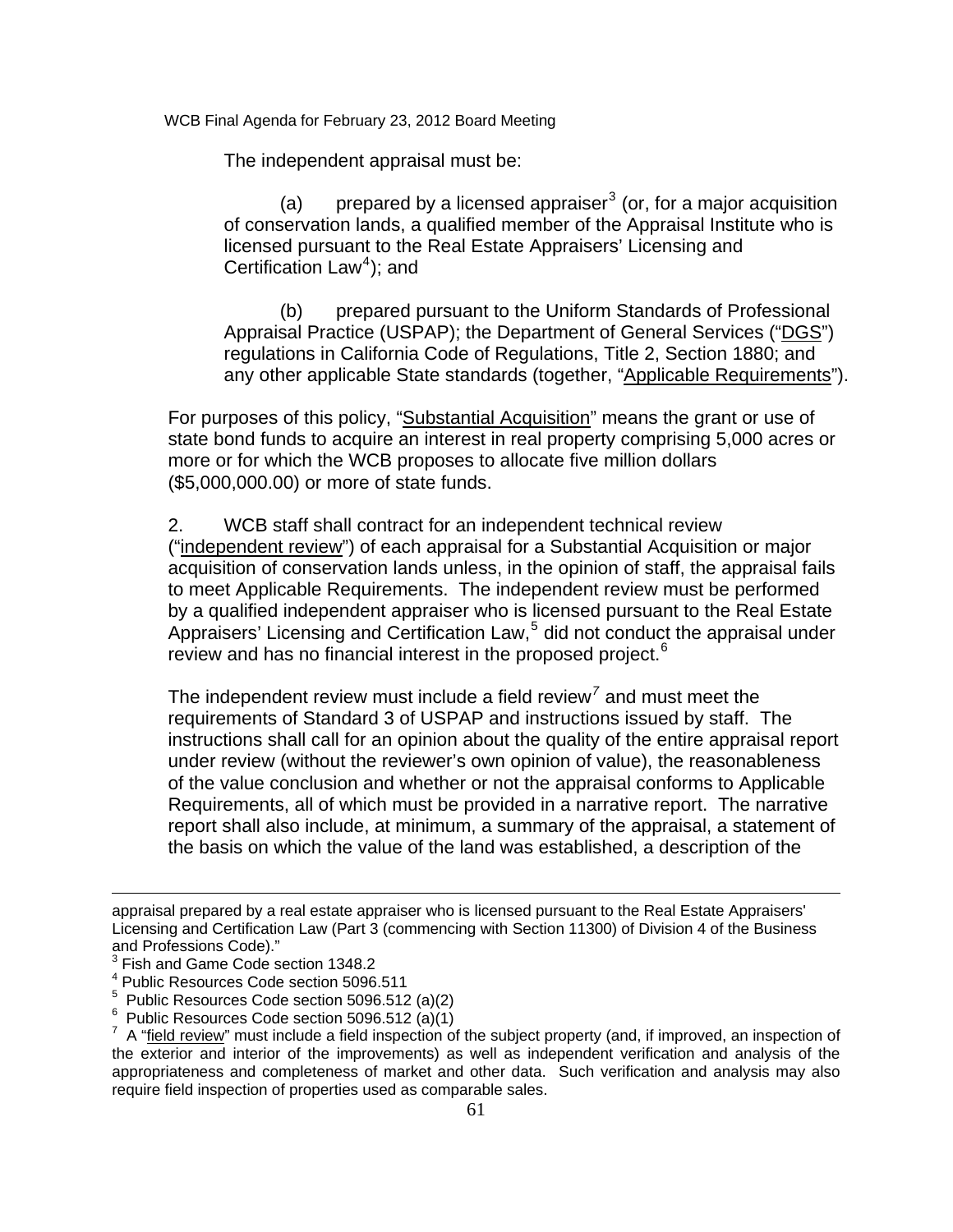standards used to prepare the appraisal and a determination of whether or not the appraisal meets the standards established under USPAP. $8$ 

3. WCB staff shall provide the independent review report to the DGS during its review and evaluation of the appraisal for any Substantial Acquisition or major acquisition of conservation lands that staff anticipates recommending to the WCB for approval. If DGS approves the appraisal and staff will be recommending the proposed project to the WCB for approval, then not less than 30 days in advance of the WCB holding a public hearing to consider such recommendation staff shall post the independent review report on the WCB website [\(www.wcb.ca.gov\)](http://www.wcb.ca.gov/). The independent review report may omit any proprietary information provided by or on behalf of the seller or that is otherwise exempt from public disclosure pursuant to the California Public Records Act (Chapter 3.5 (commencing with Section 6250) of Division 7 of Title 1 of the Government Code).

4. The Executive Director may (but is not required to) waive application of this policy if a proposed Substantial Acquisition project comprising 5,000 acres or more meets all of the following conditions:

(a) At least one State department, board or conservancy has held a public meeting to consider, and authorized funding for, the proposed project; and

(b) WCB proposes to allocate less than five million dollars (\$5,000,000.00) of state funds for the proposed project; and

(c) At least one State department, board or conservancy has authorized funding for the proposed project in an amount greater than the proposed WCB allocation; and

(d) The purchase price of the property or interest to be acquired does not exceed fair market value as established by an appraisal approved by DGS no more than six months before the WCB holds a public hearing to consider the proposed project; and

(e) The proposed project has not been subject to significant public controversy, concern or opposition at the state or local level; and

(f) Either (i) or (ii) applies:

 (i) the total amount of state funding for the proposed project does not exceed \$25 million; or

 (ii) the Department of Parks and Recreation or a state conservancy has authorized funding for the proposed project and, before taking that action, the funder complied with the conservation lands acquisition procedures governing appraisal, appraisal review and public disclosure in Public Resources Code section 5096.511 - 5096.513.

*Proposed for Approval 02/23/2012* 

<span id="page-68-0"></span> 8 Public Resources Code section 5096.512 (b)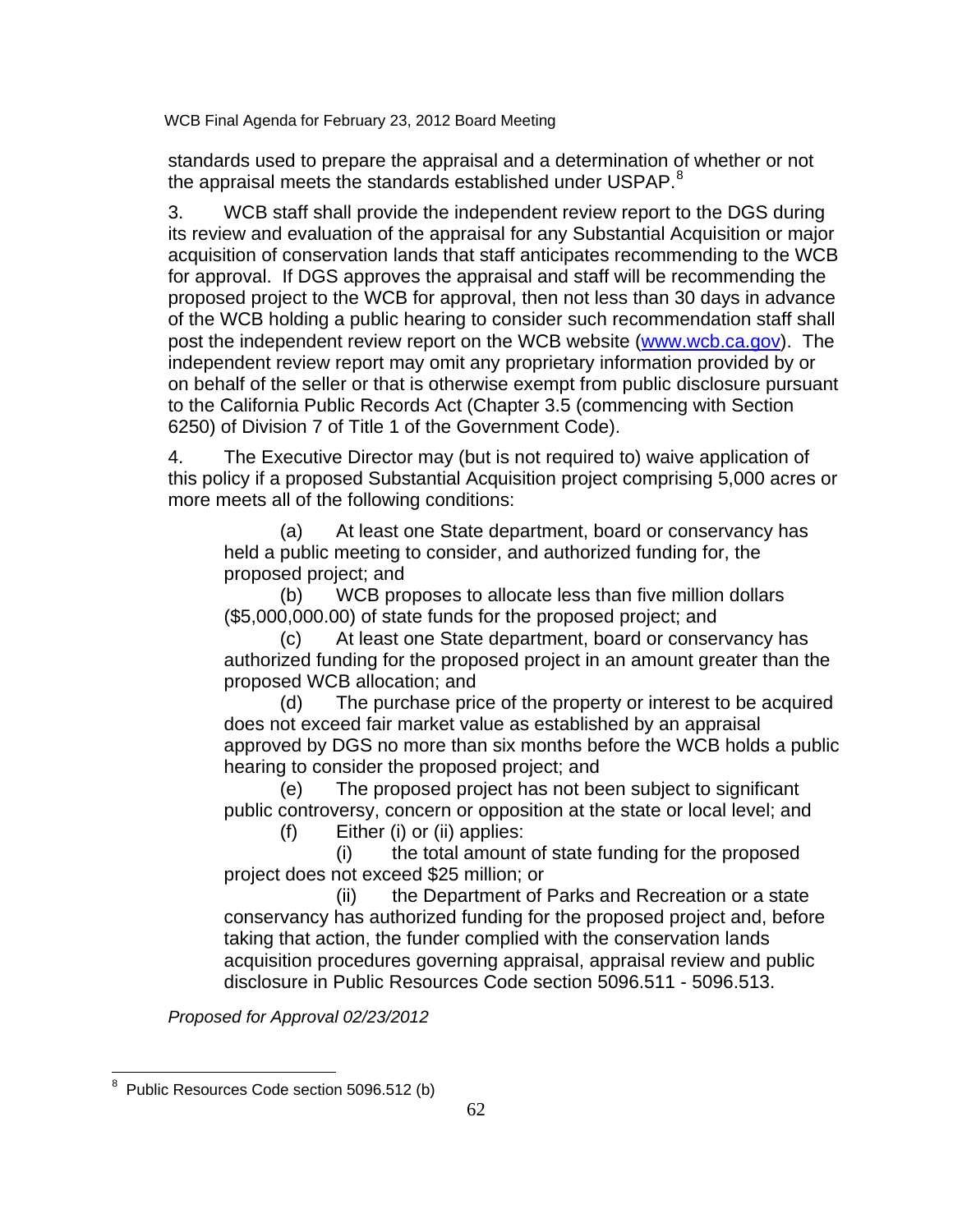# STAFF RECOMMENDATION

The proposed policy will have an impact upon the Board's staff and fiscal resources. The workload will increase for those projects covered by the proposed policy and it will require more time and cost more money to process these transactions for Board consideration. However, the policy will provide the benefit of additional disclosure and should lead to increased public confidence in amounts allocated for larger acquisition projects. This confidence will come from knowledge that the Board is conducting the business of acquiring, and granting funds to acquire land, in accordance with criteria that incorporates statutory requirements, professional industry standards, is transparent and fiscally accountable.

Staff recommends that the Wildlife Conservation Board adopt the policy as proposed.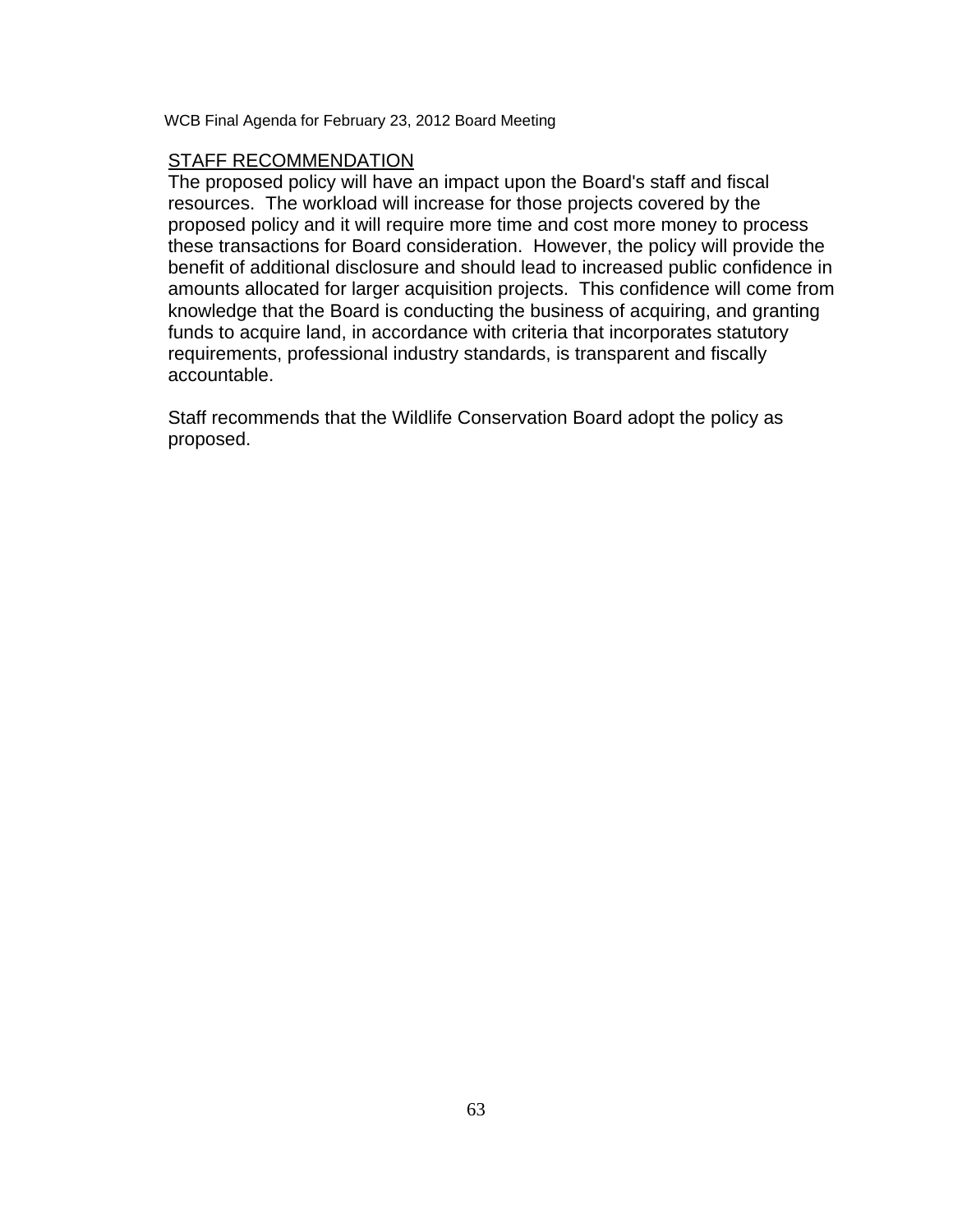# INSTRUCTIONS FOR INDEPENDENT APPRAISAL REVIEW EXAMPLE ONLY

(Additional instructions are not part of the proposed policy)

The review appraiser shall review the entire appraisal report; conduct a field inspection of the subject property (including any improvements) and, upon request of the client, inspect properties used as comparable sales; form an opinion about the quality of the entire appraisal report under review; and prepare and submit a narrative appraisal review report, as follows:

# PART I: THE APPRAISAL REVIEW REPORT

PART I: The reviewer's report should be in a narrative format and address, at a minimum, each of the following:

- 1. Identify the problem to be solved and the appropriate scope of work (in accordance with USPAP). Demonstrate that the scope of work is sufficient to produce credible assignment results.
- 2. Set forth the skills, expertise, knowledge and experience that qualifies the review appraiser to perform the scope of work necessary to produce credible results. These may include, depending on the review assignment's scope of work and without limitation, familiarity with the specific type of property or asset, regional real estate market, geographic area, analytic method, appraisal process, and applicable laws, regulations and guidelines.
- 3. Summarize the appraisal report. If the appraisal under review includes proprietary information provided by or on behalf of the seller (e.g., trade secrets or confidential income, lease or other financial data) or information that is otherwise exempt from public disclosure pursuant to the California Public Records Act, such information may be omitted from the review report.
- 4. Present, consistent with the scope of work, an opinion as to the completeness, accuracy, adequacy, relevance and reasonableness of the analysis in the work under review, given laws, regulations, and intended user requirements applicable to the report under review.
- 5. Present an opinion as to whether or not the appraiser properly identified and inspected the subject property, researched sufficient relevant data, and analyzed and applied the data to arrive at credible and reasonable opinions or conclusions.
- 6. Describe regulatory requirements with which the appraisal should have complied (if applicable).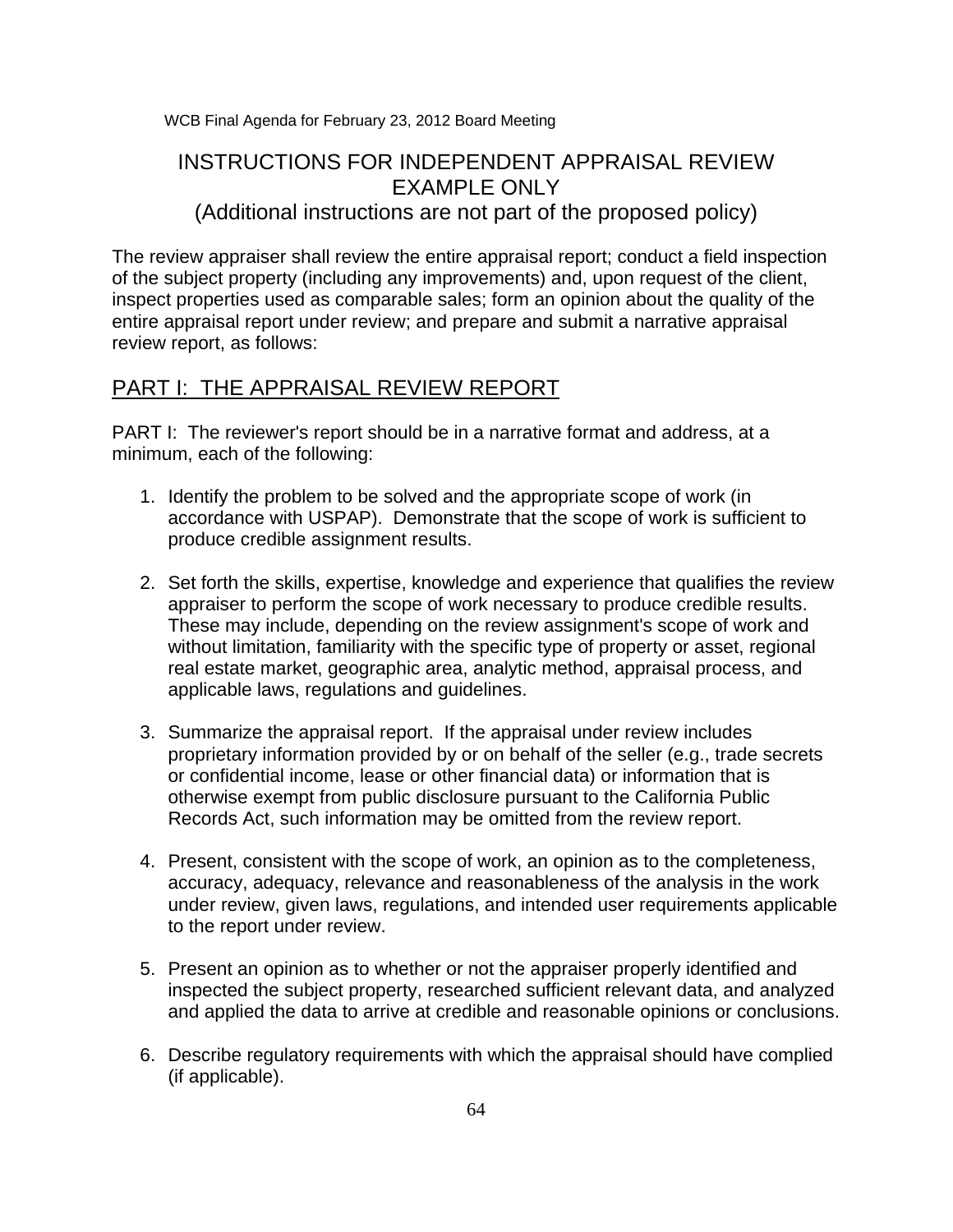- 7. Describe the standards used to prepare the appraisal.
- 8. Conduct tests for reasonableness. Cross-check value conclusions with conclusions derived in previous assignments and recognized sources of market information.
- 9. Confirm the data contained within the appraisal report, including the accuracy of mathematics.
- 10. State an opinion as to the appropriateness of the appraisal methods and techniques used.
- 11. State the basis on which the value of the land or interest was established.
- 12. State an opinion as to whether the opinions, value and conclusions contained in the appraisal report are, based on the reviewer's experience, knowledge and investigations, credible and reasonable.
- 13. Provide an opinion as to the adequacy and quality of the entire appraisal report under review (without the reviewer's own opinion of value) that addresses the tasks identified in Part II of these Instructions.
- 14. State any area(s) of disagreement and provide an explanation and rationale for the disagreement(s).
- 15. If property includes merchantable timber, provide an opinion as to the adequacy of the timber cruise review and timber evaluation.
- 16. If property is agricultural land, provide an opinion of the analysis of any leases and any type of irrigation system, including description of wells, pumps, pivots, water delivery systems, etc.
- 17. If appraisal includes a separate value for water or mineral rights, provide an opinion as to the adequacy of the analysis upon which such value is based.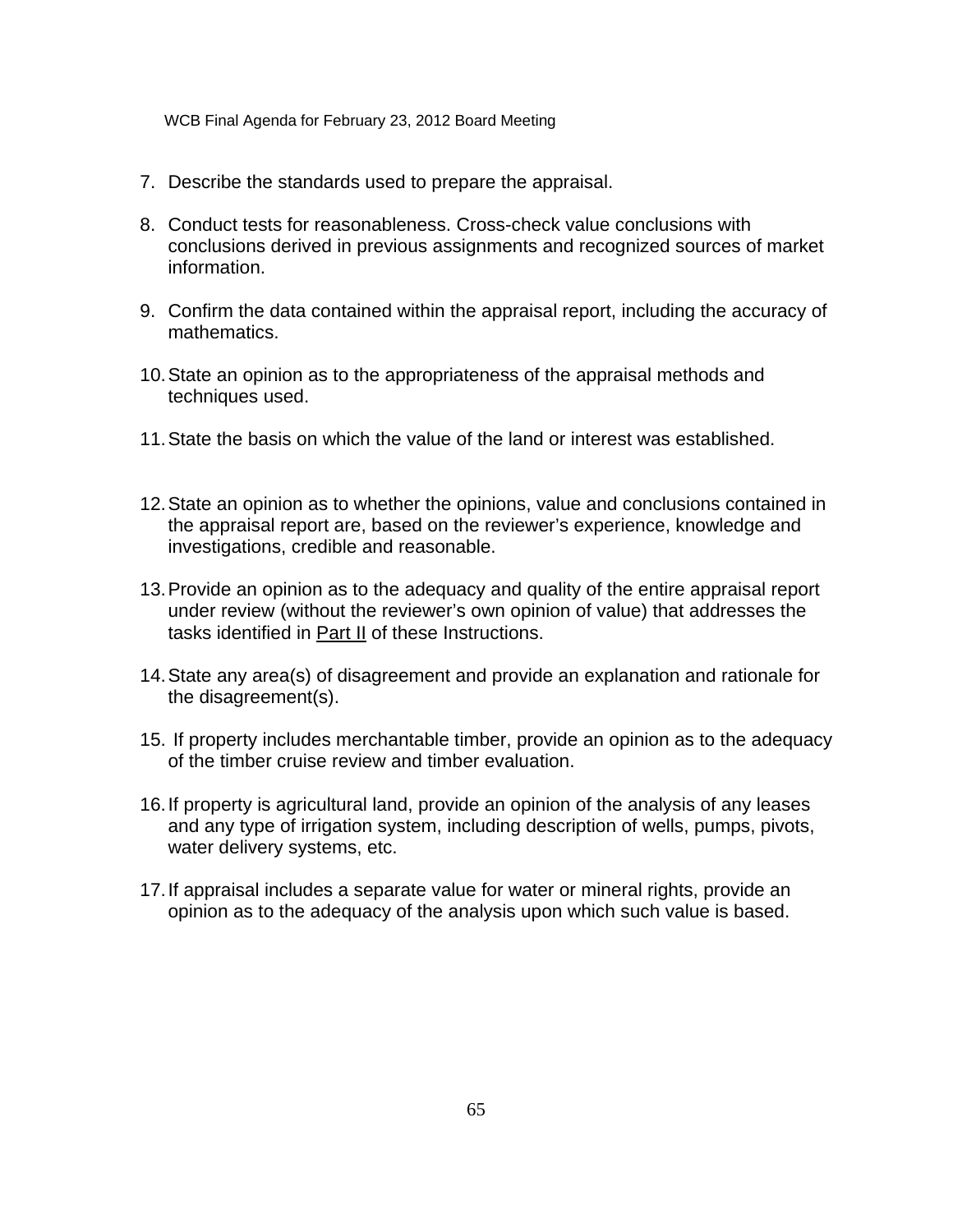## WCB Final Agenda for February 23, 2012 Board Meeting

## PART II: ANALYSIS OF ADEQUACY AND QUALITY OF APPRAISAL

PART II: In developing the reviewer's opinion as to the quality of the appraisal report under review, as instructed in Part I, at minimum the reviewer shall analyze whether and how well the preparer of the report under review performed each of the following tasks:

- 1. Complied with the client's instructions and specifications for the report under review.
- 2. Conformed to the standards and any regulatory requirements by which the appraisal was to be prepared. Elaborate on how well the appraisal report meets USPAP and state standards.
- 3. Described and analyzed the area surrounding the subject property.
- 4. Identified and described any extraordinary assumptions or hypothetical conditions that affect the appraisal assignment and stated how the use of any such extraordinary assumptions or hypothetical conditions might have affected the assignment results.
- 5. Analyzed sales and other relevant market data used for comparison with the subject property. The appraisal review report should include the appraiser's matrix or adjustment table summarizing comparable sales information.
- 6. Described and analyzed the site, including all relevant items such as improvements (e.g., age, quality, condition, utility, size, layout), zoning, taxes, existing leases, assessments, utilities and topographic features.
- 7. Included sales sheets which disclose information such as zoning, access, a brief description of improvements, sale and recording dates, pertinent contract terms, information source (broker, buyer, seller, confidential) including sale confirmation and verification; and other information (such as street address, post mile, distance from local landmarks such as bridges, road intersections or structures) relating to relevant sales.
- 8. Described and analyzed market based assumptions including, when appropriate, items such as cost and time necessary to subdivide land; cost to install utilities and other infrastructure improvements; comparable transactions for the sale of subdivided parcels; discounts associated with remote parcels; and discount rates.
- 9. Provided an adequate highest and best use analysis, considering all uses that are physically possible, legally permissible, financially feasible and maximally productive to reach a reasonable final conclusion of highest and best use.